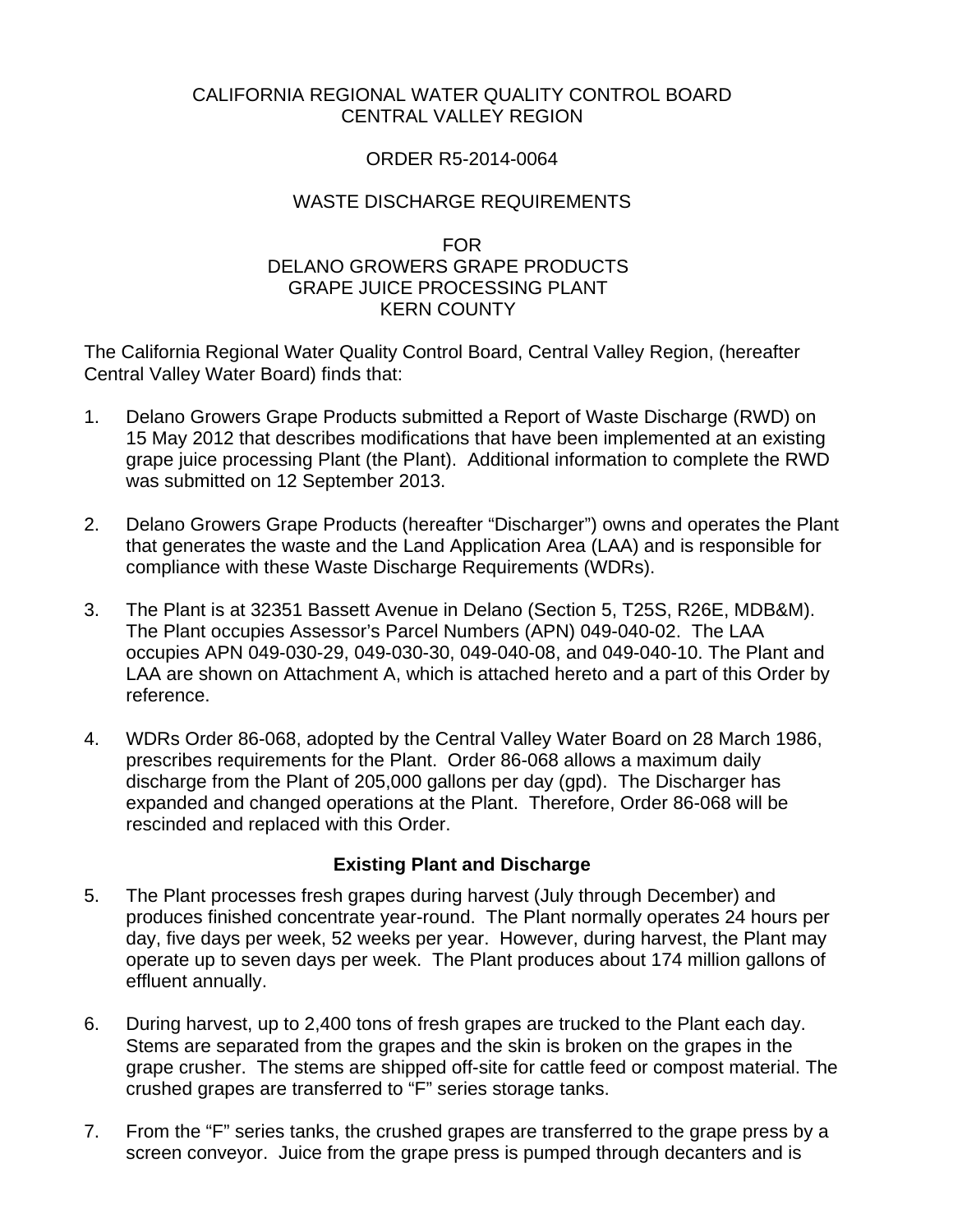either stored in holding tanks or directly processed through evaporators. "Free run" grape juice is drawn from the bottom of the "F" series storage tanks and transferred to a holding tank and either directly processed through evaporators or blended with the "pressed" grape juice before entering the evaporation process. The pomace from the grape press is shipped off-site as cattle feed or compost material.

- 8. The evaporation process removes approximately 75% of the water from the grape juice to produce "rough" grape juice concentrate. The condensed water separated from the rough grape juice concentrate is discharged to Ponds 1 and 2 (Waste Stream 01) and has a relatively low electrical conductivity (EC) of approximately 100 umhos/cm. Waste Stream 01 also includes retentate from the reverse osmosis system that treats the Plant's source water to provide mineral free water to the boiler. From Pond 2, Waste Stream 01 mixes with Waste Stream 02 prior to discharging to Pond 3.
- 9. The rough grape juice is processed further to make a final product based on customer specifications. All wastewaters (other than the condensed water from the evaporative process and reverse osmosis retentate of Waste Stream 01) from the processes associated with processing rough grape juice into the final product are identified as Waste Stream 02 and include ultrafiltration retentate, boiler blowdown, cooling tower blowdown, process equipment wash water, and vacuum pump seal water. EC data are not available for Waste Stream 02; however, for 2012 and 2013, the EC of combined Waste Streams 01 and 02 ranged from 1,410 umhos/cm to 3,300 umhos/cm with an average of 2,437 umhos/cm.

| Month     | 2012  | 2013  |
|-----------|-------|-------|
| January   | 2,817 | 2,700 |
| February  | 2,460 | 2,850 |
| March     | 2,766 | 1,940 |
| April     | 2,885 | 1,737 |
| May       | 2,822 | 2,190 |
| June      | 2,622 | 2,287 |
| July      | 2,850 | 1,500 |
| August    | 3,300 | 1,410 |
| September | 2,850 | 1,800 |
| October   | 2,783 | 2,140 |
| November  | 2,650 | 2,066 |
| December  | 2,733 | 2,325 |

# **Combined Waste Streams 01 and 02 Effluent Electrical Conductivity (umhos/cm)**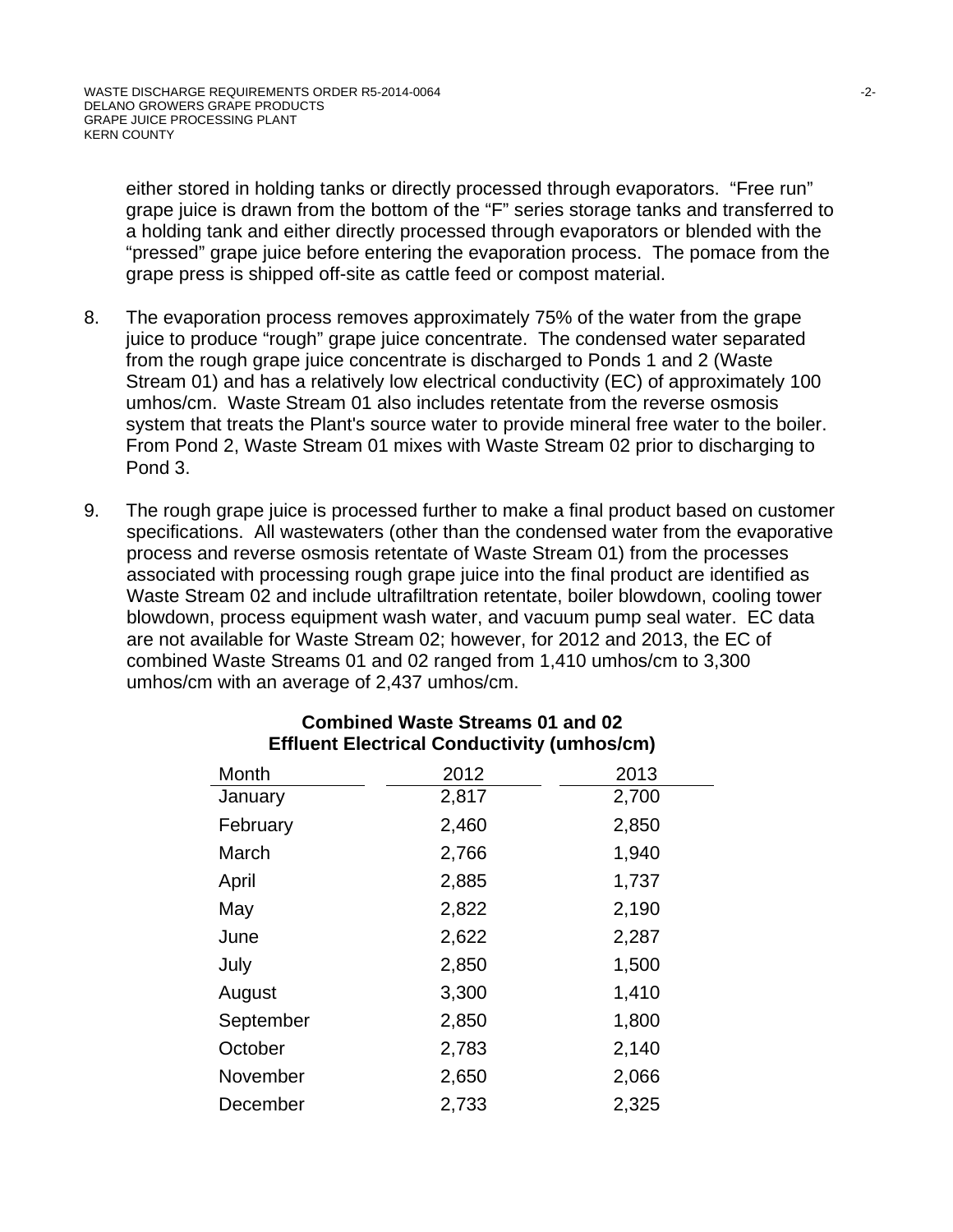- 10. Waste Stream 02 is treated by an on-site wastewater treatment plant (WWTP), to reduce the BOD and nitrogen of the waste stream prior to mixing with Waste Stream 01 and discharge to Pond 3. The WWTP consists of screening, coagulation, pH adjustment, dissolved air flotation (DAF), anaerobic and aerobic digestion, and clarification. A wastewater process flow diagram is shown on Attachment B, which is attached hereto and a part of this Order. Solids removed from the waste stream in the WWTP are shipped off-site for compost material.
- 11. Ponds 1 and 2 are unlined, below ground, aerated holding ponds. They both measure approximately 350 feet long, 100 feet wide, and 10 feet deep and each has a capacity of approximately 1.5 million gallons. The ponds are hydraulically connected via a 12-inch polyvinyl chloride pipe located two feet above the bottom of the ponds.
- 12. Pond 3 was completed in August 2013 and is lined with a single layer of 40-mil high density polyethylene (HDPE) and has a storage capacity of 65 million gallons. The Discharger submitted a construction quality assurance (CQA) report on 27 September 2013, with an addendum on 4 February 2014, which documents that the pond was constructed in accordance with an approved Design Report. Central Valley Regional Board staff conditionally approved the CQA report in an 11 April 2014 letter.
- 13. The LAA includes 176 acres of double-cropped winter wheat and sudan grass. The discharger owns the LAA, but contracts with a local farmer to manage the crops. Wastewater is mixed with canal water from the nearby Friant-Kern canal and applied to the LAA via flood irrigation.
- 14. Effluent samples collected from Pond 2 prior to mixing with canal water are required by Monitoring and Reporting Program Number 86-068. The effluent wastewater analytical results (comingled Waste Streams 01 and 02) from January 2012 through December 2013 are summarized below.

| Parameter                      | Units    | Number of<br><b>Samples</b> | Mean Result |
|--------------------------------|----------|-----------------------------|-------------|
| <b>Total dissolved solids</b>  | mg/L     | 6                           | 1,787       |
| Fixed dissolved solids         | mg/L     | 6                           | 1,247       |
| <b>Electrical conductivity</b> | umhos/cm | 24                          | 2,437       |
| <b>Bicarbonate</b>             | mg/L     | 6                           | 1,417       |
| Carbonate                      | mg/L     | 6                           | 24          |
| Nitrate as Nitrogen            | mg/L     | 23                          | < 0.5       |
| Total nitrogen                 | mg/L     | 23                          | 56          |

#### **Combined Waste Streams 01 and 02 Effluent Analytical Data 2012 - 2013**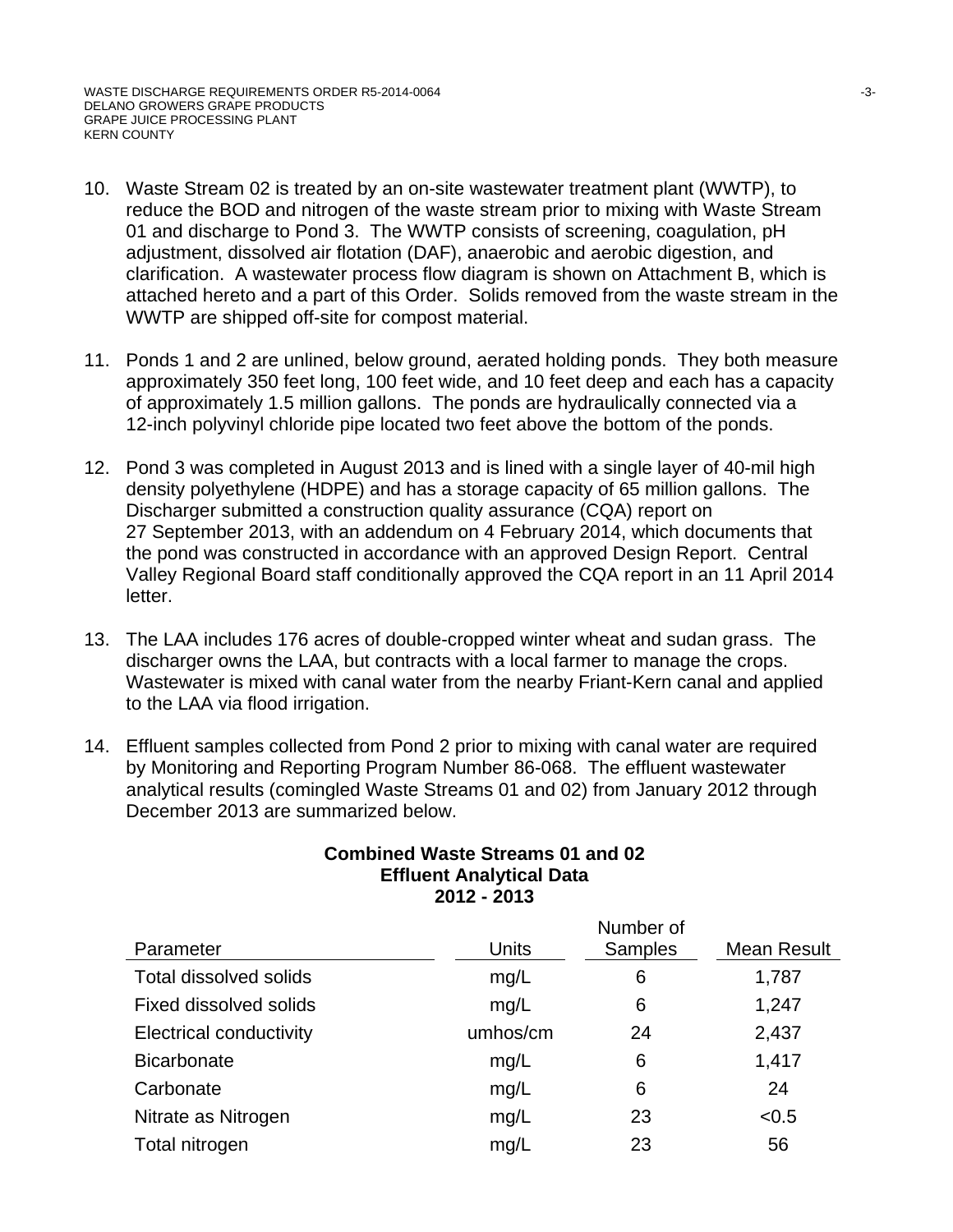|                           |          | Number of |             |
|---------------------------|----------|-----------|-------------|
| Parameter                 | Units    | Samples   | Mean Result |
| Calcium                   | mg/L     | 6         | 29          |
| Magnesium                 | mg/L     | 6         | 10          |
| Sodium                    | mg/L     | 6         | 487         |
| Potassium                 | mg/L     | 6         | 157         |
| <b>Sulfate</b>            | mg/L     | 6         | 91          |
| Chloride                  | mg/L     | 6         | 150         |
| Sulfate                   | mg/L     | 6         | 91          |
| Biochemical oxygen demand | mg/L     | 23        | 348         |
| <b>Boron</b>              | mg/L     | 6         | 0.35        |
| Iron                      | mg/L     | 6         | 0.06        |
| Manganese                 | mg/L     | 6         | 0.04        |
| Sodium Adsorption Ratio   |          | 6         | 20          |
| pH                        | pH units | 24        | 7.9         |
|                           |          |           |             |

- 15. Precipitation on the paved process areas is collected and discharged to the WWTP and precipitation on the remainder of the pervious area of the site is retained on-site and allowed to percolate.
- 16. The water balance submitted with the RWD was used to model storage and disposal capacity and utilized total annual precipitation using a return period of 100 years, distributed monthly in accordance with historical rainfall patterns, with at least two feet of freeboard in every pond. The water balance assumes the EC of the combined Waste Streams 01 and 02 is 1,700 umhos/cm and is mixed at a 1:1 ratio with Friant-Kern Canal water, resulting in an EC of less than 1,000 umhos/cm for water discharged to the LAA. As shown in the table in Finding 9, the EC of combined Waste Streams 01 and 02 has only been less than 1,700 umhos/cm twice since January 2012. This may be related to the diluting effect of the higher flow from Waste Stream 01 produced during the grape crush season and not an overall reduction of effluent EC.
- 17. Domestic wastewater generated at the Plant is discharged to an on-site septic tank and leach field.

# **Site-Specific Conditions**

- 18. The source water supply for the Plant comes from an on-site water supply well identified as DW-1. The average EC of six samples collected from DW-1 in 2012 and 2013 is 454 umhos/cm.
- 19. The Plant and LAA are at an elevation of approximately 390 feet above the North American Vertical Datum of 1988, and the area around the site is relatively flat.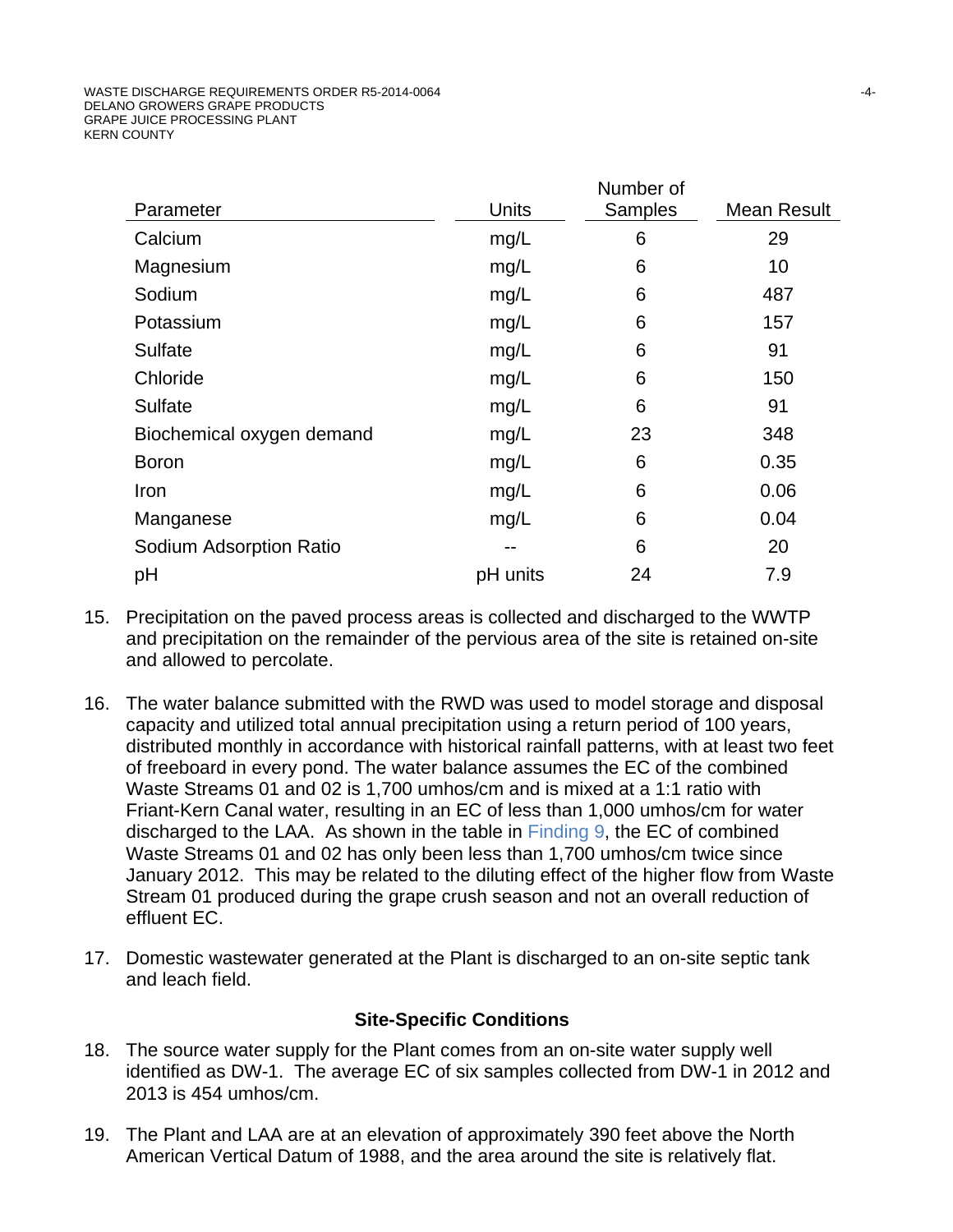Elevated berms and tail water collection ponds preclude irrigation water from leaving the LAA.

- 20. Review of the Federal Emergency Management Agency's Flood Insurance Rate Map (FIRM) Number 06029C0225E, effective 26 September 2008, indicates the Plant and an eastern and southeastern portion of the LAA are in Zone A, areas with a 1% annual chance of flooding. The remainder of the LAA is in unshaded Zone X, an area of minimal flood hazard, usually depicted on FIRMs as above the 500-year flood level.
- 21. According to the Kern County Crop Survey from 2011, the primary land uses in the vicinity of the Plant were: grapes, almonds, alfalfa, and pistachios.
- 22. Annual precipitation in the vicinity of the Plant averages 7.55 inches, the 100-year total annual precipitation is 15.71 inches, and the evapotranspiration rate is 46.91 inches per year.
- 23. According to the US Department of Agriculture, surface soils at the Plant and LAA consist of Hesperia loam, Hanford sandy loam, Greenfield loam and Wasco sandy loam. These soil types are moderately to well-drained soils.

#### **Groundwater Considerations**

- 24. Three groundwater monitoring wells were installed in April 2004 (MW-1 through MW-3). The monitoring well locations are shown on Attachment A. According to the monitoring well installation report, soils encountered in the boreholes for the monitoring wells consist of unconsolidated, moderate to highly permeable fine to coarse-grained sand to a depth of 81 feet below ground surface (bgs) with gravel and cobbles observed between 56 and 81 feet bgs. Underlying this is a zone of consolidated, low-permeable, clayey sand to a depth of 100 feet bgs followed by interbedded sand, gravel, and silty sand that extends to the bottom of the boreholes at 135 feet bgs. The monitoring wells are screened between 85 and 135 feet bgs. Since the end of 2007, groundwater elevation has dropped below the bottom of the wells.
- 25. Prior to installing the monitoring wells, the regional groundwater gradient was to the west-southwest; therefore, MW-1 was to be upgradient of the Plant and MW-2 and MW-3 were to be downgradient of the LAA. However, the local groundwater gradient has been observed to be to the east or southeast since the wells were installed.
- 26. The Discharger has performed quarterly groundwater monitoring in accordance with Monitoring and Reporting Program Number 86-068 from 2004 through 2007. Groundwater analytical data are summarized below.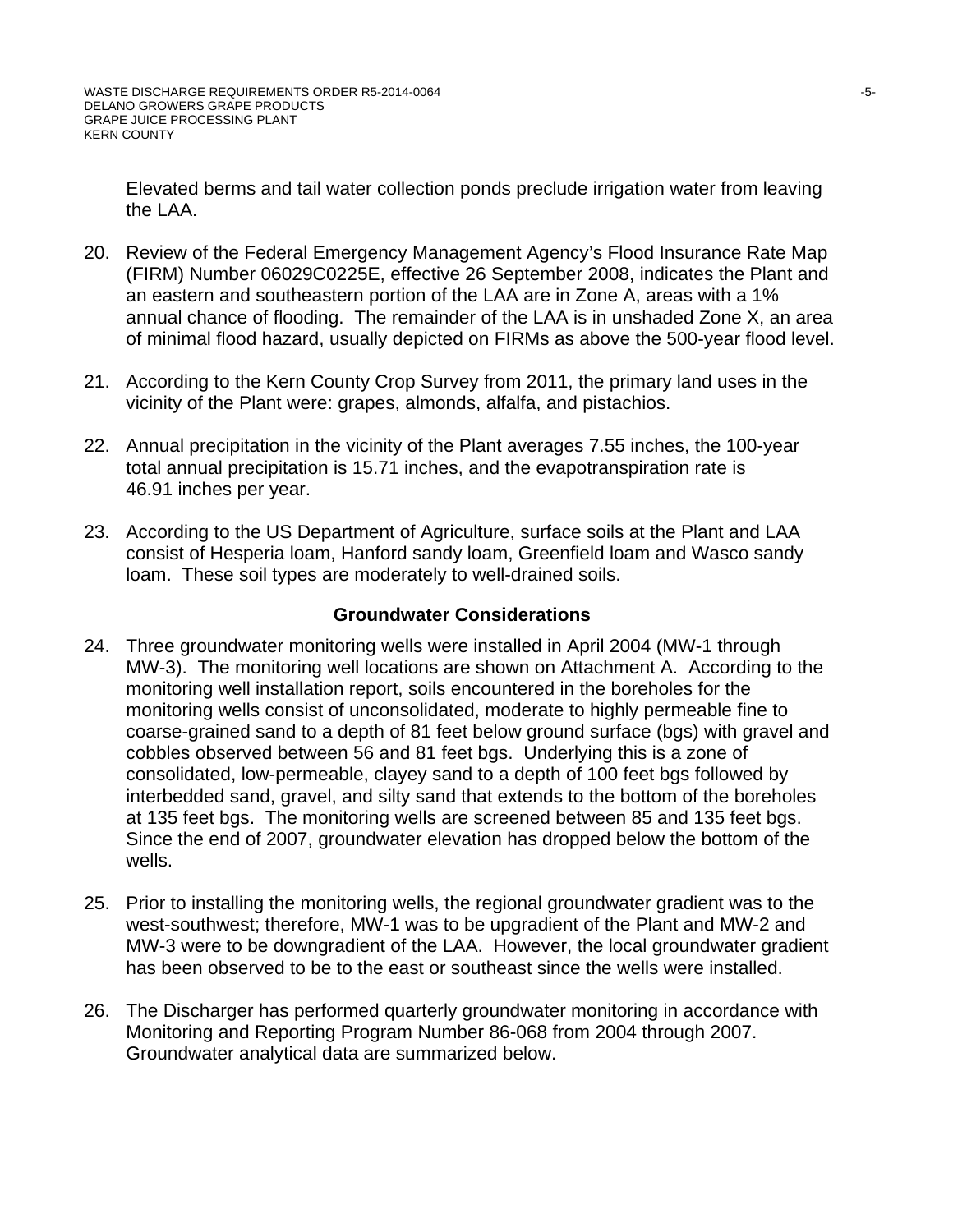|                                |              | <b>Mean Analytical Results</b><br>$(2004 - 2007)$ |        |        |        |  |
|--------------------------------|--------------|---------------------------------------------------|--------|--------|--------|--|
| Parameter                      | Units        | $DW-1^1$                                          | $MW-1$ | $MW-2$ | $MW-3$ |  |
| Screen Interval                | ft. bgs. $2$ |                                                   | 85-135 | 85-135 | 85-135 |  |
| <b>Electrical Conductivity</b> | umhos/cm     | 492                                               | 1,065  | 2,467  | 2,822  |  |
| <b>Total Dissolved Solids</b>  | mg/L         | 334                                               | 712    | 1,760  | 2,313  |  |
| <b>Fixed Dissolved Solids</b>  | mg/L         | 298                                               | 588    | 1,375  | 1,895  |  |
| Alkalinity                     | mg/L         | 153                                               | 419    | 1,057  | 909    |  |
| <b>Bicarbonate</b>             | mg/L         | 195                                               | 499    | 1,257  | 1,079  |  |
| Nitrate as Nitrogen            | mg/L         | 6                                                 | 9      | 0.3    | 5      |  |
| Chloride                       | mg/L         | 25                                                | 47     | 58     | 73     |  |
| Boron                          | mg/L         | 0.08                                              | 0.12   | 0.15   | 0.18   |  |
| Calcium                        | mg/L         | 28                                                | 99     | 329    | 387    |  |
| Potassium                      | mg/L         | 4                                                 | 12     | 16     | 18     |  |
| Sodium                         | mg/L         | 72                                                | 108    | 150    | 215    |  |
| Iron                           | mg/L         | 0.08                                              | 0.11   | 0.17   | 0.13   |  |
| Manganese                      | mg/L         | 0.01                                              | 0.19   | 0.67   | 0.17   |  |
| Magnesium                      | mg/L         | 5                                                 | 29     | 110    | 116    |  |
| Sulfate                        | mg/L         | 47                                                | 98     | 355    | 738    |  |
| <b>Total Organic Carbon</b>    | mg/L         | 2.0                                               | 2.0    | 3.4    | 3.4    |  |

#### **Groundwater Monitoring Results Monitoring Wells MW-1, MW-2, and MW-3**

1. DW-1 is the on-site water supply well

- 2. ft. bgs. = feet below ground surface
- 27. In September 2013, three deeper groundwater monitoring wells (MW-1A, MW-2A, and MW-3A) were installed at the Plant. Soils encountered in these wells are similar to those encountered in the shallower wells (MW-1, MW-2, and MW-3). Locations of the deeper groundwater monitoring wells are shown on Attachment A. Depth to groundwater in the three deeper monitoring wells was approximately 140 feet below ground surface. Based on groundwater elevations in the deeper monitoring wells, the direction of groundwater flow in October 2013 was to the north-northwest.
- 28. Groundwater analytical data from the initial round of sampling of the deeper wells are summarized below.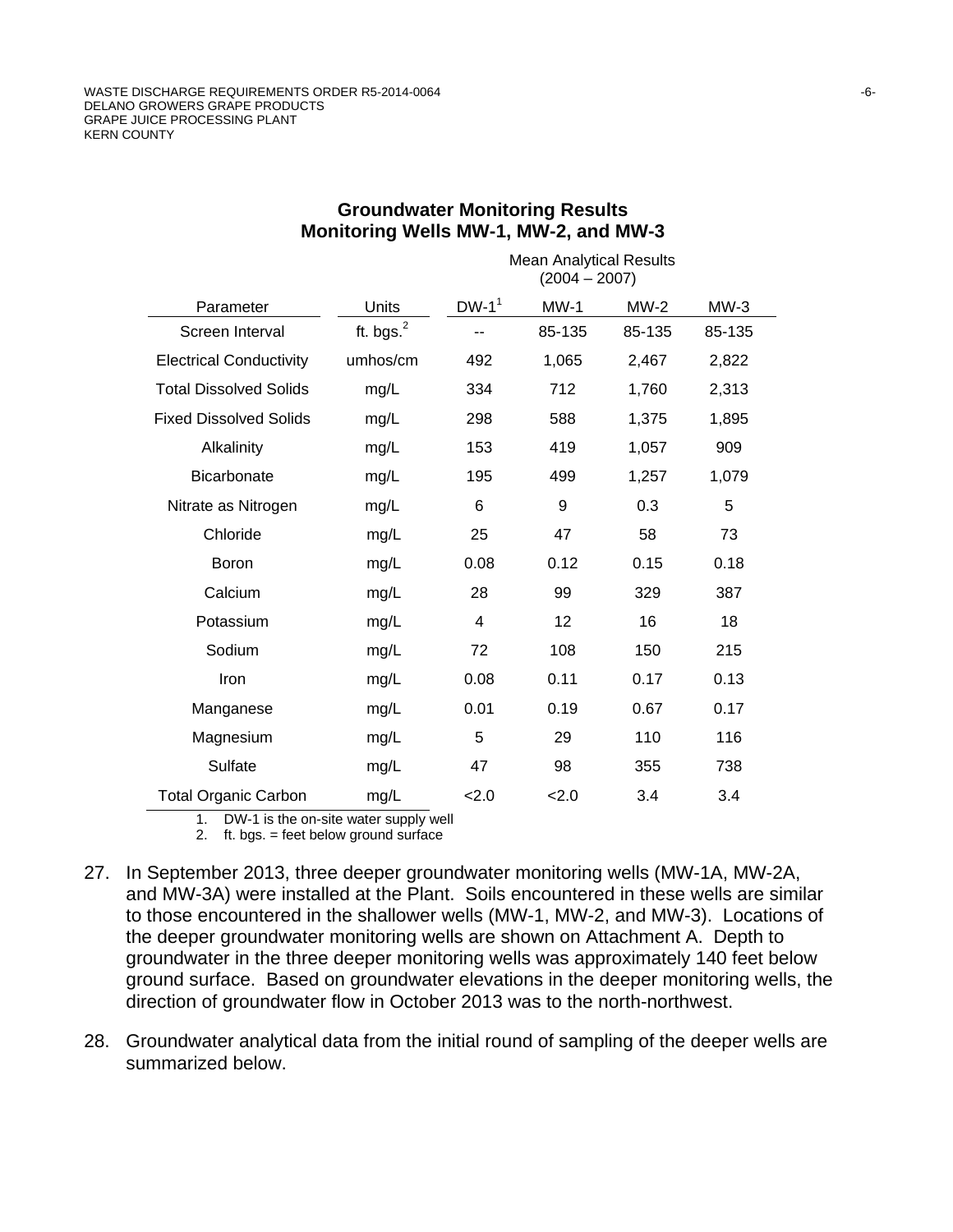|                                |              |                            | <b>Analytical Results</b><br>(October 2013) |                                        |
|--------------------------------|--------------|----------------------------|---------------------------------------------|----------------------------------------|
| Parameter                      | Units        | MW-1A                      | MW-2A                                       | MW-3A                                  |
| Screen Interval                | ft. bgs. $1$ | 150-190                    | 150-190                                     | 150-190                                |
| <b>Electrical Conductivity</b> | umhos/cm     | 2,720                      | 1,330                                       | 2,140                                  |
| <b>Total Dissolved Solids</b>  | mg/L         | 2,570 $^{2}/2$ ,030 $^{3}$ | 1,180 $^{2}/870^{3}$                        | 2,050 <sup>2</sup> /1,440 <sup>3</sup> |
| Alkalinity                     | mg/L         | 960                        | 510                                         | 1,000                                  |
| <b>Bicarbonate</b>             | mg/L         | 1,170                      | 620                                         | 1,220                                  |
| Nitrate as Nitrogen            | mg/L         | 1.1                        | 14.6                                        | 3.6                                    |
| Chloride                       | mg/L         | 67                         | 34                                          | 55                                     |
| <b>Boron</b>                   | mg/L         | 0.1                        | < 0.1                                       | 0.1                                    |
| Calcium                        | mg/L         | 368                        | 147                                         | 263                                    |
| Potassium                      | mg/L         | 16                         | 8                                           | 13                                     |
| Sodium                         | mg/L         | 243                        | 124                                         | 211                                    |
| Iron                           | mg/L         | < 0.05                     | < 0.05                                      | < 0.05                                 |
| Manganese                      | mg/L         | 0.12                       | < 0.01                                      | 0.03                                   |
| Magnesium                      | mg/L         | 99                         | 40                                          | 71                                     |
| Sulfate                        | mg/L         | 600                        | 138                                         | 199                                    |
| <b>Total Organic Carbon</b>    | mg/L         | 1.5                        | 0.7                                         | 1.4                                    |

#### **Groundwater Monitoring Results Monitoring Wells MW-1A, MW-2A, and MW-3A**

1. ft. bgs. = feet below ground surface

2. Total dissolved solids determined by summation of analytes detected by EPA Method 200.7.

3. Total dissolved solids determined by Standard Methods 2540CE.

#### **Basin Plan, Beneficial Uses, and Regulatory Considerations**

- 29. The *Water Quality Control Plan for the Tulare Lake Basin,* Second Edition (hereafter Basin Plan) designates beneficial uses, establishes water quality objectives, contains implementation plans and policies for protecting waters of the basin, and incorporates by reference plans and policies adopted by the State Water Board. Pursuant to Water Code section 13263(a), waste discharge requirements must implement the Basin Plan.
- 30. The Plant is in Detailed Analysis Unit 256 within the Kern County Basin hydrologic unit. The Basin Plan designates the beneficial uses of underlying groundwater as municipal and domestic supply; agricultural supply; and industrial service and process supply.
- 31. The Basin Plan establishes narrative water quality objectives for chemical constituents, tastes and odors, and toxicity in groundwater. The toxicity objective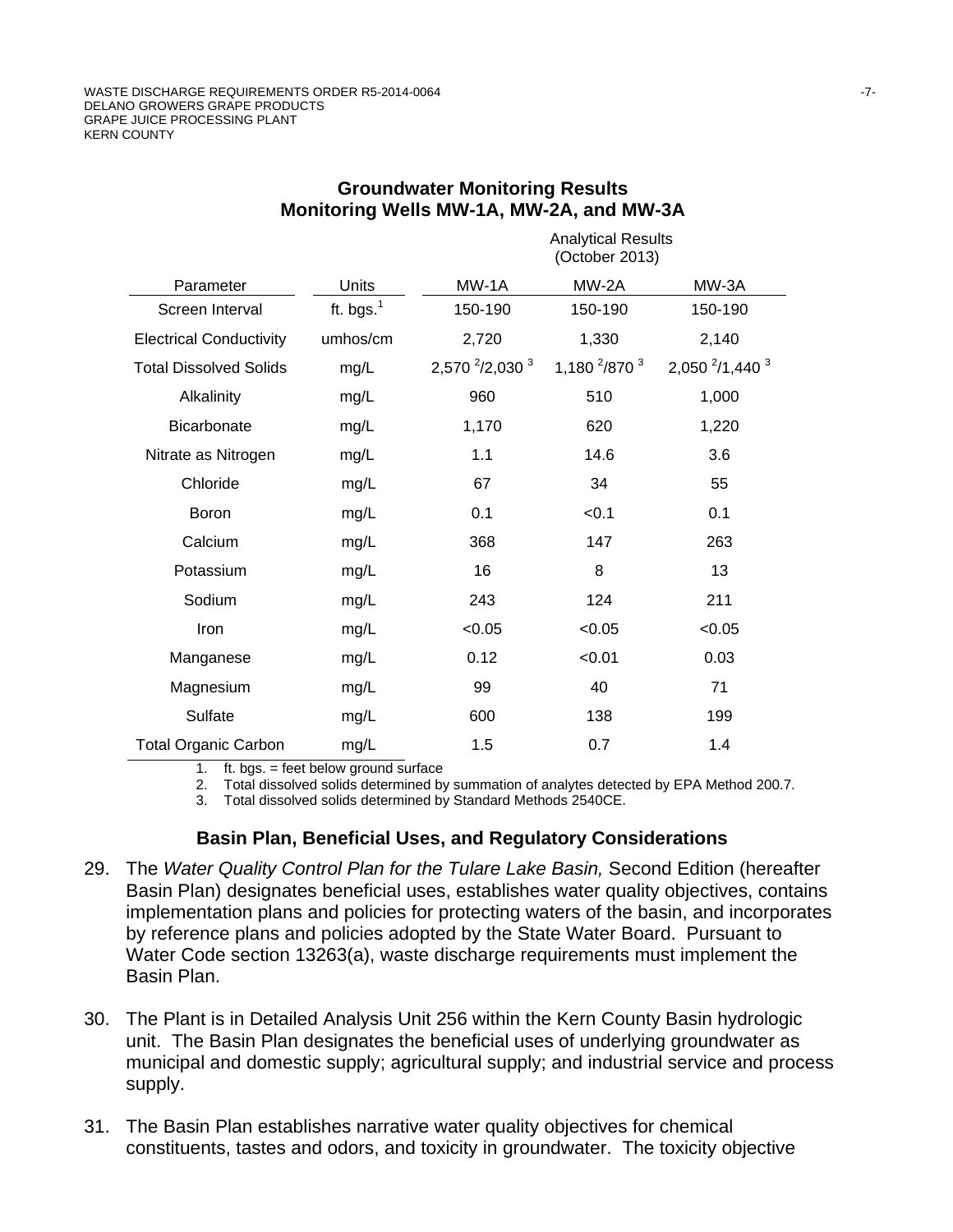requires that groundwater be maintained free of toxic substances in concentrations that produce detrimental physiological responses in human, plant, animal, or aquatic life associated with designated beneficial uses. The Basin Plan states that when compliance with a narrative objective is required to protect specific beneficial uses, the Central Valley Water Board will, on a case-by-case basis, adopt numerical limitations in order to implement the narrative objective.

- 32. The Basin Plan identifies the greatest long-term problem facing the entire Tulare Lake Basin as the increase in salinity in groundwater, which has accelerated due to the intensive use of soil and water resources by irrigated agriculture. The Basin Plan recognizes that degradation is unavoidable until a valley wide drain is constructed to carry salts out of the basin. Until the drain is available, the Basin Plan establishes several salt management requirements, including:
	- a. The incremental increase in salts from use and treatment must be controlled to the extent possible. The maximum electrical conductivity (EC) in the discharge shall not exceed the EC of the source water plus 500 umhos/cm. When the source water is from more than one source, the EC shall be a weighted average of all sources.
	- b. Discharges to areas that may recharge good quality groundwater shall not exceed an EC of 1,000 umhos/cm, a chloride content of 175 mg/L, or a boron content of 1.0 mg/L.
- 33. The Basin Plan allows an exception to the EC limit of source water plus 500 umhos/cm where the discharge exhibits a disproportionate increase in EC over the EC of source water due to unavoidable concentrations of organic dissolved solids from the raw food product, provided water quality objectives are met. With an average TDS concentration of 1,787 mg/L and an average FDS concentration of 1,247 mg/L, the discharge meets the incremental EC limit exception.
- 34. The Basin Plan's narrative water quality objectives for chemical constituents, at a minimum, require waters designated as domestic or municipal supply to meet the MCLs specified in Title 22 of the California Code of Regulations (hereafter Title 22). The Basin Plan recognizes that the Central Valley Water Board may apply limits more stringent than MCLs to ensure that waters do not contain chemical constituents in concentrations that adversely affect beneficial uses.
- 35. In the absence of specific numerical water quality limits, objectives for receiving waters must be considered case-by-case. General salt tolerance guidelines, such as *Water Quality for Agriculture* by Ayers and Westcot and similar references indicate that yield reductions in nearly all crops are not evident when irrigation water has an EC less than 700 umhos/cm. There is, however, an eight- to ten-fold range in salt tolerance for agricultural crops and the appropriate salinity values to protect agriculture in the Central Valley are considered on a case-by-case basis. It is possible to achieve full yield potential with waters having EC up to 3,000 umhos/cm if the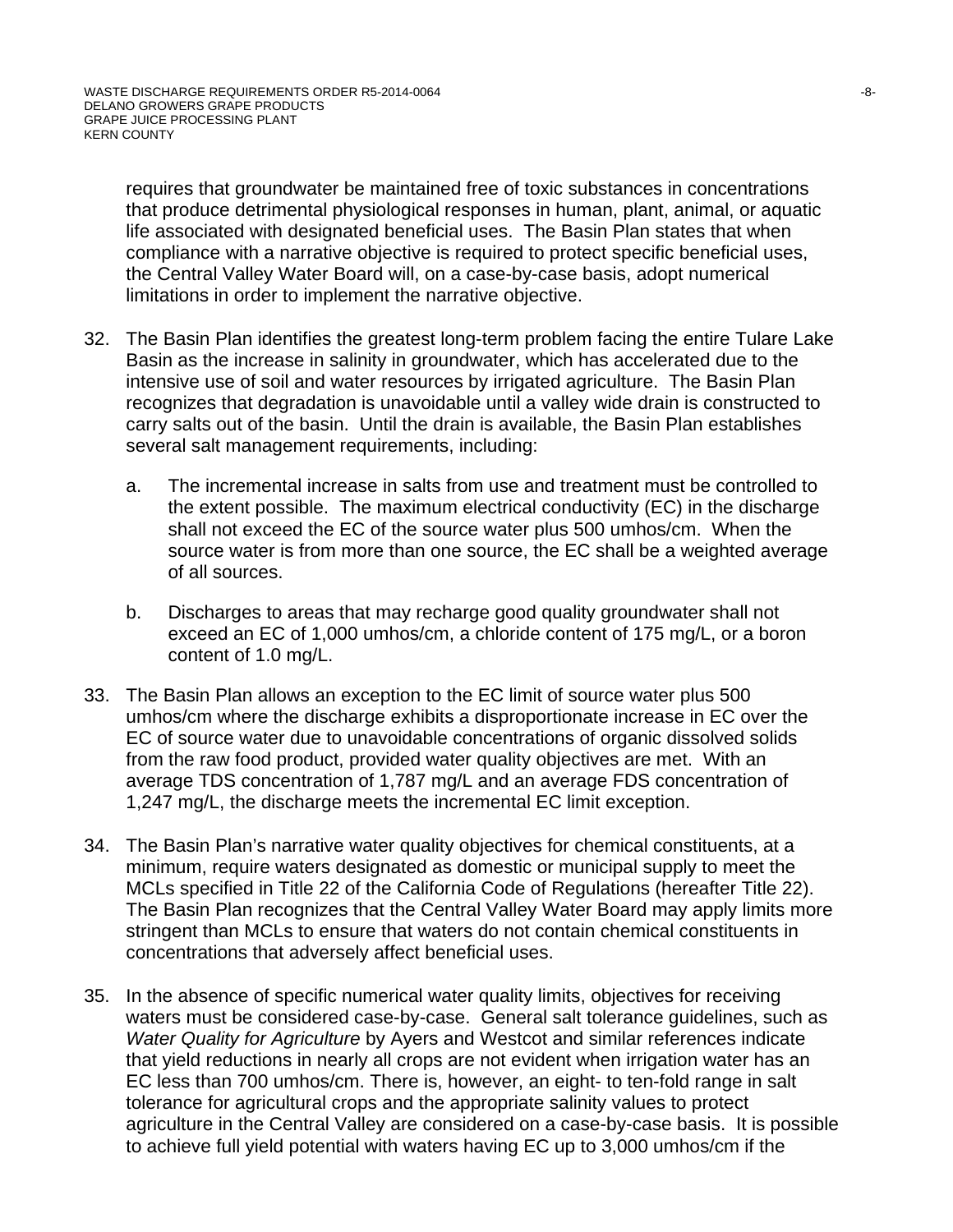proper leaching fraction is provided to maintain soil salinity within the tolerance of the crop.

- 36. The list of crops in Finding 21 is not intended as a definitive inventory of crops that are or could be grown in the area affected by the discharge, but it is representative of current and historical agricultural practices in the area. The effluent concentrations for the discharge permitted by this Order are consistent with water quality objectives to support these crops and will not limit the use of shallow groundwater for irrigation on all but the most salt-sensitive crops.
- 37. With regard to BOD, excessive application can deplete oxygen in the vadose zone and lead to anoxic conditions. At the ground surface, this can result in nuisance odors and fly-breeding. When insufficient oxygen is present below the ground surface, anaerobic decay of the organic matter can create reducing conditions that convert metals that are naturally present in the soil as relatively insoluble (oxidized) forms to more soluble reduced forms. This condition can be exacerbated by acidic soils and/or acidic wastewater. If the reducing conditions do not reverse as the percolate travels down through the vadose zone, these dissolved metals (primarily iron, manganese, and arsenic) can degrade shallow groundwater quality. Many aquifers contain enough dissolved oxygen to reverse the process, but excessive BOD loading over extended periods may cause beneficial use impacts associated with these metals.
- 38. Typically, irrigation with high strength wastewater results in high BOD loading on the day of application. It is reasonable to expect some oxidation of BOD at the ground surface, within the evapotranspiration zone and below the root zone within the vadose (unsaturated) zone. The maximum BOD loading rate that can be applied to land without creating nuisance conditions or leaching of metals can vary significantly depending on soil conditions and operation of the land application system.
- 39. *Pollution Abatement in the Fruit and Vegetable Industry*, published by the United States Environmental Protection Agency, cites BOD loading rates in the range of 36 to 600 pounds per acre per day (lbs/acre/day) to prevent nuisance, but indicates the loading rates can be even higher under certain conditions. The studies that supported this report did not evaluate actual or potential groundwater degradation associated with those rates. There are few studies that have attempted to determine maximum BOD loading rates for protection of groundwater quality. Those that have been done are not readily adapted to the varying soil, groundwater, and climate conditions that are prevalent throughout the region.
- 40. According to the Discharger, the 176-acre LAA is irrigated every 5 days in the summer; therefore it can be irrigated about 6 times per month. The maximum monthly volume of wastewater applied to the LAA occurs in July and is approximately 32 million gallons. Therefore, approximately 5.3 million gallons of wastewater is applied per irrigation cycle. With an average wastewater BOD concentration of 348 mg/L, the BOD loading of the LAA is approximately 17 pounds per acre per day per irrigation cycle.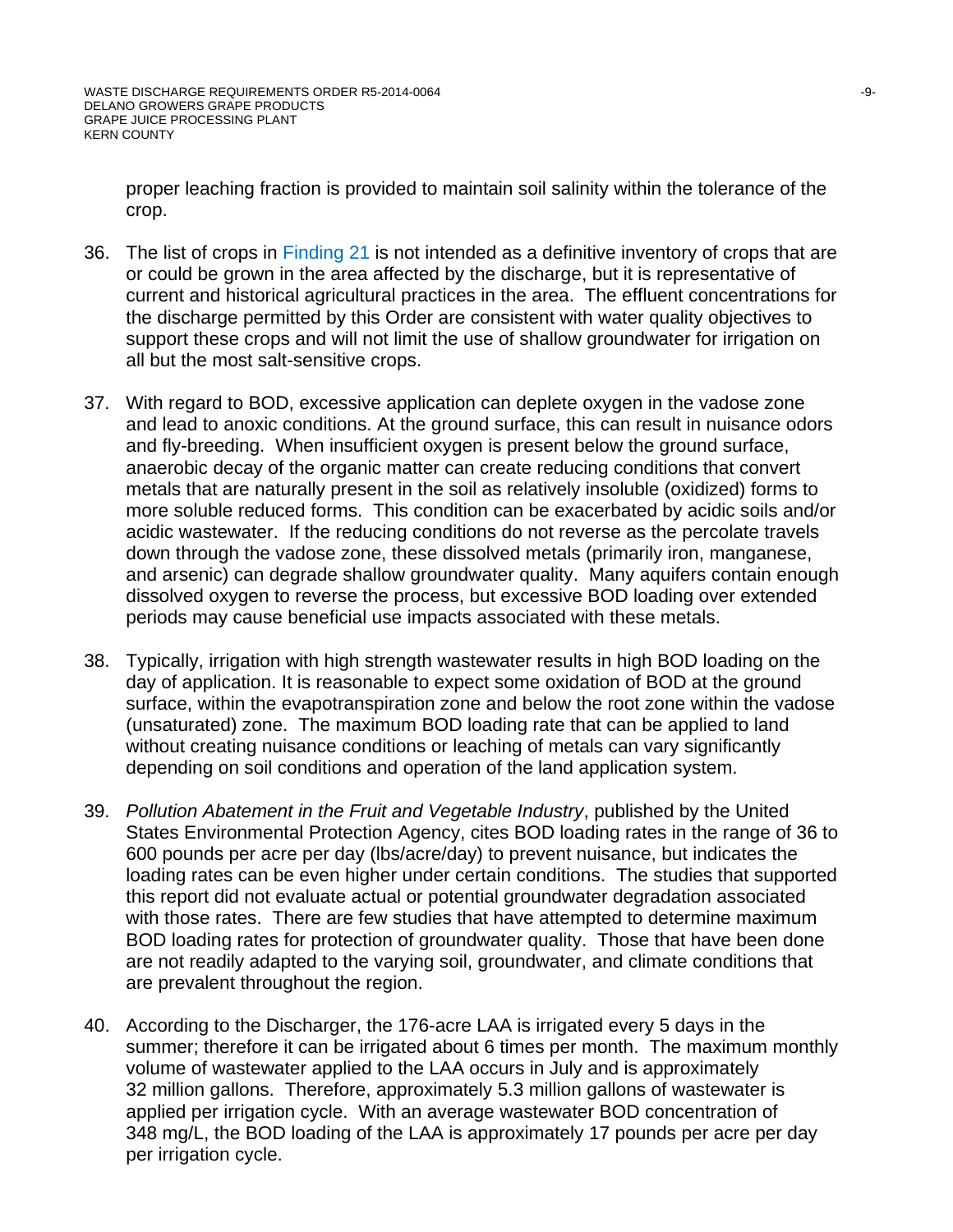- 41. The *Western Fertilizer Handbook*, produced by the California Plant Health Association, indicates wheat and Sorghum-sudan grass will take up 175 pounds per acre per year (lbs/acre/yr) and 325 lbs/acre/yr, respectively, of nitrogen.
- 42. With average wastewater total nitrogen and fixed dissolved solids concentrations of 56 mg/L and 1,247 mg/L, respectively, and approximately 174 million gallons of wastewater generated annually at the Plant, the nitrogen and fixed dissolved solids loading of the 176-acre LAA is approximately 451 pounds per acre per year (lbs/acre/year) and 10,045 lbs/acre/year, respectively.

#### **Antidegradation Analysis**

- 43. State Water Resources Control Board Resolution 68-16 (*"Policy with Respect to Maintaining High Quality Waters of the State"*) (hereafter Resolution 68-16 or "Antidegradation Policy") prohibits degradation of groundwater unless it has been shown that:
	- a. The degradation does not result in water quality less than that prescribed in state and regional policies, including violation of one or more water quality objectives;
	- b. The degradation will not unreasonably affect present and anticipated future beneficial uses;
	- c. The discharger employs best practicable treatment or control (BPTC) to minimize degradation; and
	- d. The degradation is consistent with the maximum benefit of the people of the State.
- 44. Constituents of concern that have the potential to cause degradation of high quality waters include, in part, organics, nutrients, and salts.
	- a. To reduce the organic load of its discharge, the Discharger added a DAF unit and a WWTP in 2009. The WWTP includes aerobic and anaerobic digestion. The addition of the DAF and WWTP significantly reduced the organic load to the LAA and minimized the potential for anoxic and reducing conditions in soil. This is expected to prevent odor and nuisance conditions and preclude iron and manganese degradation of groundwater from organic loading.
	- b. For nitrogen and nitrates, the application of wastewater at agronomic rates to the LAA for both nutrient and hydraulic loading should preclude degradation of groundwater to the extent that it exceeds water quality objectives. Groundwater down-gradient of the discharge does not exceed the MCL for  $NO<sub>3</sub>$ -N of 10 mg/L, and is not expected to exceed it in the future.
	- c. For salinity, Waste Stream 02 is discharged to the HPDE lined wastewater storage pond. In addition, this Order includes an effluent limitation for electrical conductivity of 1,100 umhos/cm for discharge to the LAA. This effluent limitation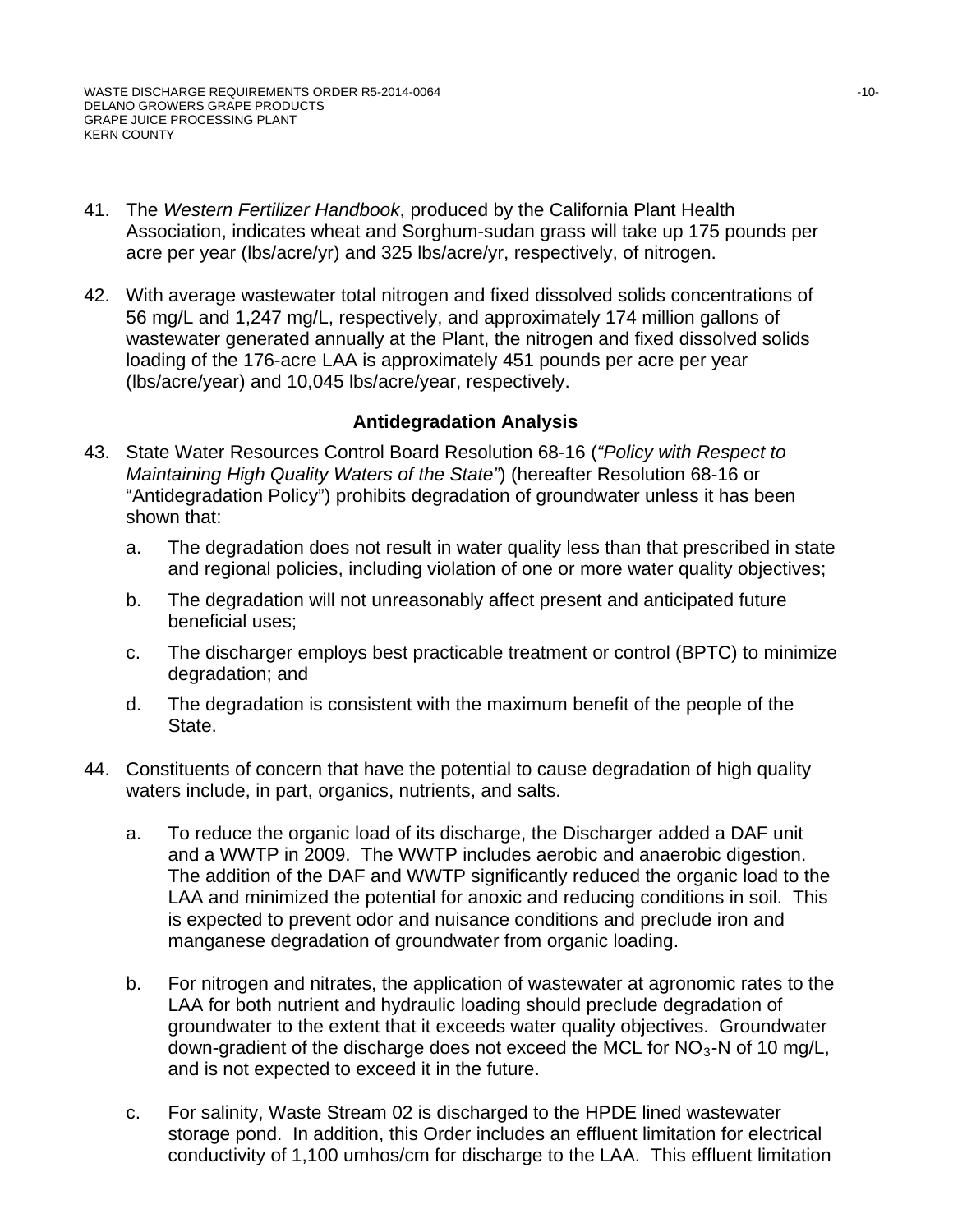is based on the background groundwater electrical conductivity measured in monitoring well MW-1 (see Finding 26).

# **Treatment and Control Practices**

- 45. The Discharger provides treatment and control of the discharge that incorporates:
	- a. Removal of solids from the waste stream,
	- b. Hauling of solids offsite for use as cattle feed or compost material,
	- c. Using calcium hydroxide for pH control instead of sodium hydroxide,
	- d. Anaerobic and aerobic digestion of wastewater to reduce effluent BOD and total nitrogen concentrations,
	- e. Storage of high salinity wastewater in a pond lined with HPDE,
	- f. Organic loading rates consistent with EPA recommendations and unlikely to cause unacceptable groundwater degradation,
	- g. Application of nitrogen at agronomic rates,
	- h. Hydraulic loading at rates to preclude standing water on the LAA; and
	- i. Groundwater monitoring to monitor the impact of the discharge on groundwater.

# **Antidegradation Conclusions**

- 46. This Order establishes groundwater limitations that allow some degradation, but that will not unreasonably threaten present and future anticipated beneficial uses of groundwater or result in groundwater quality that exceeds water quality objectives set forth in the Basin Plan.
- 47. The treatment and control measures described above in Finding 45, in combination with the requirements of this Order, represent BPTC. Adoption of this Order will result in the implementation of BPTC. In addition, this Order requires monitoring to evaluate potential groundwater impacts from the discharge and confirm that the BPTC measures are sufficiently protective of groundwater.
- 48. The Discharger aids in the economic prosperity of the region by direct employment and provides a tax base for local and county governments. Provided the discharge from the Plant complies with State and Central Valley Water Board plans and policies, authorized degradation due to the continued operation of the Plant is to the maximum benefit to the people of the State. In addition, the use of process wastewater for irrigation in place of higher quality groundwater is of further benefit to people of the State.
- 49. The discharge and the potential for groundwater degradation allowed in this Order is consistent with the Antidegradation Policy since: (a) the limited degradation allowed by this Order will not result in water quality less than water quality objectives, or unreasonably affect present and anticipated beneficial uses of groundwater, (b) the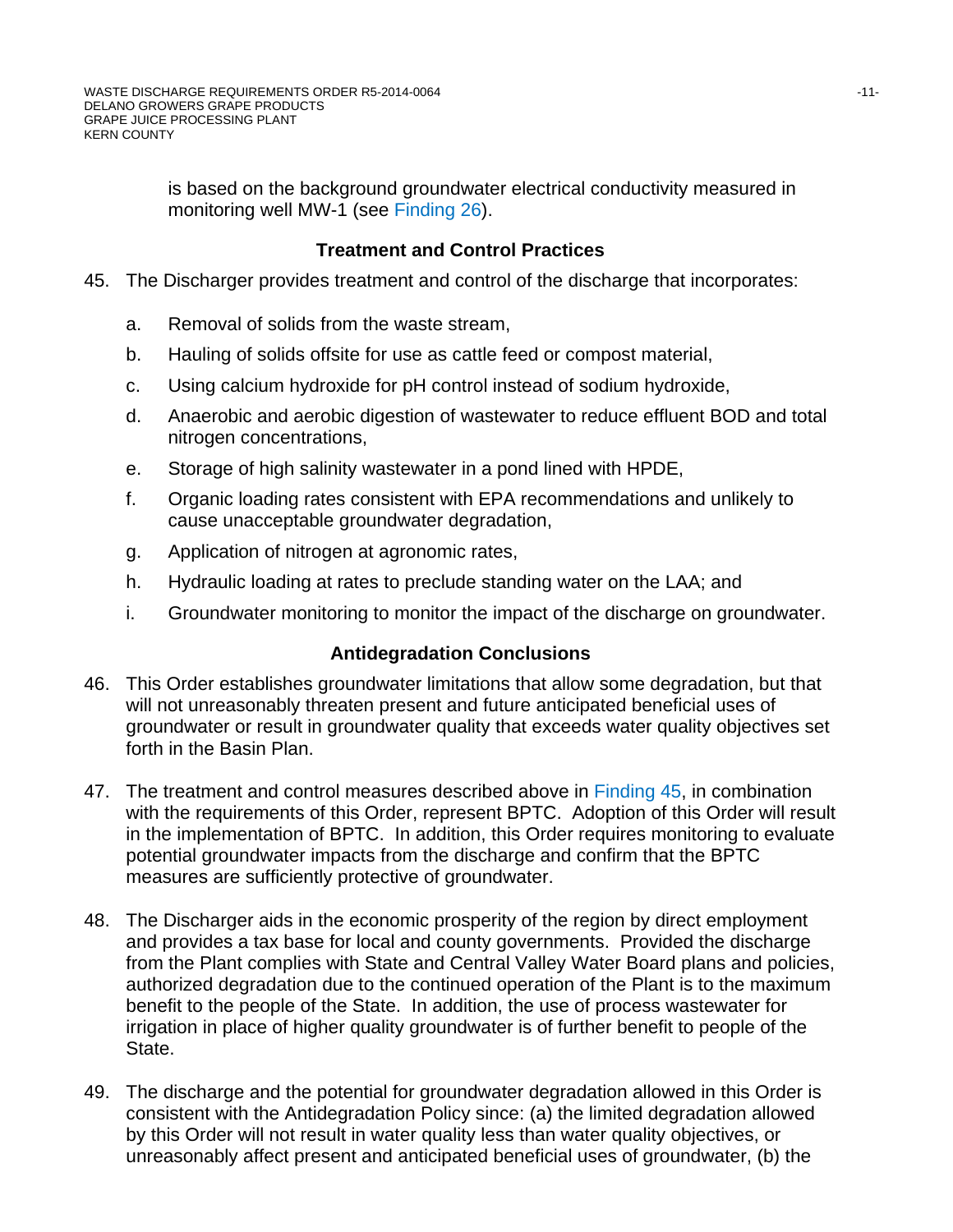Discharger has implemented BPTC to minimize degradation, and (c) the limited degradation is of maximum benefit to people of the State.

#### **Other Regulatory Considerations**

- 50. Based on the threat and complexity, the discharge is determined to be classified as 2B as defined below:
	- a. Category 2 threat to water quality: "Those discharges of waste that could impair the designated beneficial uses of the receiving water, cause short-term violations of water quality objectives, cause secondary drinking water standards to be violated, or cause a nuisance."
	- b. Category B complexity, defined as: "Any discharger not included in Category A that has physical, chemical, or biological treatment systems (except for septic systems with subsurface disposal), or any Class 2 or Class 3 waste management unit."
- 51. Title 27 of the California Code of Regulations (hereafter Title 27) contains regulatory requirements for the treatment, storage, processing, and disposal of solid waste. However, Title 27 exempts certain activities from its provisions. Discharges regulated by this Order are exempt from Title 27 pursuant to provisions that exempt wastewater. Title 27, section 20090 states in part:

The following activities shall be exempt from the SWRCB-promulgated provisions of this subdivision, so long as the activity meets, and continues to meet, all preconditions listed:

\*\*\*

(b) Wastewater - Discharges of wastewater to land, including but not limited to evaporation ponds, percolation ponds, or subsurface leachfields if the following conditions are met:

- (1) the applicable RWQCB has issued WDRs, reclamation requirements, or waived such issuance;
- (2) the discharge is in compliance with the applicable water quality control plan; and

\*\*\*

- (3) the wastewater does not need to be managed according to Chapter 11, Division 4.5, Title 22 of this code as a hazardous waste.
- 52. The discharge authorized herein and the treatment and storage facilities associated with the discharge, are exempt from the requirements of Title 27 as follows:
	- a. The discharge to the unlined and HPDE lined ponds and LAA is exempt pursuant to Title 27, section 20090(b) because: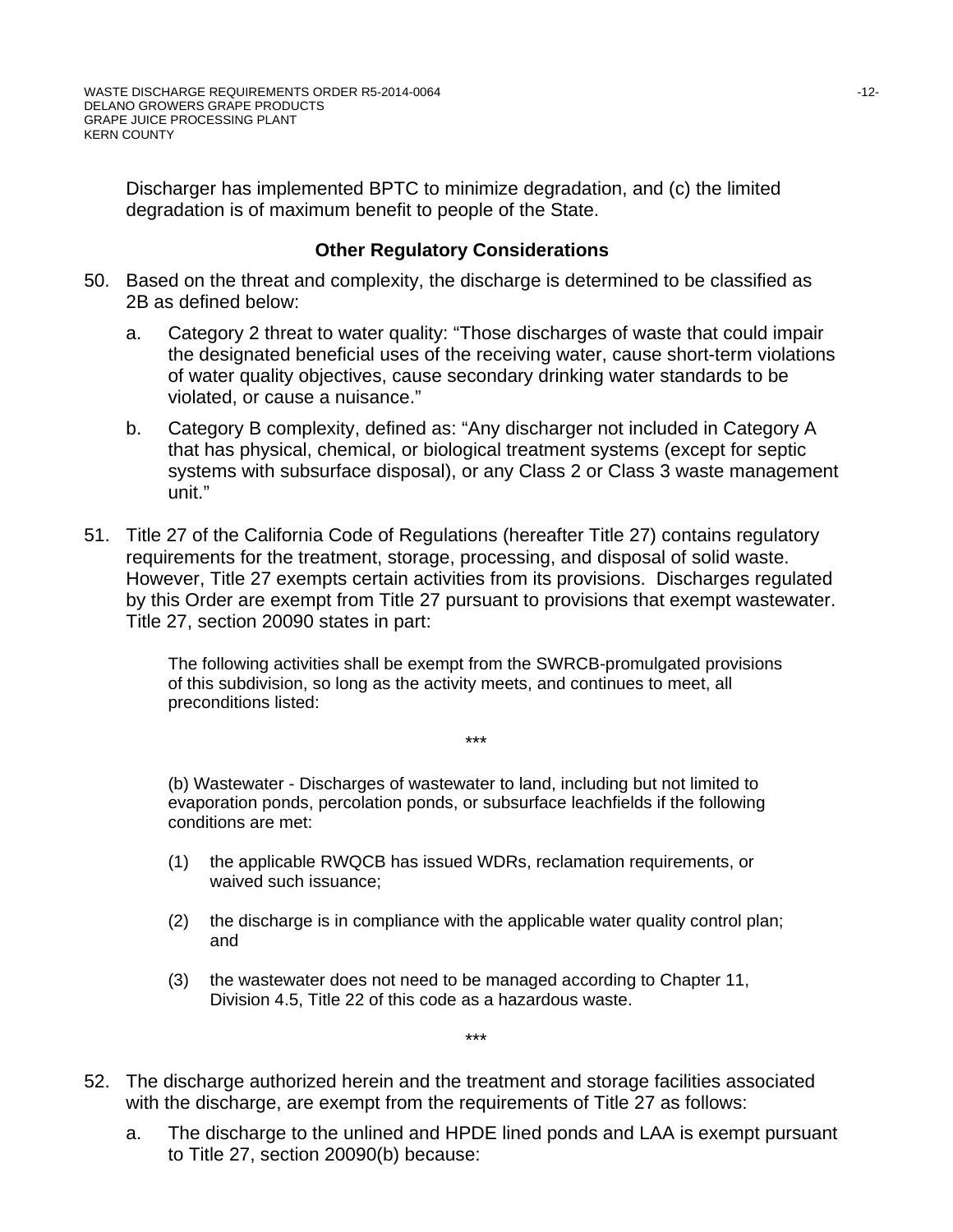- i. The Central Valley Water Board is issuing WDRs.
- ii. The discharge is in compliance with the Basin Plan, and;
- iii. The treated effluent discharged to the ponds and LAA does not need to be managed as hazardous waste
- 53. The State Water Board adopted Order 97-03-DWQ (NPDES General Permit CAS000001) specifying waste discharge requirements for discharges of storm water associated with industrial activities, and requiring submittal of a Notice of Intent by all affected industrial dischargers. All storm water from the Plant is collected and disposed of in the HPDE lines storage pond or allowed to percolate on-site. The Discharger is therefore not required to obtain coverage under NPDES General Permit CAS000001.
- 54. Water Code section 13267(b) states:

In conducting an investigation specified in subdivision (a), the regional board may require that any person who has discharged, discharges, or is suspected of discharging, or who proposes to discharge within its region … shall furnish, under penalty of perjury, technical or monitoring program reports which the board requires. The burden, including costs of these reports, shall bear a reasonable relationship to the need for the reports and the benefits to be obtained from the reports. In requiring those reports, the regional board shall provide the person with a written explanation with regard to the need for the reports, and shall identify the evidence that supports requiring that person to provide the reports.

The technical reports required by this Order and the attached Monitoring and Reporting Program R5-2014-0064 are necessary to ensure compliance with these waste discharge requirements. The Discharger owns and operates the Plant that discharges the waste subject to this Order.

- 55. The California Department of Water Resources sets standards for the construction and destruction of groundwater wells (hereafter DWR Well Standards), as described in *California Well Standards Bulletin 74-90* (June 1991) and *Water Well Standards: State of California Bulletin 94-81* (December 1981). These standards, and any more stringent standards adopted by the State or county pursuant to Water Code section 13801, apply to all monitoring wells used to monitor the impacts of wastewater storage or disposal governed by this Order.
- 56. Pursuant to Water Code section 13263(g), discharge is a privilege, not a right, and adoption of this Order does not create a vested right to continue the discharge.
- 57. In compliance with Water Code section 106.3, it is the policy of the State of California that every human being has the right to safe, clean, affordable, and accessible water adequate for human consumption, cooking, and sanitary purposes. This Order promotes that policy by requiring discharges to ensure that groundwater is safe for domestic uses.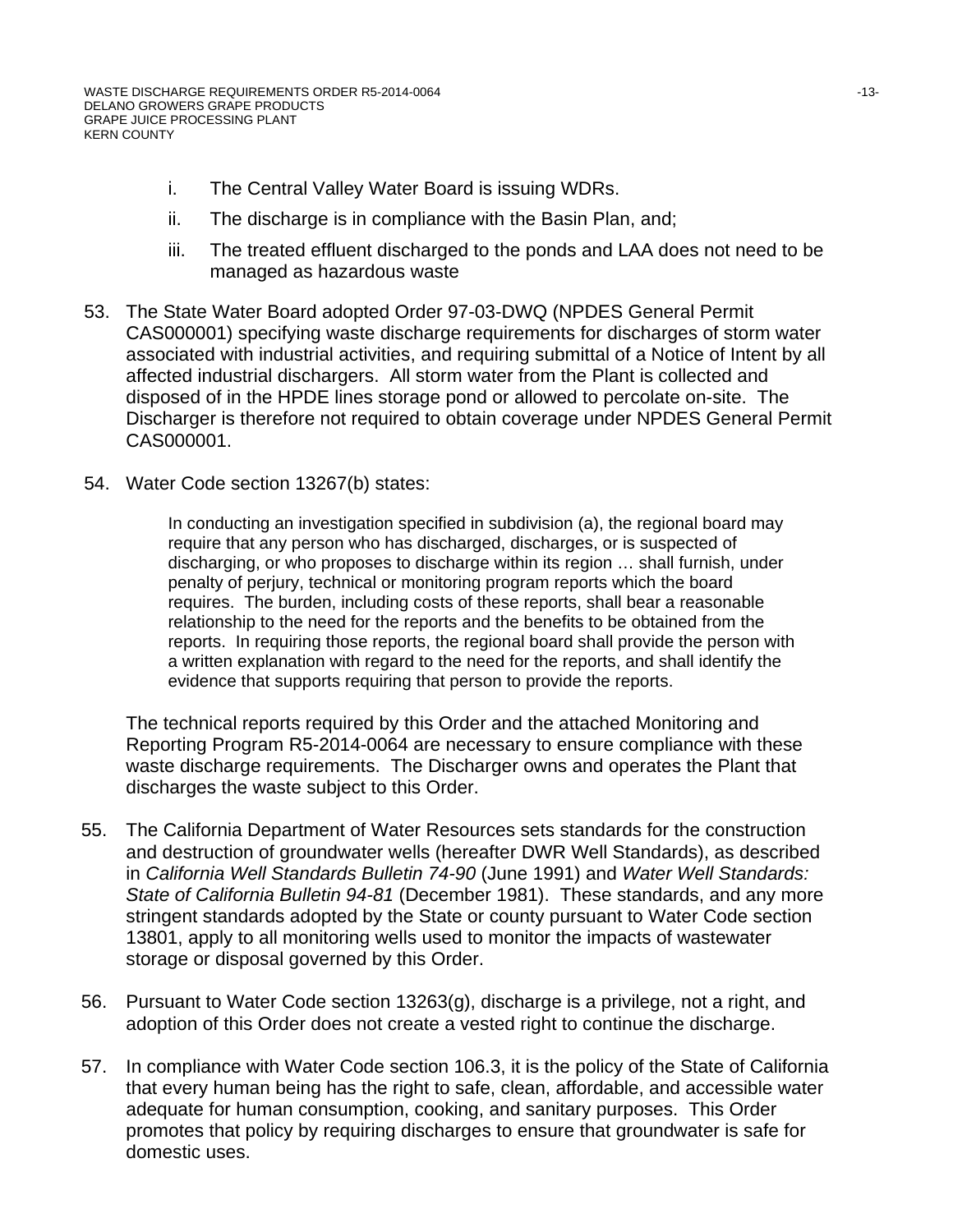#### **CEQA**

58. The Plant has been in existence since at least 1959, as documented by the Central Valley Water Board's adoption of Resolution No. 59-160 for the discharge of wastewater from the Plant to land. Expansion of the Plant since then includes: increase in wastewater discharge flow, discontinued stillage operations, increased LAA from 20 fallow acres to 176 double-cropped acres, construction of an on-site WWTP, and installation of a lined wastewater storage pond. No permits or discretionary actions on the part of Kern County were required for the Plant's expansion, as these expansions needed only ministerial approvals (at most) under the County's General Plan. Furthermore, the Central Valley Water Board only began its environmental review of the Plant and its potential to cause significant effects on the environment following the Discharger's 15 May 2012 RWD submittal. These WDRs ensure that the operation of the Plant will not have any significant effects on the environment, authorize no additional expansion, and is in compliance with Resolution 68-16. As such, the adoption of this Order for an existing facility is exempt from the requirements of California Environmental Quality Act in accordance with California Code of Regulations, title 14, section 15301.

#### **Public Notice**

- 59. All the above and the supplemental information and details in the attached Information Sheet, which is incorporated herein, were considered in establishing the following conditions of discharge.
- 60. The Discharger and interested agencies and persons have been notified of the Central Valley Water Board's intent to prescribe waste discharge requirements for this discharge, and they have been provided an opportunity to submit written comments and an opportunity for a public hearing.
- 61. All comments pertaining to the discharge were heard and considered in a public hearing.

**IT IS HEREBY ORDERED** that Order No. 86-068 is rescinded except for purposes of enforcement, and, pursuant to Water Code sections 13263 and 13267, Delano Growers Grape Products, its agents, successors, and assigns, in order to meet the provisions contained in Division 7 of the Water Code and regulations adopted hereunder, shall comply with the following:

# **A. Discharge Prohibitions**

- 1. Discharge of wastes to surface waters or surface water drainage courses is prohibited.
- 2. Discharge of waste classified as 'hazardous', as defined in the California Code of Regulations, title 23, section 2510 et seq., is prohibited.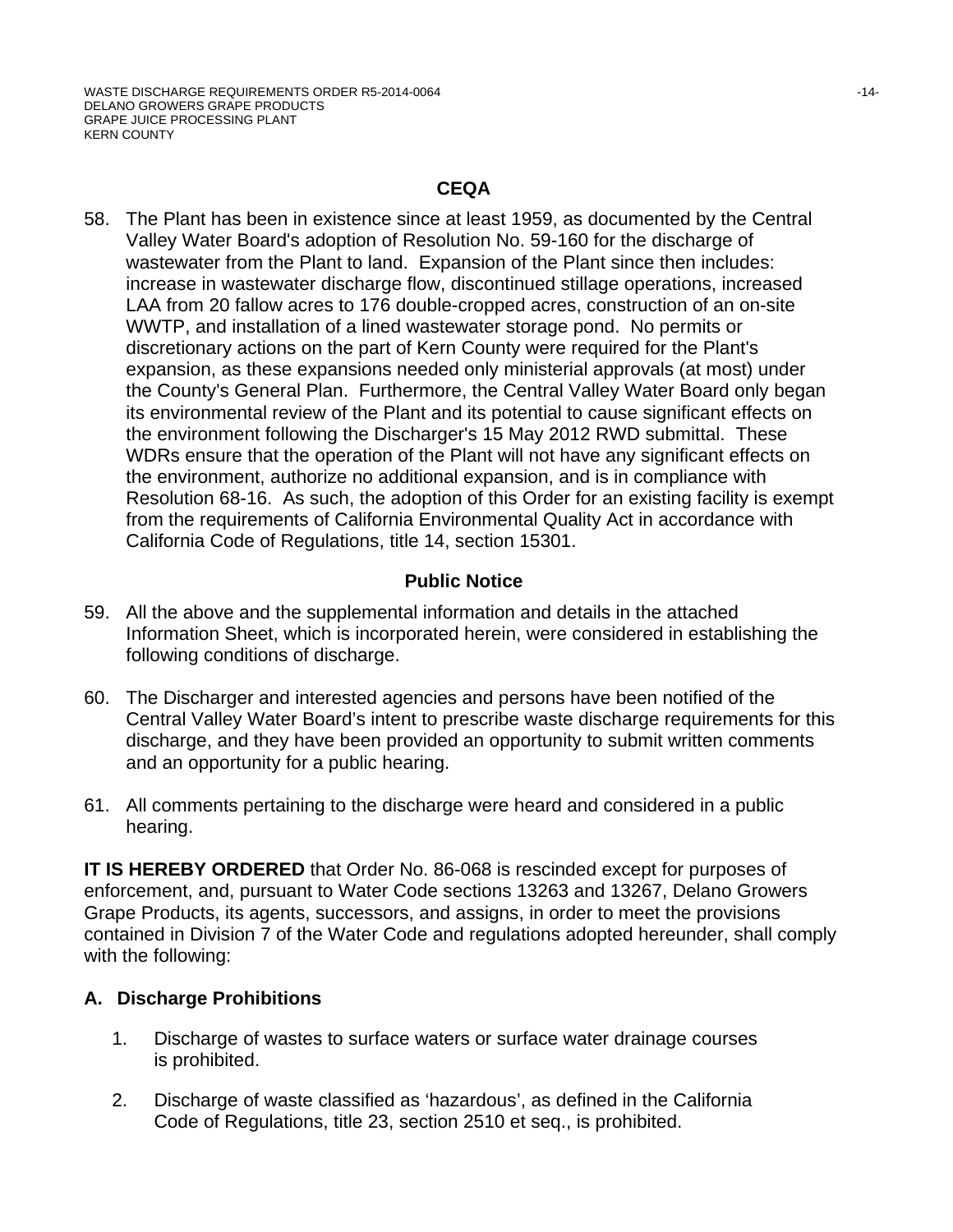- 3. Bypass of untreated or partially treated waste is prohibited, except as allowed by Standard Provision E.2 of the *Standard Provisions and Reporting Requirements for Waste Discharge Requirements*.
- 4. Discharge of waste at a location or in a manner different from that described in the RWD and Findings herein, is prohibited.
- 5. Discharge of toxic substances into the wastewater treatment system or LAA such that biological treatment mechanisms are disrupted is prohibited.
- 6. Discharge of domestic wastewater to the process wastewater treatment system or LAA is prohibited.

# **B. Discharge Specifications**

- 1. As determined by measuring the flow at monitoring locations EFF-001 and EFF-002<sup>[1](#page-14-0)</sup>, the discharge from the Plant (combined Waste Stream 01 and Waste Stream 02) shall not exceed a total annual discharge of 174 million gallons.
- 2. No waste constituent shall be released, discharged, or placed where it will be released or discharged, in a concentration or in a mass that causes violation of the Groundwater Limitations of this Order.
- 3. Wastewater treatment, storage, and disposal shall not cause pollution or a nuisance as defined by Water Code section 13050.
- 4. The discharge shall remain within the permitted waste treatment/containment structures and LAA at all times.
- 5. The Discharger shall operate all systems and equipment to optimize the quality of the discharge.
- 6. All conveyance, treatment, storage, and disposal systems shall be designed, constructed, operated, and maintained to prevent inundation or washout due to floods with a 100-year return frequency.
- 7. Objectionable odors related to the discharge shall not be perceivable beyond the limits of where the waste is generated, treated and/or stored, and discharged at an intensity that creates or threatens to create nuisance conditions.
- 8. The discharge shall be distributed uniformly on adequate acreage within the LAA in compliance with the Discharge Specifications.

<span id="page-14-0"></span> <sup>1</sup> Monitoring locations EFF-001 and EFF-002 are described in Monitoring and Reporting Program R5-2014-0064.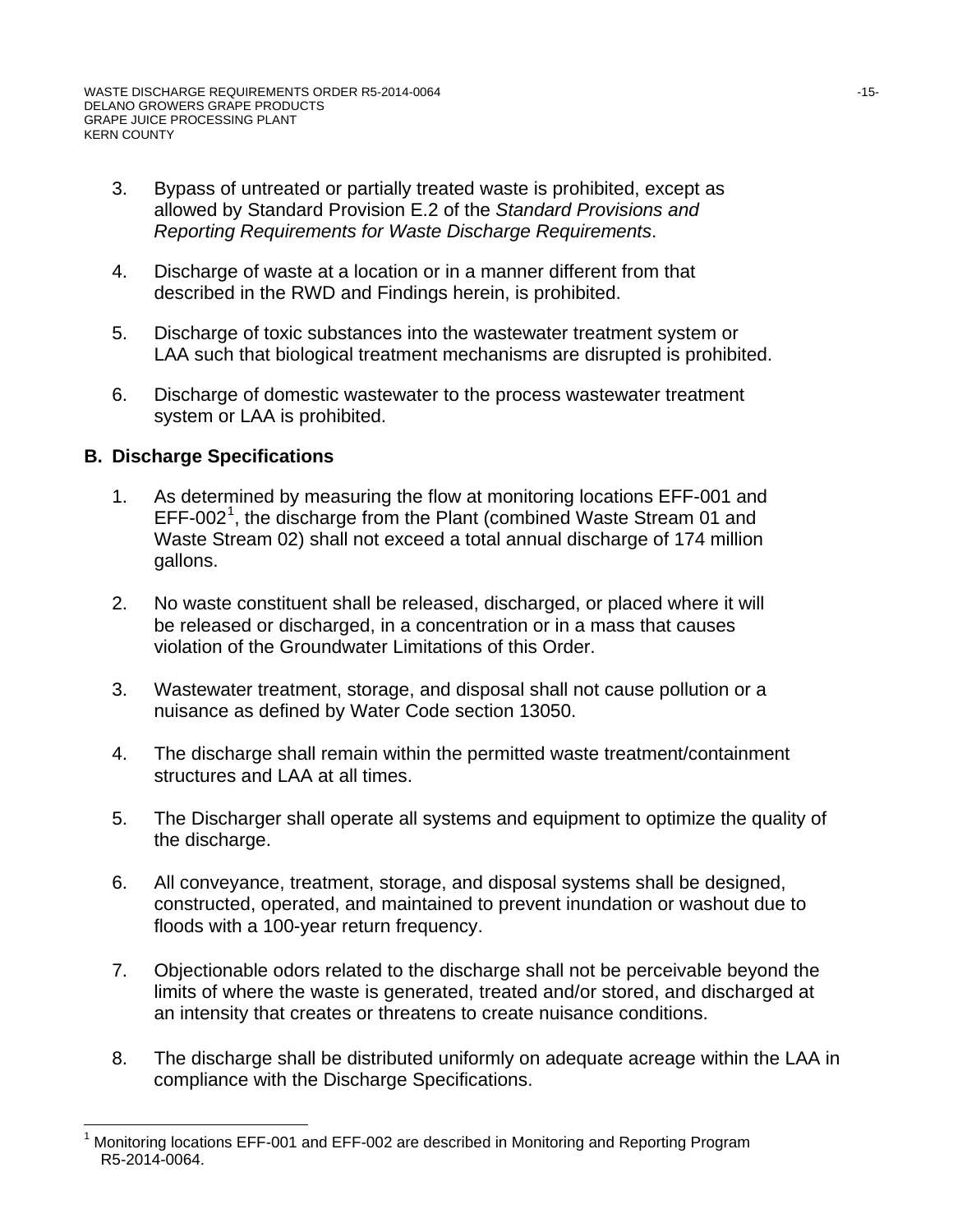9. The Discharger shall periodically monitor solids accumulation in all ponds and shall remove solids from them to maintain adequate storage capacity. Solids shall be removed from the waste stream, including the ponds, and shall be shipped off-site as cattle feed or compost material.

# **C. Effluent Limitations**

[1](#page-15-0). As determined by collecting samples from monitoring location  $EFF-003<sup>1</sup>$ , effluent discharged to the LAA shall not exceed the following limits:

| Constituent                    | Units    | Average<br>Monthly | Maximum<br>Daily |
|--------------------------------|----------|--------------------|------------------|
| <b>Electrical Conductivity</b> | umhos/cm | 1,100              | $- -$            |
| Chloride                       | mq/L     | $- -$              | 175              |
| <b>Boron</b>                   | mg/L     | --                 | 1.0              |

2. No wastewater contained in any pond shall have a pH of less than 6.5 or greater than 8.5.

# **D. Land Application Area Specifications**

- 1. Crops shall be grown in the LAA. Crops shall be selected based on nutrient uptake, consumptive use of water, and irrigation requirements to maximize crop uptake of water and nutrients.
- 2. Application of waste constituents to the LAA shall be at reasonable agronomic rates to preclude creation of a nuisance or unreasonable degradation of groundwater, considering the crop, soil, climate, and irrigation management system. The annual nutritive loading of the LAA, including the nutritive value of organic and chemical fertilizers and of the wastewater, shall not exceed the annual crop demand.
- 3. Hydraulic loading of wastewater and irrigation water shall be at reasonable agronomic rates.
- 4. The BOD loading to the LAA calculated as a cycle average as determined by the method described in the attached Monitoring and Reporting Program, shall not exceed 100 pounds per day per acre.
- 5. Land application of wastewater shall be managed to minimize erosion.
- 6. The Discharger may not discharge process wastewater to the LAA within 24 hours of a storm event of measurable precipitation or when soils are saturated.

<span id="page-15-0"></span> $\overline{\phantom{a}}$ 1 Monitoring location EFF-003 is described in Monitoring and Reporting Program R5-2014-0064.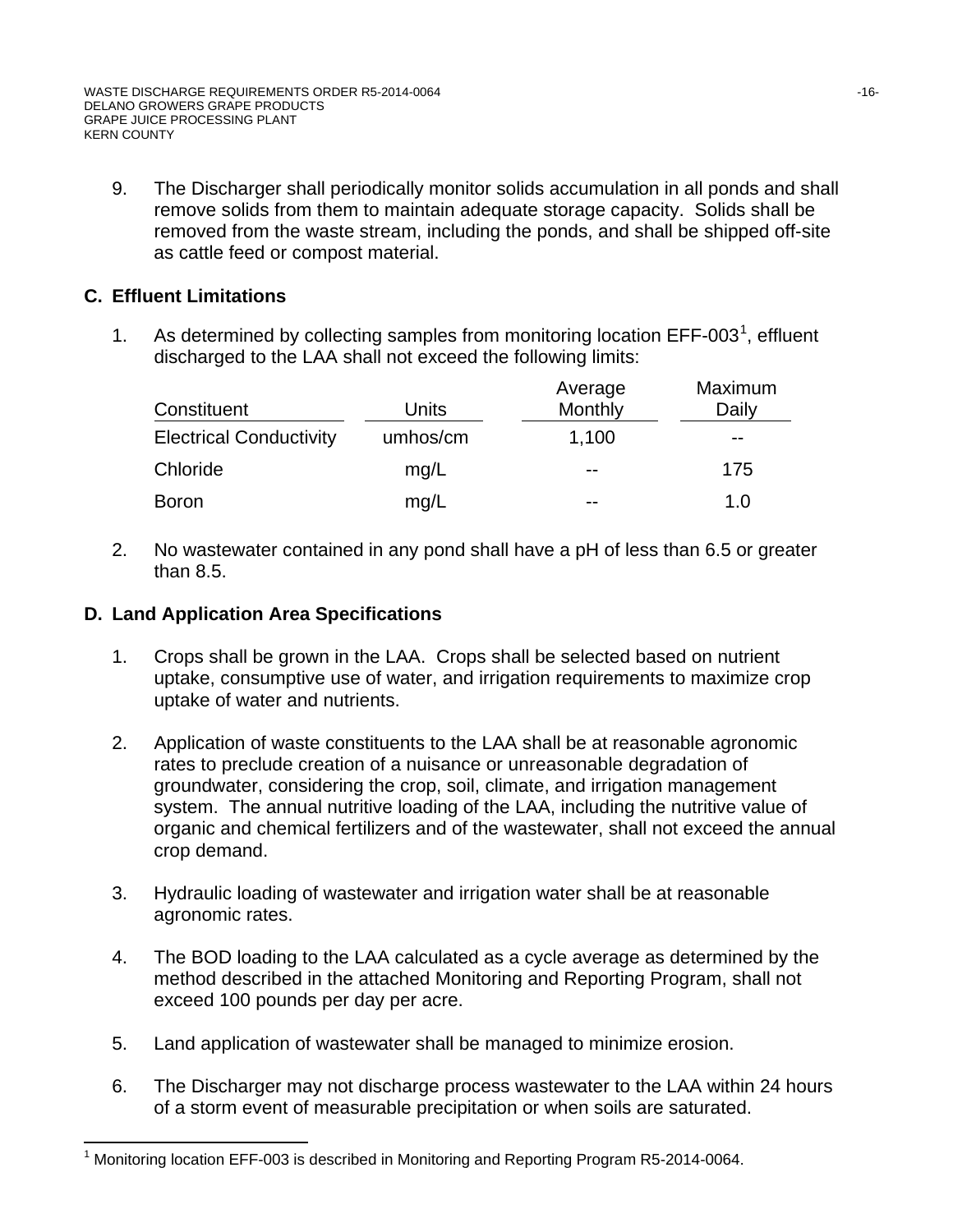- 7. Any runoff of wastewater or irrigation shall be confined to the LAA and shall not enter any surface water drainage course or storm water drainage system.
- 8. Discharge of process wastewater to any LAA not having a fully functional tailwater/runoff control system is prohibited.
- 9. The LAA shall be managed to prevent breeding of mosquitos. More specifically:
	- a. All applied irrigation water must infiltrate completely within 48-hours;
	- b. Ditches not serving as wildlife habitat shall be maintained free of emergent, marginal, and floating vegetation; and
	- c. Low-pressure and unpressurized pipeline and ditches accessible to mosquitos shall not be used to store recycled water.

#### **E. Groundwater Limitations**

Release of waste constituents associated with the discharge shall not cause or contribute to groundwater containing constituent concentrations in excess of the concentrations specified below or in excess of natural background quality for the specified constituents, whichever is greater:

- i. Nitrate as nitrogen of 10 mg/L.
- ii. For constituents identified in Title 22 of the California Code of Regulations, the MCLs quantified therein.

# **F. Provisions**

- 1. The Discharger shall comply with Monitoring and Reporting Program (MRP) R5-2014-0064, which is part of this Order, and any revisions thereto as ordered by the Executive Officer. The submittal dates of Discharger self-monitoring reports shall be no later than the submittal date specified in the MRP.
- 2. The Discharger shall comply with the "Standard Provisions and Reporting Requirements for Waste Discharge Requirements", dated 1 March 1991, which are attached hereto and made a part of this Order. This attachment and its individual paragraphs are commonly referenced as "Standard Provisions."
- 3. **By 8 December 2014**, the Discharger shall submit a Nutrient and Wastewater Management Plan. At a minimum, the Plan must include management practices to ensure wastewater, irrigation water, and commercial fertilizers are applied at reasonable agronomic rates and will allow viable crop production in the LAA.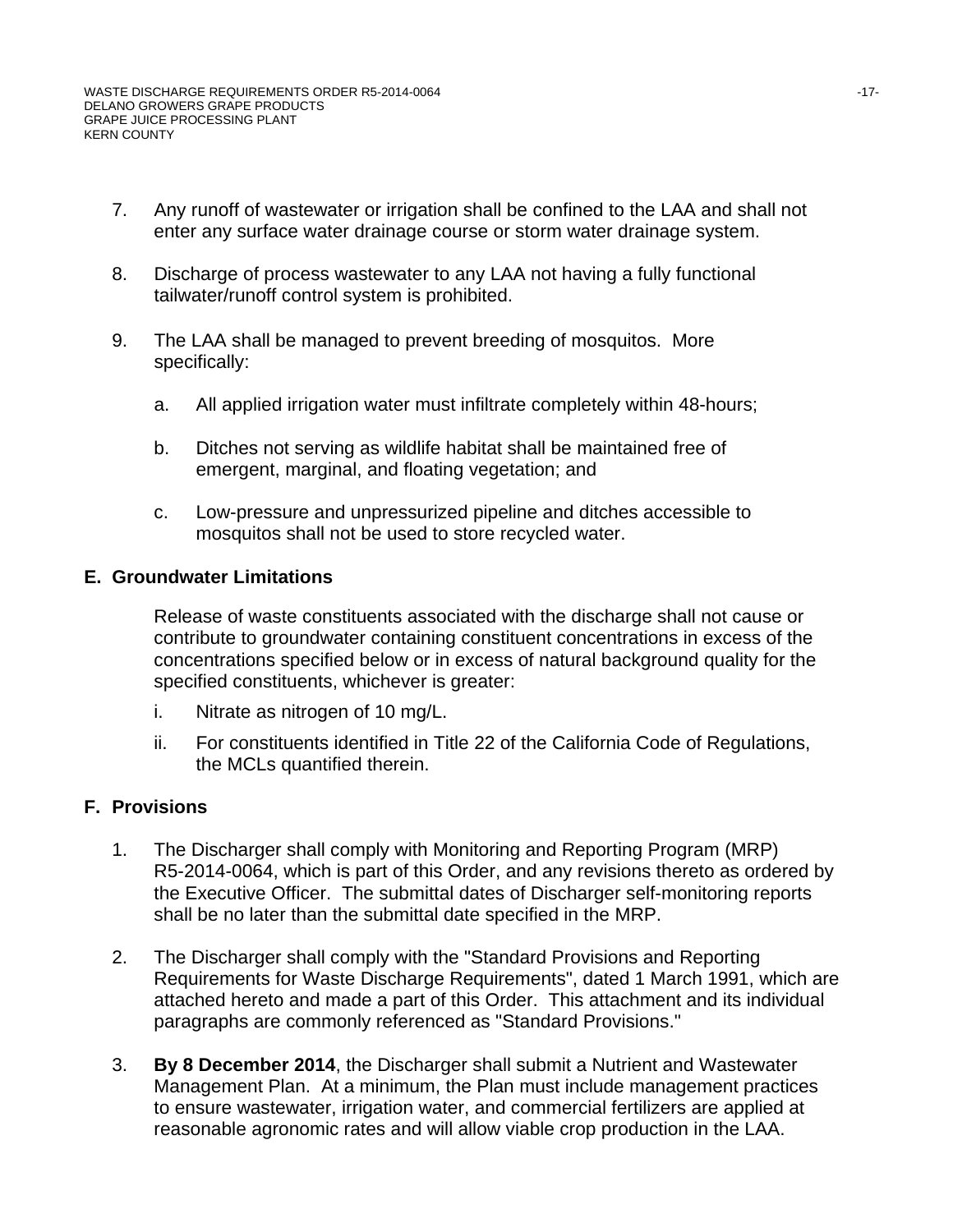- 4. **By 6 March 2015**, the Discharger shall submit a Solids Management Plan. The Plan shall describe how the Discharger will manage and dispose of all solids generated at the Plant to comply with Discharge Specification B.2 and to preclude nuisance and odor conditions and damage to the liner in Pond 3.
- 5. As a means of discerning compliance with Discharge Specification B.7, the dissolved oxygen (DO) content in the upper one foot of any treatment/storage pond shall not be less than 1.0 mg/L for three consecutive weekly sampling events. If the DO in any single pond is below 1.0 mg/L for three consecutive sampling events, the Discharger shall report the findings to the Central Valley Water Board in writing within 10 days and shall include a specific plan to resolve the low DO results within 30 days.
- 6. The Discharger shall operate and maintain all treated and untreated wastewater and storm water ponds sufficiently to protect the integrity of containment dams and berms and prevent overtopping and/or structural failure. Unless a Californiaregistered civil engineer certifies (based on design, construction, and conditions of operation and maintenance) that less freeboard is adequate, the operating freeboard in any pond shall never be less than two feet (measured vertically from the lowest possible point of overflow).
- 7. The wastewater ponds or structures shall have sufficient capacity to accommodate allowable wastewater flow, seasonal precipitation, and ancillary inflow and infiltration during the winter while ensuring continuous compliance with all requirements of this Order.
- 8. **On or about 1 October** of each year, available capacity shall at least equal the volume necessary to comply with Provision F.7.
- 9. Any new construction or rehabilitation of berms or levees (excluding internal berms that separate ponds or control the flow of water within a pond) shall be designed and constructed under the supervision of a California Registered Civil Engineer.
- 10. In accordance with California Business and Professions Code sections 6735, 7835, and 7835.1, engineering and geologic evaluations and judgments shall be performed by or under the direction of registered professionals competent and proficient in the fields pertinent to the required activities. All technical reports specified herein that contain workplans for investigations and studies, that describe the conduct of investigations and studies, or that contain technical conclusions and recommendations concerning engineering and geology shall be prepared by or under the direction of appropriately qualified professional(s), even if not explicitly stated. Each technical report submitted by the Discharger shall bear the professional's signature and stamp.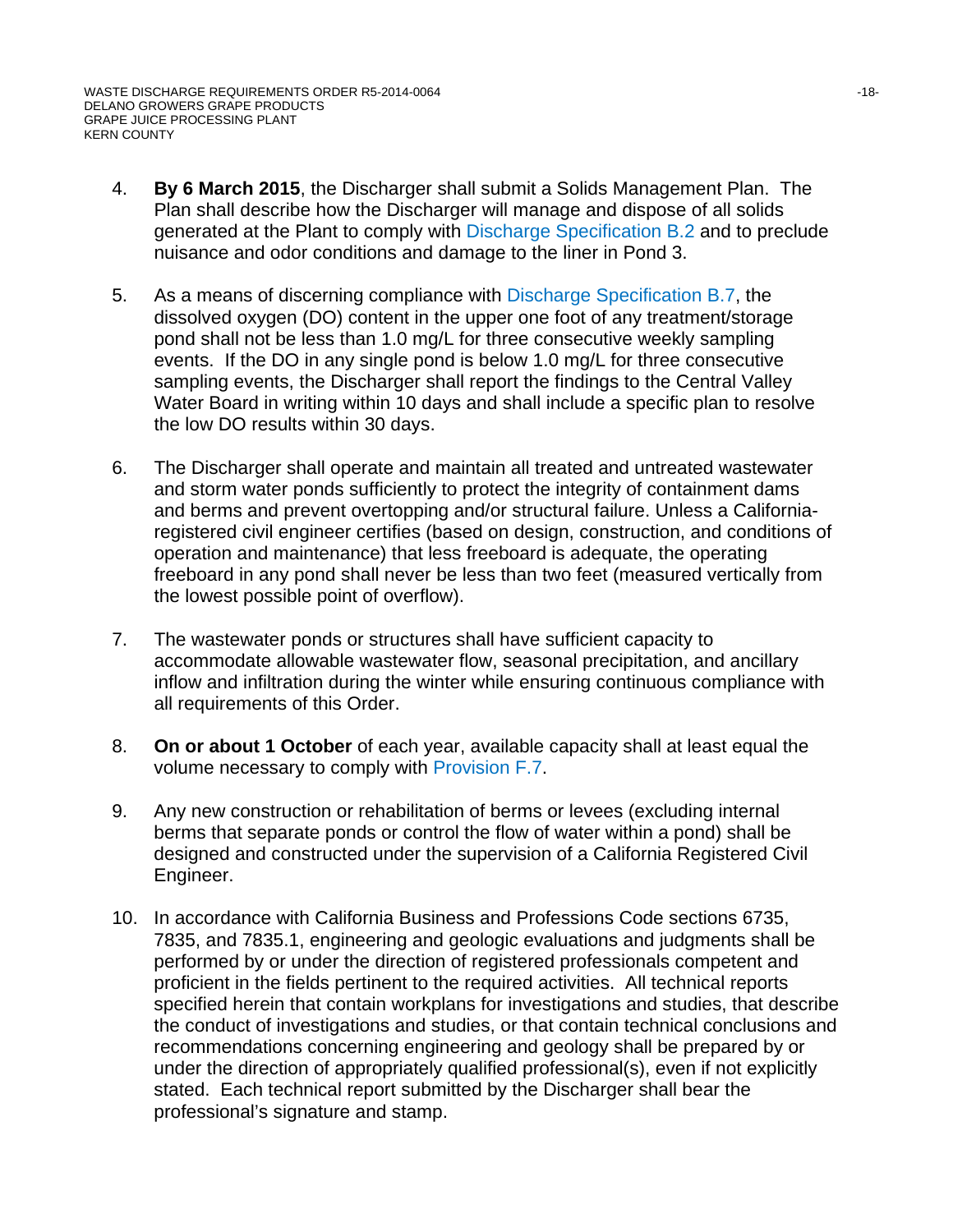- 11. The Discharger shall submit the technical reports and work plans required by this Order for consideration by the Executive Officer, and incorporate comments the Executive Officer may have in a timely manner, as appropriate. Unless expressly stated otherwise in this Order, the Discharger shall proceed with all work required by the foregoing provisions by the due dates specified.
- 12. The Discharger shall comply with all conditions of this Order, including timely submittal of technical and monitoring reports. On or before each report due date, the Discharger shall submit the specified document to the Central Valley Water Board or, if appropriate, a written report detailing compliance or noncompliance with the specific schedule date and task. If noncompliance is being reported, then the Discharger shall state the reasons for such noncompliance and provide an estimate of the date when the Discharger will be in compliance. The Discharger shall notify the Central Valley Water Board in writing when it returns to compliance with the time schedule. Violations may result in enforcement action, including Central Valley Water Board or court orders requiring corrective action or imposing civil monetary liability, or in revision or rescission of this Order.
- 13. The Discharger shall at all times properly operate and maintain all facilities and systems of treatment and control (and related appurtenances) that are installed or used by the Discharger to achieve compliance with the conditions of this Order. Proper operation and maintenance also includes adequate laboratory controls and appropriate quality assurance procedures. This provision requires the operation of back-up or auxiliary facilities or similar systems that are installed by the Discharger only when the operation is necessary to achieve compliance with the conditions of this Order.
- 14. As described in the Standard Provisions, the Discharger shall report promptly to the Central Valley Water Board any material change or proposed change in the character, location, or volume of the discharge.
- 15. **At least 90 days** prior to termination or expiration of any lease, contract, or agreement involving disposal or recycling areas or off-site reuse of effluent, used to justify the capacity authorized herein and assure compliance with this Order, the Discharger shall notify the Central Valley Water Board in writing of the situation and of what measures have been taken or are being taken to assure full compliance with this Order.
- 16. In the event of any change in control or ownership of the Plant, the Discharger must notify the succeeding owner or operator of the existence of this Order by letter, a copy of which shall be immediately forwarded to the Central Valley Water Board.
- 17. To assume operation as Discharger under this Order, the succeeding owner or operator must apply in writing to the Executive Officer requesting transfer of the Order. The request must contain the requesting entity's full legal name, the state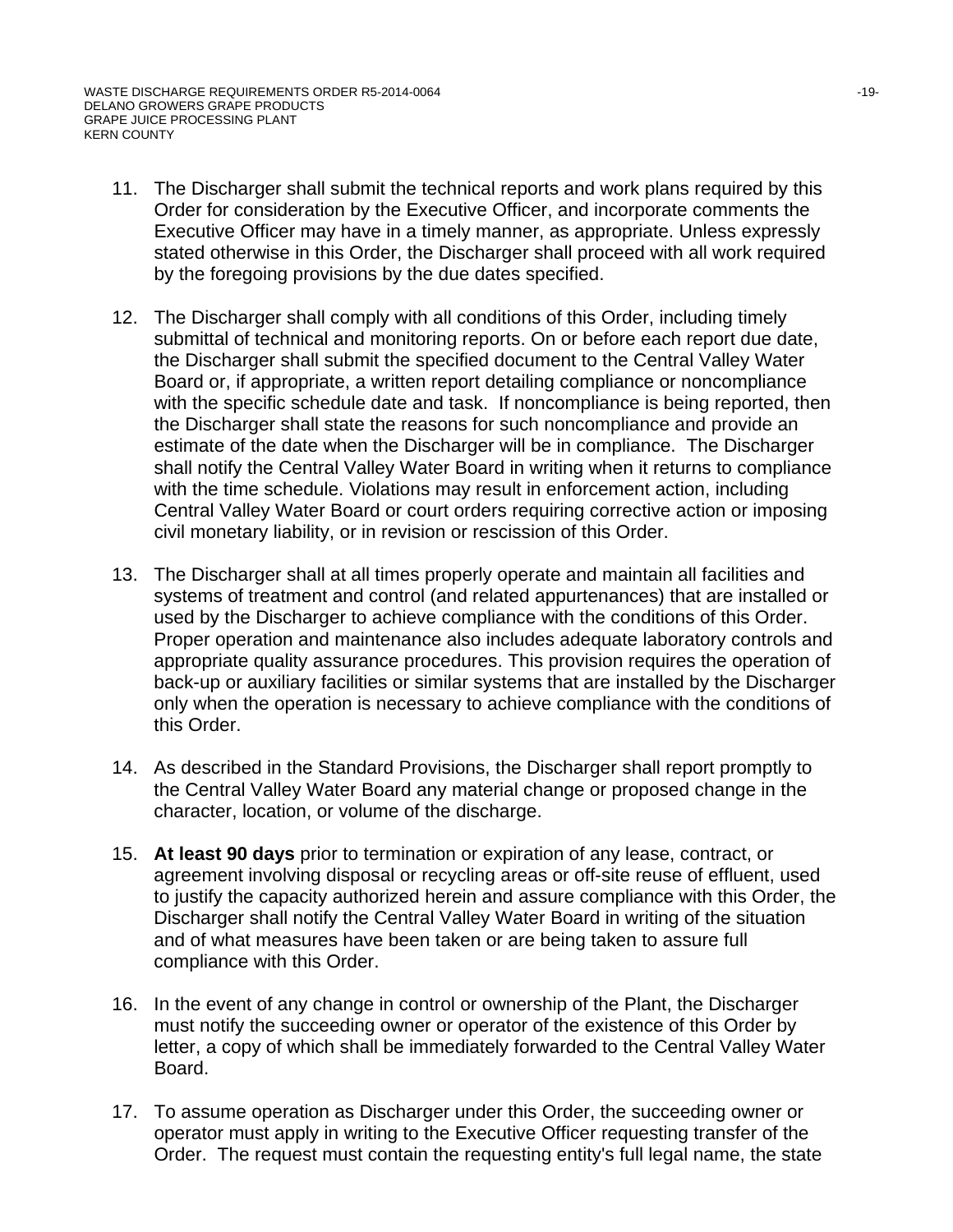of incorporation if a corporation, the name and address and telephone number of the persons responsible for contact with the Central Valley Water Board, and a statement. The statement shall comply with the signatory paragraph of Standard Provision B.3 and state that the new owner or operator assumes full responsibility for compliance with this Order. Failure to submit the request shall be considered a discharge without requirements, a violation of the Water Code. If approved by the Executive Officer, the transfer request will be submitted to the Central Valley Water Board for its consideration of transferring the ownership of this Order at one of its regularly scheduled meetings.

- 18. A copy of this Order including the MRP, Information Sheet, Attachments, and Standard Provisions, shall be kept at the Plant for reference by operating personnel. Key operating personnel shall be familiar with its contents.
- 19. If the Central Valley Water Board determines that the discharge has a reasonable potential to cause or contribute to an exceedance of a water quality objective, or to create a condition of nuisance or pollution, this Order may be reopened for consideration of additional requirements.
- 20. The Central Valley Water Board is currently implementing the CV-SALTS initiative to develop a Basin Plan amendment that will establish a salt and nitrate management plan for the Central Valley. Through this effort the Basin Plan will be amended to define how the narrative water quality objectives are to be interpreted for the protection of agricultural use. If new information or evidence indicates that groundwater limitations different than those prescribed herein are appropriate, this Order will be reopened to incorporate such limits.
- 21. The Central Valley Water Board will review this Order periodically and will revise requirements when necessary.

If, in the opinion of the Executive Officer, the Discharger fails to comply with the provisions of this Order, the Executive Officer may refer this matter to the Attorney General for judicial enforcement, may issue a complaint for administrative civil liability, or may take other enforcement actions. Failure to comply with this Order or with the WDRs may result in the assessment of Administrative Civil Liability of up to \$10,000 per violation, per day, depending on the violation, pursuant to the Water Code, including sections 13268, 13350 and 13385. The Central Valley Water Board reserves its right to take any enforcement actions authorized by law.

Any person aggrieved by this action of the Central Valley Water Board may petition the State Water Board to review the action in accordance with Water Code section 13320 and California Code of Regulations, title 23, sections 2050 and following. The State Water Board must receive the petition by 5:00 p.m., 30 days after the date of this Order, except that if the thirtieth day following the date of this Order falls on a Saturday, Sunday, or state holiday, the petition must be received by the State Water Board by 5:00 p.m. on the next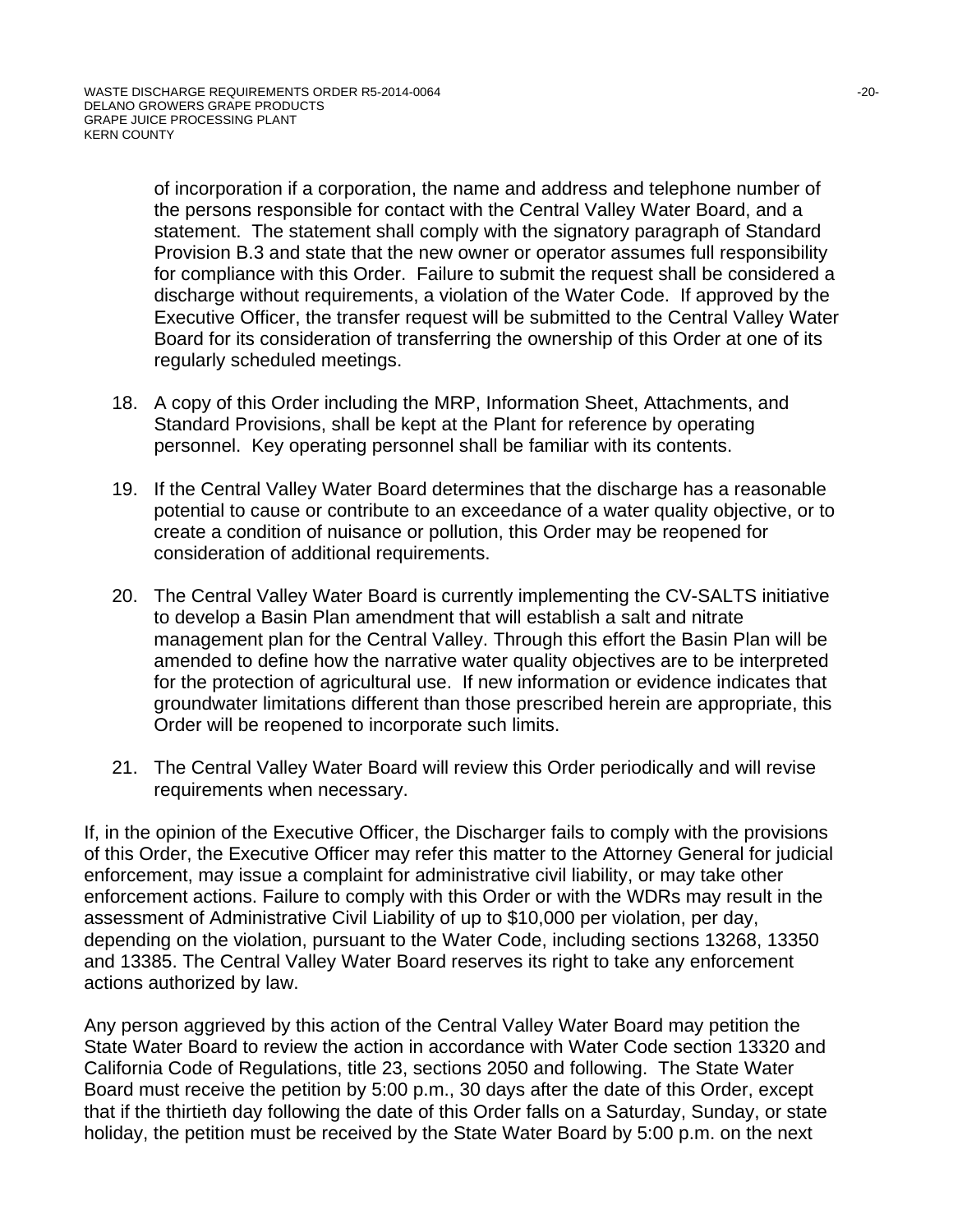business day. Copies of the law and regulations applicable to filing petitions may be found on the Internet at:

http://www.waterboards.ca.gov/public\_notices/petitions/water\_quality

or will be provided upon request.

I, PAMELA C. CREEDON, Executive Officer, do hereby certify the foregoing is a full, true, and correct copy of an Order adopted by the California Regional Water Quality Control Board, Central Valley Region, on 6 June 2014.

*Original signed by:*

PAMELA C. CREEDON, Executive Officer

Order Attachments:

- A. Site Location Map
- B. Wastewater Process Flow Diagram

Monitoring and Reporting Program R5-2014-0064 Information Sheet Standard Provisions (1 March 1991) (separate attachment to Discharger only)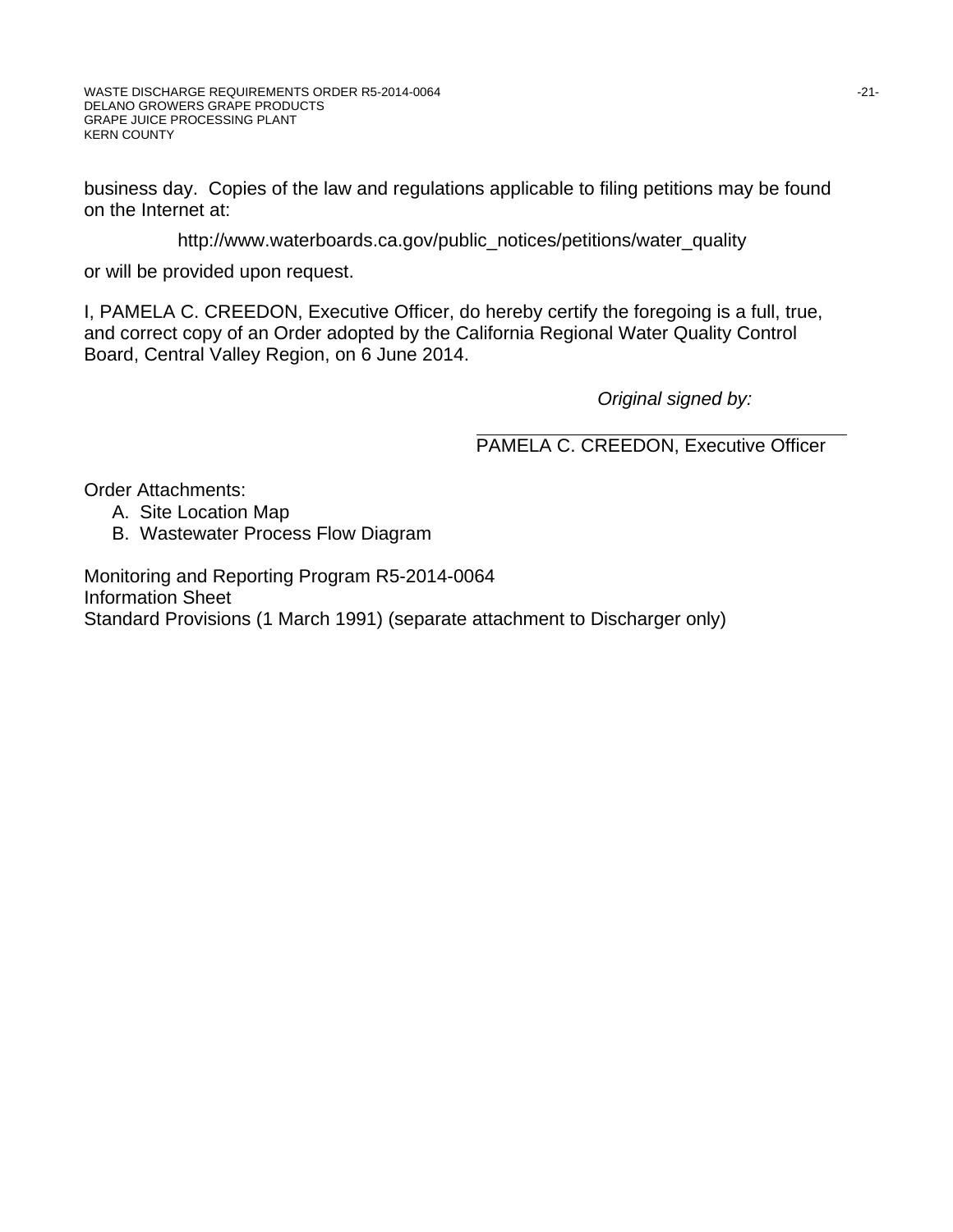#### CALIFORNIA REGIONAL WATER QUALITY CONTROL BOARD CENTRAL VALLEY REGION

#### MONITORING AND REPORTING PROGRAM R5-2014-0064

#### FOR DELANO GROWERS GRAPE PRODUCTS GRAPE JUICE PROCESSING PLANT KERN COUNTY

This Monitoring and Reporting Program (MRP) is required pursuant to Water Code section 13267.

The Discharger shall not implement any changes to this MRP unless and until the Central Valley Water Board adopts, or the Executive Officer issues, a revised MRP. Changes to sample location shall be established with concurrence of Central Valley Water Board staff, and a description of the revised stations shall be submitted for approval by the Executive Officer.

All samples shall be representative of the volume and nature of the discharge or matrix of material sampled. All analyses shall be performed in accordance with *Standard Provisions and Reporting Requirements for Waste Discharge Requirements*, dated 1 March 1991 (Standard Provisions).

Field test instruments (such as pH, temperature, and electrical conductivity (EC)) may be used, provided that the operator is trained in the proper use of the instrument and each instrument is serviced and/or calibrated at the recommended frequency by the manufacturer or in accordance with manufacturer instructions.

Analytical procedures shall comply with the methods and holding times specified in the following: *Methods for Organic Chemical Analysis of Municipal and Industrial Wastewater* (EPA); *Test Methods for Evaluating Solid Waste* (EPA); *Methods for Chemical Analysis of Water and Wastes* (EPA); *Methods for Determination of Inorganic Substances in Environmental Samples* (EPA); *Standard Methods for the Examination of Water and Wastewater* (APHA/AWWA/WEF); and *Soil, Plant and Water Reference Methods for the Western Region* (WREP 125). Approved editions shall be those that are approved for use by the United States Environmental Protection Agency or the California Department of Public Health's Environmental Laboratory Accreditation Program. The Discharger may propose alternative methods for approval by the Executive Officer.

If monitoring consistently shows no significant variation in magnitude of a constituent concentration or parameter after at least 12 sampling events, the Discharger may request this MRP be revised to reduce monitoring and/or reporting frequency. The proposal must include adequate technical justification for reduction in monitoring and/or reporting frequency.

A glossary of terms used within this MRP is included on page 12.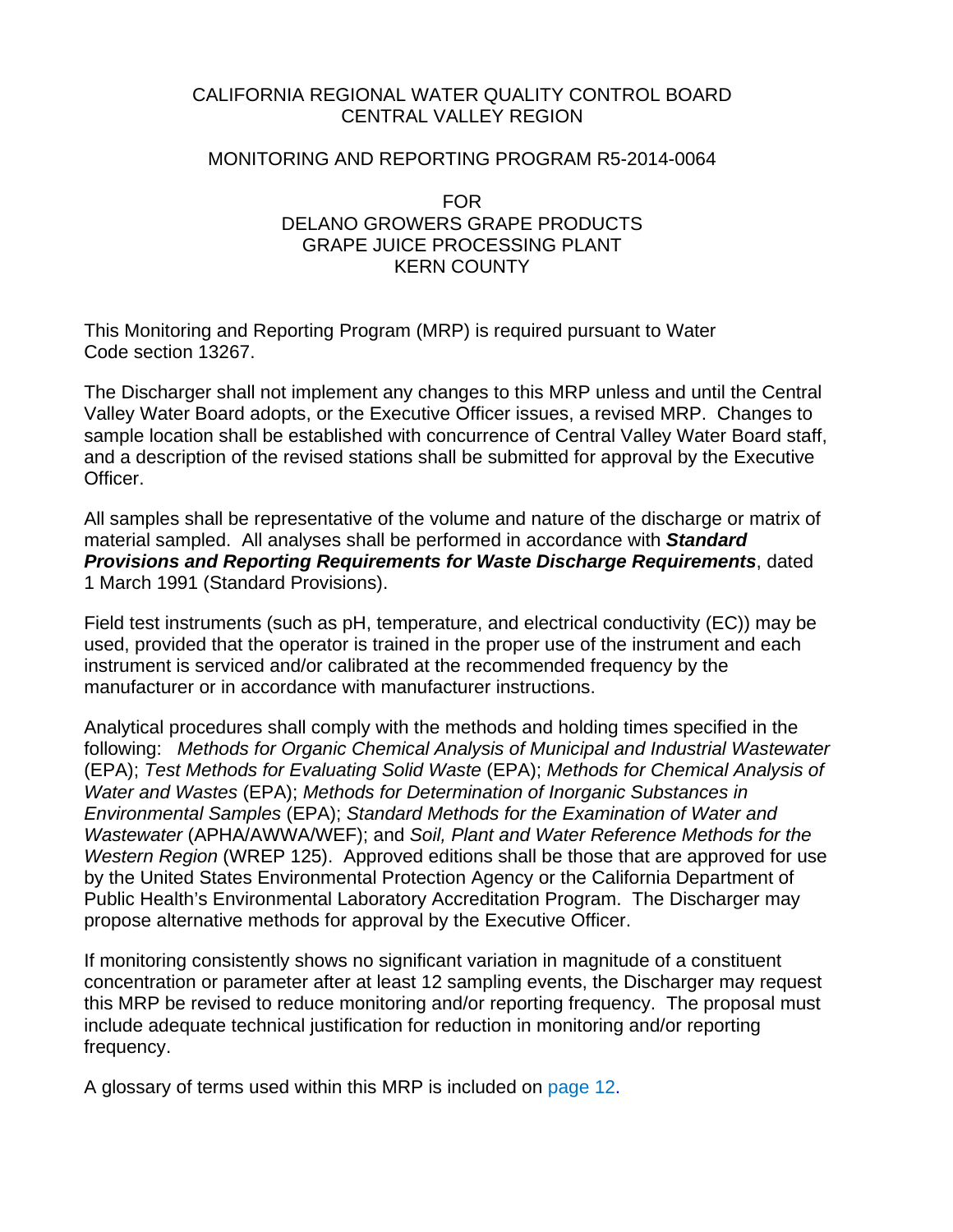The Discharger shall monitor the following locations to demonstrate compliance with the requirements of this Order:

# **MONITORING LOCATIONS**

| Monitoring<br><b>Location Name</b> | <b>Monitoring Location Description</b>                                                                                                               |
|------------------------------------|------------------------------------------------------------------------------------------------------------------------------------------------------|
| <b>EFF-001</b>                     | Waste Stream 01 prior to discharge to Pond 1.                                                                                                        |
| <b>EFF-002</b>                     | Waste Stream 02 after discharge from the wastewater treatment plant<br>(WWTP) and prior to mixing with Waste Stream 01 and discharging to<br>Pond 3. |
| EFF-003                            | Combined Waste Stream 01, Waste Stream 02, and Friant-Kern canal<br>water (if any) prior to discharge to the Land Application Area.                  |
| <b>LAA-001</b>                     | Cropland where Waste Stream 01, Waste Stream 02, and Friant-Kern<br>Canal water are applied. Also referred to the Land Application Area or<br>LAA.   |
| SOIL-1@2,<br>SOIL-2@2, etc.        | Soil samples collected from the LAA at 2 feet below ground surface.                                                                                  |
| SOIL-1@4,<br>SOIL-2@4, etc.        | Soil samples collected from the LAA at 4 feet below ground surface.                                                                                  |
| SOIL-1@6,<br>SOIL-2@6, etc.        | Soil samples collected from the LAA at 6 feet below ground surface.                                                                                  |
| SOIL-BGD@2                         | Soil sample collected from a representative background soil location at<br>2 feet below ground surface.                                              |
| SOIL-BGD@4                         | Soil sample collected from a representative background soil location at<br>4 feet below ground surface.                                              |
| SOIL-BGD@6                         | Soil sample collected from a representative background soil location at<br>6 feet below ground surface.                                              |
| <b>PND-001</b>                     | North unlined Pond 1 that receives Waste Stream 01.                                                                                                  |
| <b>PND-002</b>                     | South unlined Pond 2 that is hydraulically connected to Pond 1.                                                                                      |
| <b>PND-003</b>                     | Lined storage Pond 3 that receives comingled Waste Stream 01 and<br>Waste Stream 02.                                                                 |
| <b>SPL-001</b>                     | On-site water supply well DW-01.                                                                                                                     |
| <b>SPL-002</b>                     | Friant-Kern Canal water.                                                                                                                             |
| <b>RGW-001</b>                     | Groundwater monitoring well MW-1                                                                                                                     |
| <b>RGW-002</b>                     | Groundwater monitoring well MW-1A                                                                                                                    |
| <b>RGW-003</b>                     | Groundwater monitoring well MW-2                                                                                                                     |
| <b>RGW-004</b>                     | Groundwater monitoring well MW-2A                                                                                                                    |
| <b>RGW-005</b>                     | Groundwater monitoring well MW-3                                                                                                                     |
| <b>RGW-006</b>                     | Groundwater monitoring well MW-3A                                                                                                                    |
|                                    |                                                                                                                                                      |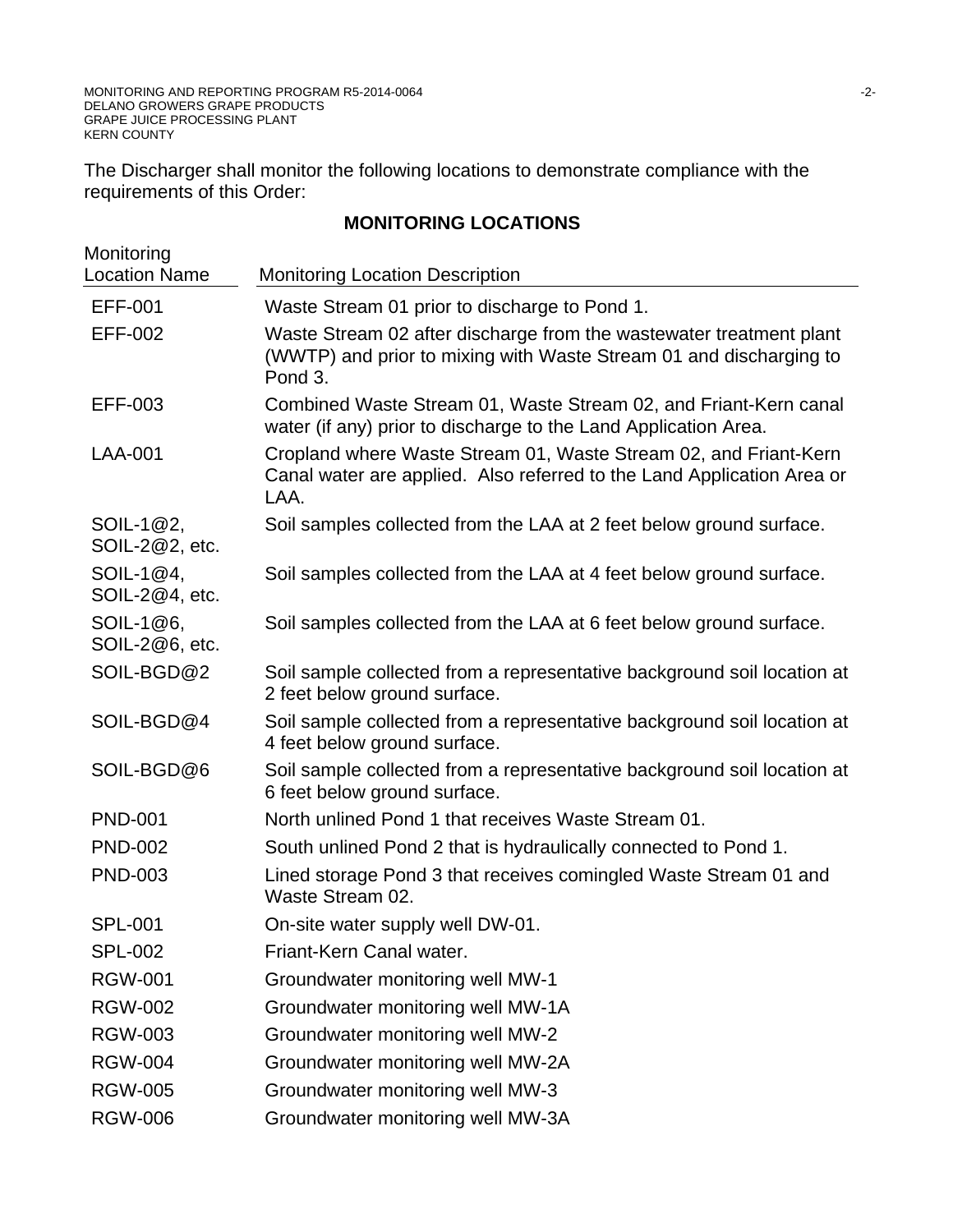# **EFFLUENT MONITORING EFF-001**

Effluent samples shall be collected from the condensed water (i.e., Waste Stream 01) separated from the rough grape juice concentrate and prior to discharge to Pond 1 and shall include at least the following:

| Frequency            | Constituent/Parameter                                  | <b>Units</b> | Sample Type |
|----------------------|--------------------------------------------------------|--------------|-------------|
| Continuous           | <b>Flow</b>                                            | mgd          | Meter       |
| Weekly               | <b>Electrical Conductivity</b>                         | umhos/cm     | Grab        |
| Monthly <sup>1</sup> | Five-day Biochemical Oxygen Demand (BOD <sub>5</sub> ) | mq/L         | Grab        |
| Monthly <sup>1</sup> | General Minerals <sup>2</sup>                          | mg/L         | Grab        |

1. Monthly samples shall be collected for one year following adoption of this Order.

2. General minerals shall include: alkalinity (as CaCO<sub>3</sub>), aluminum, bicarbonate (as CaCO<sub>3</sub>), boron, calcium, carbonate (as CaCO<sub>3</sub>), chloride, copper, hardness (as CaCO3), iron, magnesium, manganese, phosphate, potassium, sodium, and sulfate. General minerals analysis results shall include a cation/anion balance. Samples collected for metals shall be filtered with a 0.45 micron filter prior to preservation, digestion, and analysis.

# **EFFLUENT MONITORING EFF-002**

Effluent samples shall be collected from the discharge of the WWTP (i.e., Waste Stream 02) prior to mixing with Waste Stream 01 and shall include at least the following:

| <b>Frequency</b> | Constituent/Parameter | Units    | Sample Type |
|------------------|-----------------------|----------|-------------|
| Continuous       | <b>Flow</b>           | mgd      | Meter       |
| Weekly           | EС                    | umhos/cm | Grab        |

# **EFFLUENT MONITORING EFF-003**

Effluent samples shall be collected after Waste Stream 01, Waste Stream 02, and Friant-Kern Canal water (if any) have been mixed and prior to discharge to the LAA and shall include at least the following:

| Frequency      | Constituent/Parameter                          | Units    | <b>Sample Type</b> |
|----------------|------------------------------------------------|----------|--------------------|
| Continuous     | <b>Flow</b>                                    | mgd      | Meter <sup>1</sup> |
| Weekly         | рH                                             | pH Units | Grab               |
| Weekly         | <b>Electrical Conductivity</b>                 | umhos/cm | Grab               |
| Weekly         | Dissolved Oxygen                               | mg/L     | Grab               |
| <b>Monthly</b> | Five-day Biochemical Oxygen Demand (BOD $_5$ ) | mg/L     | Grab               |
| Monthly        | Nitrate as Nitrogen $(NO3-N)$                  | mg/L     | Grab               |
| Monthly        | <b>Total Kjeldahl Nitrogen</b>                 | mg/L     | Grab               |
| <b>Monthly</b> | <b>Total Nitrogen</b>                          | mg/L     | Calculated         |
| Monthly        | <b>Total Dissolved Solids</b>                  | mg/L     | Grab               |
| Monthly        | <b>Fixed Dissolved Solids</b>                  | mg/L     | Grab               |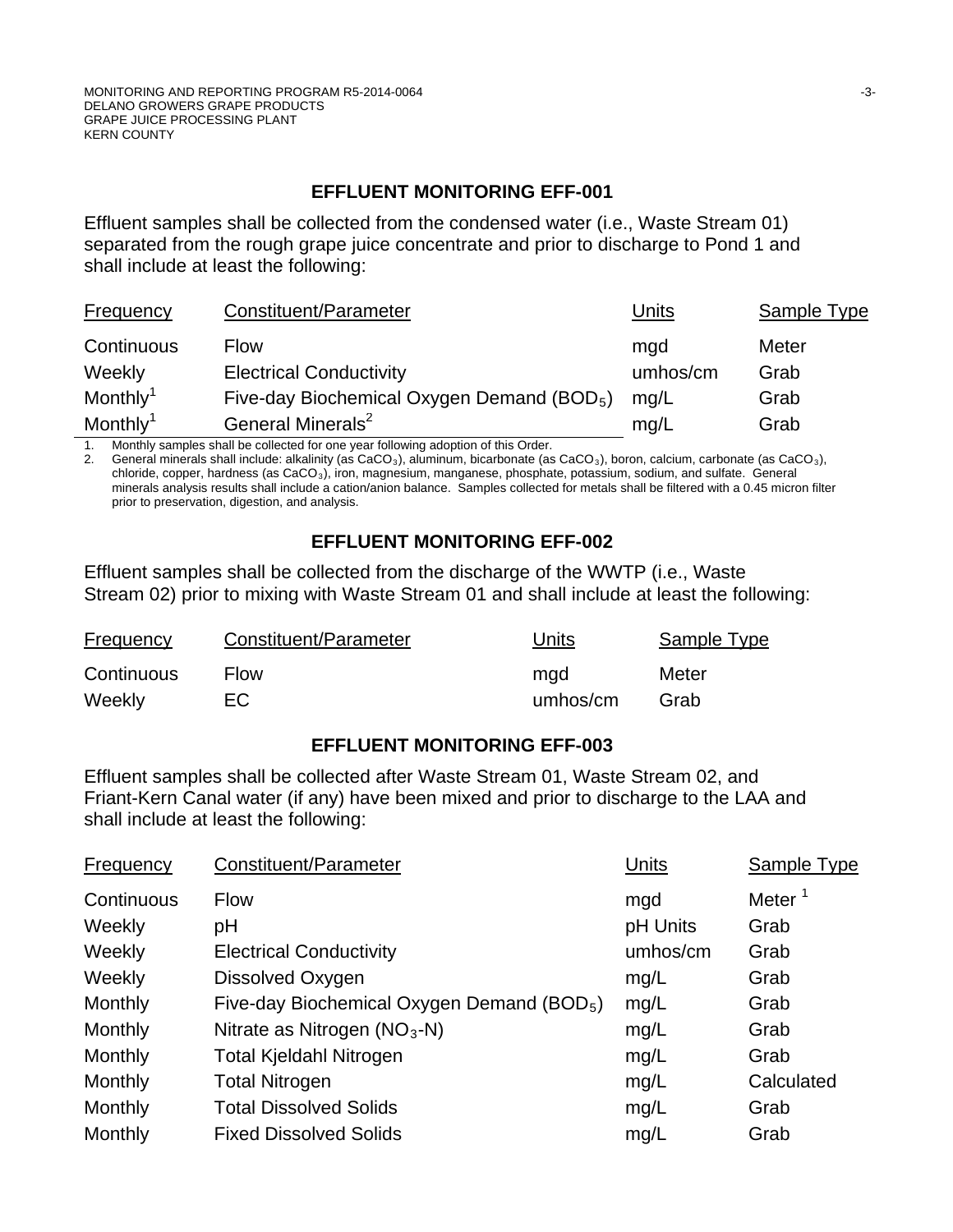| <b>Frequency</b> | Constituent/Parameter                      | Units | Sample Type |
|------------------|--------------------------------------------|-------|-------------|
|                  | Semiannually General Minerals <sup>2</sup> | mg/L  | Grab        |

1. EFF-003 flow can be calculated by adding flow from EFF-001 and EFF-002 and SPL-002.

2. General minerals shall include: alkalinity (as CaCO<sub>3</sub>), aluminum, bicarbonate (as CaCO<sub>3</sub>), boron, calcium, carbonate (as CaCO<sub>3</sub>), chloride, copper, hardness (as CaCO<sub>3</sub>), iron, magnesium, manganese, phosphate, potassium, sodium, and sulfate. General minerals analysis results shall include a cation/anion balance. Samples collected for metals shall be filtered with a 0.45 micron filter prior to preservation, digestion, and analysis.

# **LAND APPLICATION AREA MONITORING LAA-001**

The Discharger shall perform the following routine monitoring and loading calculations for the LAA. In addition the Discharger shall keep a log of routine monitoring observations for example: areas of ponding, broken irrigation pipes, odors and/or flies within the LAA. Data shall be collected and presented in tabular format and shall include the following:

| Frequency | Constituent/Parameter                            | Units             | Sample Type             |
|-----------|--------------------------------------------------|-------------------|-------------------------|
| Daily     | Location of Wastewater Application Area          | Field # & Acreage | n/a                     |
| Daily     | Wastewater flow                                  | Gallons           | Metered                 |
| Daily     | Wastewater loading                               | inches/day        | Calculated              |
| Daily     | Supplemental irrigation                          | Gallons           | Metered                 |
| Daily     | Precipitation                                    | inches            | Rain gauge <sup>1</sup> |
| Daily     | $BOD5$ loading (day of application) <sup>2</sup> | lbs/acre          | Calculated              |
| Daily     | $BOD5$ loading (cycle average) $2$               | lbs/acre-day      | Calculated              |
| Monthly   | Nitrogen loading from wastewater <sup>3</sup>    | lbs/acre          | Calculated              |
| Monthly   | Nitrogen loading from fertilizer                 | lbs/acre          | Calculated              |
| Annually  | Cumulative nitrogen loading                      | lbs/acre-year     | Calculated              |
| Monthly   | Salt loading <sup>3</sup>                        | lbs/acre          | Calculated              |
| Annually  | <b>Cumulative Salt loading</b>                   | lbs/acre-year     | Calculated              |

National Weather Service data from the nearest weather station is acceptable.<br>Loading rates to be calculated using the applied volume of wastewater, applied acreage, and average of the three most recent concentrations for<br>

Nitrogen and salt loading shall be calculated using the applied volume of wastewater, applied acreage, and average of the three most recent concentrations for total nitrogen and FDS.

# **SOIL MONITORING**

The Discharger shall establish, with the concurrence of Central Valley Water Board staff, soil profile monitoring locations within the Land Application Area and background (i.e., that historically have not received process wastewater). The samples shall be collected and analyzed for the constituents and frequencies specified below:

| <b>Frequency</b> | Constituent/Parameter          | <b>Units</b> | Sample Depth       |
|------------------|--------------------------------|--------------|--------------------|
| Annually         | Soil pH                        | pH units     | 2, 4, and $6$ feet |
| Annually         | <b>Electrical Conductivity</b> | umhos/cm     | 2, 4, and 6 feet   |
| Annually         | Sodium                         | mg/kg        | $2, 4,$ and 6 feet |
| Annually         | Nitrate as Nitrogen            | mg/kg        | $2, 4,$ and 6 feet |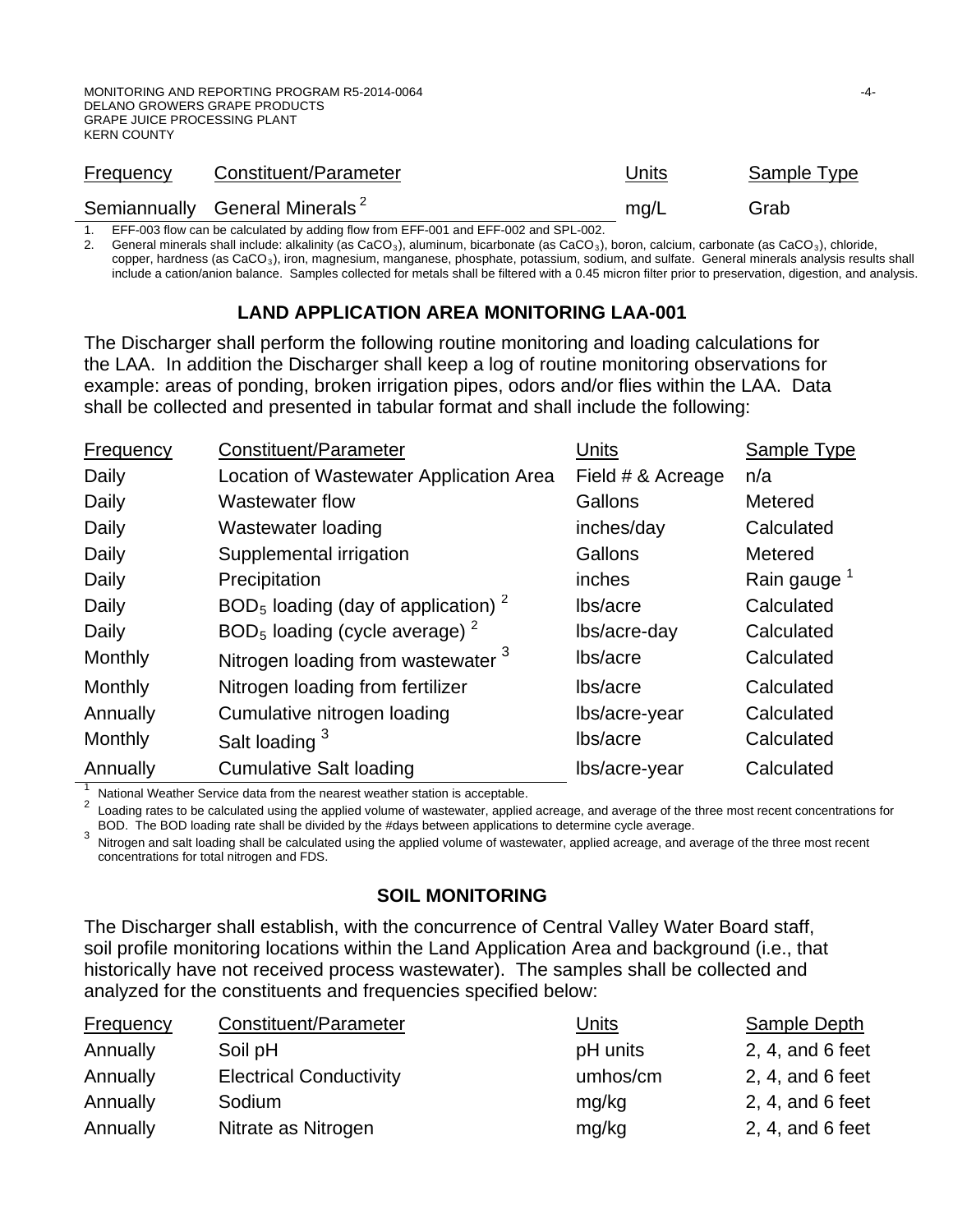| Annually | Total Kjeldahl Nitrogen | mg/kg | $2, 4,$ and 6 feet  |
|----------|-------------------------|-------|---------------------|
| Annually | <b>Total Nitrogen</b>   | mg/kg | $2, 4$ , and 6 feet |

#### **GROUNDWATER MONITORING RGW-001 THROUGH RWG-006**

After measuring water levels and prior to collecting samples, each monitoring well shall be adequately purged to remove water that has been standing within the well screen and casing that may not be chemically representative of formation water. Depending on the hydraulic conductivity of the geologic setting, the volume removed during purging is typically from 3 to 5 volumes of the standing water within the well casing and screen, or filter pack pore volume.

The Discharger shall monitor all wells in its Groundwater Monitoring Well Network, and any subsequent additional wells, for the following:

| <b>Frequency</b>     | Constituent/Parameter              | Units       | Sample Type |
|----------------------|------------------------------------|-------------|-------------|
| Monthly <sup>1</sup> | Depth to groundwater <sup>2</sup>  | Feet        | Measured    |
| Monthly <sup>1</sup> | Groundwater Elevation <sup>3</sup> | Feet        | Computed    |
| Quarterly            | pH                                 | pH Units    | Grab        |
| Quarterly            | Temperature                        | $^{\circ}C$ | Grab        |
| Quarterly            | <b>Electrical Conductivity</b>     | umhos/cm    | Grab        |
| Quarterly            | Nitrate as Nitrogen                | mg/L        | Grab        |
| Quarterly            | <b>Total Kjeldahl Nitrogen</b>     | mg/L        | Grab        |
| Quarterly            | Ammonia as Nitrogen                | mg/L        | Grab        |
| Quarterly            | <b>Total Nitrogen</b>              | mg/L        | Computed    |
| Quarterly            | <b>Total Dissolved Solids</b>      | mg/L        | Grab        |
| Quarterly            | <b>Fixed Dissolved Solids</b>      | mg/L        | Grab        |
| Quarterly            | <b>Total Organic Carbon</b>        | mg/L        | Grab        |
| Quarterly            | General Minerals <sup>4</sup>      | mg/L        | Grab        |

1. Depth to groundwater and groundwater elevation monitoring shall be conducted monthly for two years or until the predominant direction of groundwater flow can be determined. Following Executive Officer approval, the monitoring frequency for these constituents can be reduced to quarterly.

2. Depth to groundwater shall be measured to the nearest tenth of a foot.

3. Groundwater elevation shall be determined based on depth-to-water measurements from a surveyed measuring point.

4. General minerals shall include: alkalinity (as CaCO<sub>3</sub>), aluminum, bicarbonate (as CaCO<sub>3</sub>), boron, calcium, carbonate (as CaCO<sub>3</sub>),  $chloride, copper, hardness$  (as  $CaCO<sub>3</sub>$ ), iron, magnesium, manganese, phosphate, potassium, sodium, and sulfate. General minerals analysis results shall include a cation/anion balance. Samples collected for metals shall be filtered with a 0.45 micron filter prior to preservation, digestion, and analysis.

The Discharger shall maintain its groundwater monitoring well network. If a groundwater monitoring well(s) are dry for more than two consecutive sampling events, the Discharger shall submit a work plan and proposed time schedule to replace the well(s). The well(s) shall be replaced following written Executive Officer approval of the work plan and time schedule.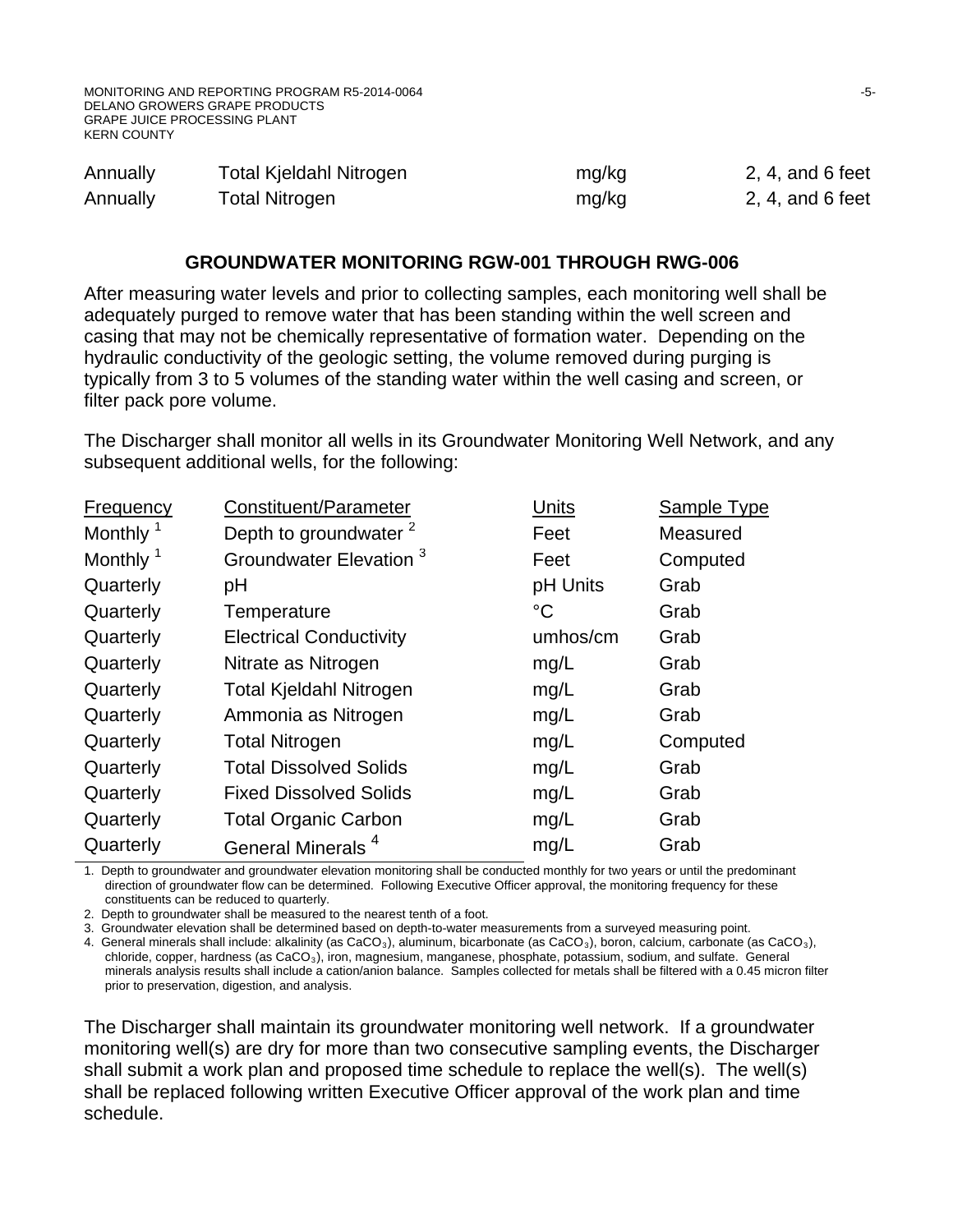# **SOURCE WATER MONITORING SPL-001**

For each source (either well or surface water supply), the Discharger shall calculate the flow-weighted average concentrations for the specified constituents utilizing monthly flow data and the most recent chemical analysis conducted in accordance with Title 22 drinking water requirements. Alternatively, the Discharger may establish representative sampling stations within the distribution system serving the same area as is served by the Plant.

| <b>Frequency</b> | Constituent/Parameter          | Units    | <b>Sample Type</b> |
|------------------|--------------------------------|----------|--------------------|
| Quarterly        | <b>Electrical Conductivity</b> | µmbos/cm | Computed average   |
| Annually         | <b>Total Dissolved Solids</b>  | mq/L     | Grab               |
| Annually         | Nitrate as Nitrogen            | mg/L     | Grab               |
| Annually         | General Minerals <sup>2</sup>  | mg/L     | Grab               |

1. General minerals shall include: alkalinity (as  $CaCO<sub>3</sub>$ ), aluminum, bicarbonate (as  $CaCO<sub>3</sub>$ ), boron, calcium, carbonate (as  $CaCO<sub>3</sub>$ ), chloride, copper, hardness (as CaCO3), iron, magnesium, manganese, phosphate, potassium, sodium, and sulfate. General minerals analysis results shall include a cation/anion balance. Samples collected for metals shall be filtered with a 0.45 micron filter prior to preservation, digestion, and analysis.

# **FRIANT-KERN CANAL WATER MONITORING SPL-002**

The Discharger shall perform the following monitoring of Friant-Kern Canal water that is mixed with wastewater prior to discharge to the LAA.

| <b>Frequency</b> | Constituent/Parameter          | Units    | <b>Sample Type</b> |
|------------------|--------------------------------|----------|--------------------|
| Continuous       | <b>Flow</b>                    | mgd      | meter              |
| Annually         | <b>Electrical Conductivity</b> | umhos/cm | arab               |

# **UNLINED POND MONITORING PND-001 AND PND-002**

Pond monitoring shall be in effect so long as the ponds contain wastewater and shall include at least the following:

| <b>Frequency</b> | Constituent/Parameter          | Units      | Sample Type |
|------------------|--------------------------------|------------|-------------|
| Weekly           | Freeboard                      | $0.5$ feet | Measured    |
| Weekly           | Dissolved Oxygen               | mq/L       | Grab        |
| Monthly          | Visual Inspection <sup>1</sup> | $- -$      | $- -$       |

 $<sup>1</sup>$  Visual inspection shall include observing the pond sides and surface area from items such as: weeds, algae, animal holes, and erosion.</sup>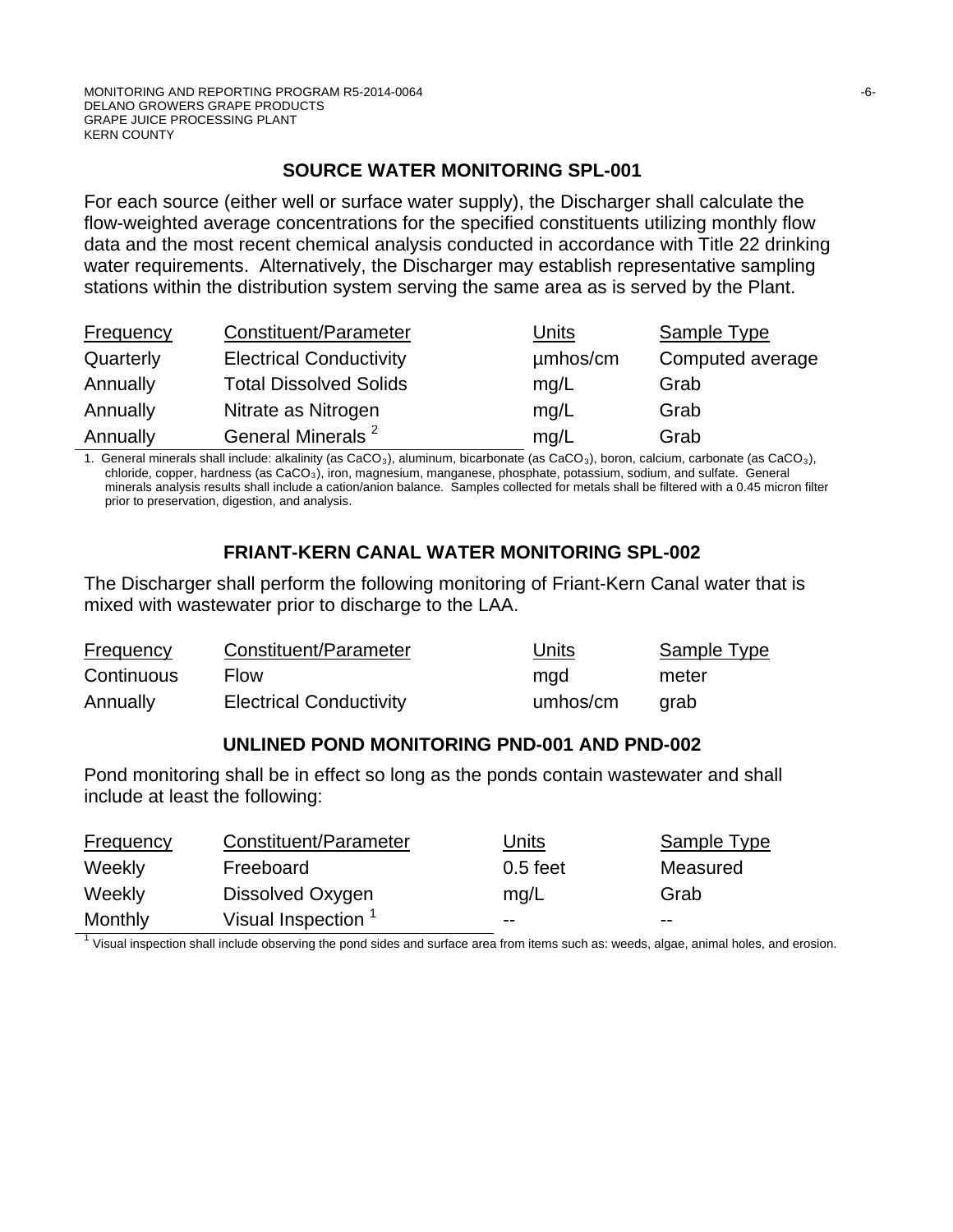# **LINED POND MONITORING PND-003**

Pond monitoring shall be in effect so long as the ponds contain wastewater and shall include at least the following:

| <b>Frequency</b>          | Constituent/Parameter          | Units      | <b>Sample Type</b> |
|---------------------------|--------------------------------|------------|--------------------|
| Weekly                    | Freeboard                      | $0.5$ feet | Measured           |
| Weekly                    | Dissolved Oxygen               | mq/L       | Grab               |
| Monthly                   | Visual Inspection <sup>1</sup> | $- -$      | $- -$              |
| 1/Five Years <sup>2</sup> | Leak Detection Monitoring 3    | $- -$      | $- -$              |

1 Visual inspection shall include observing the pond sides and surface area from items such as: weeds, algae, animal holes, integrity of

liner, and erosion.<br><sup>2</sup> The first leak detection monitoring shall be completed during 2014.

<sup>3</sup> Leak detection monitoring shall be conducted in accordance with American Society of Testing and Materials (ASTM) Method D7002, also known as the, "Water Puddle Method," or an alternative approved by the Executive Officer.

# **REPORTING**

All monitoring results shall be reported in **Quarterly Monitoring Reports** which are due by the first day of the second month after the calendar quarter. Therefore, monitoring reports are due as follows:

First Quarter Monitoring Report: **1 May**

Second Quarter Monitoring Report: **1 August**

Third Quarter Monitoring Report: **1 November**

Fourth Quarter Monitoring Report: **1 February**.

**A transmittal letter shall accompany each monitoring report.** The transmittal letter shall discuss any violations that occurred during the reporting period and all actions taken or planned for correcting violations, such as operation or facility modifications. If the Discharger has previously submitted a report describing corrective actions or a time schedule for implementing the corrective actions, reference to the previous correspondence is satisfactory.

The following information is to be included on all monitoring and annual reports, as well as any report transmittal letters, submitted to the Central Valley Water Board:

Discharger: Delano Growers Grape Products Facility: Grape Juice Processing Plant MRP: R5-2014-0064 Contact Information (telephone number and email)

In reporting monitoring data, the Discharger shall arrange the data in tabular form so that the date, the constituents, and the concentrations are readily discernible. The data shall be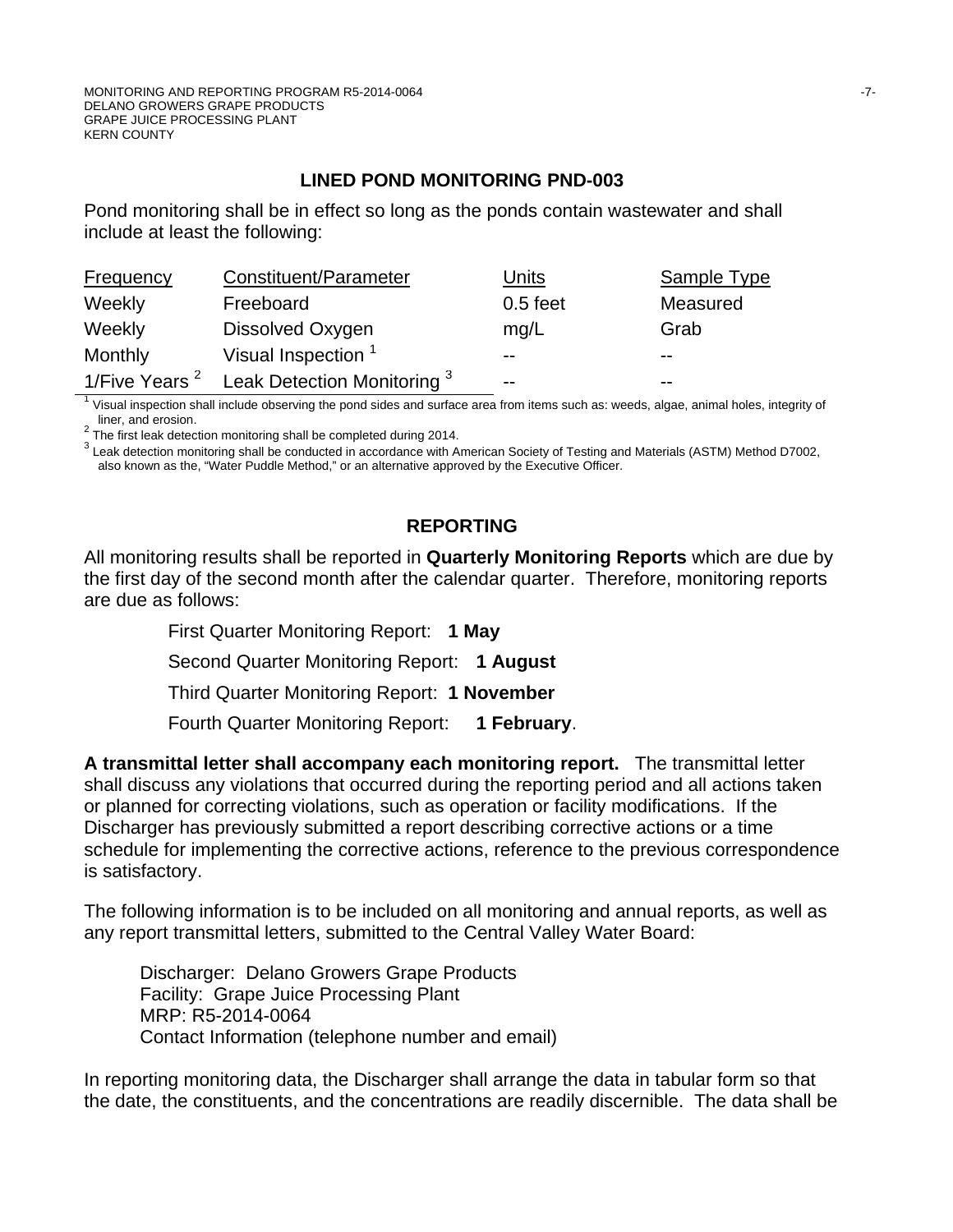summarized in such a manner that illustrates clearly, whether the Discharger complies with waste discharge requirements.

In addition to the details specified in Standard Provision C.3, monitoring information shall include the method detection limit (MDL) and the Reporting limit (RL) or practical quantitation limit (PQL). If the regulatory limit for a given constituent is less than the RL (or PQL), then any analytical results for that constituent that are below the RL (or PQL) but above the MDL shall be reported and flagged as estimated.

Laboratory analysis reports do not need to be included in the monitoring reports; however, the laboratory reports must be retained for a minimum of three years in accordance with Standard Provision C.3.

All monitoring reports shall comply with the signatory requirements in Standard Provision B.3.

All monitoring reports that involve planning, investigation, evaluation or design, or other work requiring interpretation and proper application of engineering or geologic sciences, shall be prepared by or under the direction of persons registered to practice in California pursuant to California Business and Professions Code sections 6735, 7835, and 7835.1.

At any time henceforth, the State or Central Valley Regional Water Board may notify the Discharger to electronically submit monitoring reports using the State Water Board's California Integrated Water Quality System (CIWQS) Program Web site [\(http://www.waterboards.ca.gov/ciwqs/index.html\)](http://www.waterboards.ca.gov/ciwqs/index.html) or similar system. Until such notification is given, the Discharger shall submit hard copy monitoring reports.

# **A. All Quarterly Monitoring Reports,** shall include the following:

# **Effluent reporting**

- 1. The results of effluent monitoring from sample locations EFF-001, EFF-002, and EFF-003 specified on pages 3 and 4.
- 2. For each month of the quarter, calculation of the maximum daily flow, monthly average flow, and cumulative annual flow of combined Waste Stream 01 and Waste Stream 02.
- 3. For each month of the quarter, calculation of the average monthly effluent EC and BOD of combined Waste Stream 01 and Waste Stream 02.

# **Land Application Area reporting**

- 1. The results of the routine monitoring and loading calculations for BOD, nitrogen, and salts as specified on page 4.
- 2. Provide a Site Map of the LAA showing predominant features, and include field numbers and applied acreages.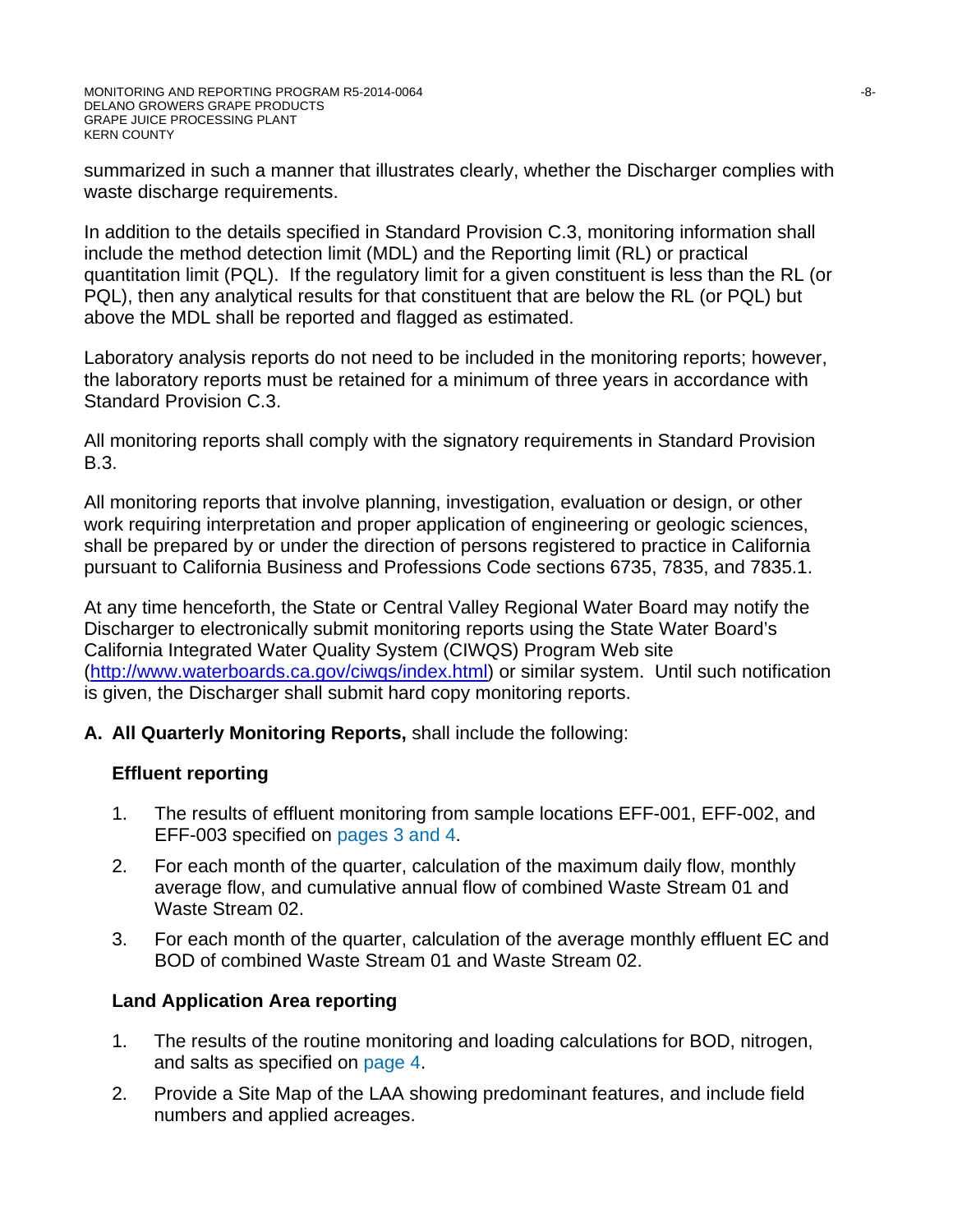- 3. For each month of the quarter, calculation of the monthly hydraulic load on each individual section for wastewater and supplemental irrigation water in millions of gallons.
- 4. A summary of the notations made in the LAA monitoring log during each quarter. The entire contents of the log do not need to be submitted.

# **Groundwater reporting**

- 1. The results of groundwater monitoring specified on page 5. If there is insufficient water in the well(s) for sampling the monitoring well(s) shall be reported as dry for that quarter.
- 2. For each monitoring well, a table showing groundwater depth, elevation, and constituent concentrations for at least five previous years, up through the current quarter.
- 3. A groundwater contour map based of groundwater elevations for each monitoring event for that quarter. The map shall show the gradient and direction of groundwater flow under/around the LAA. The map shall also include the locations of all monitoring wells and wastewater storage and/or discharge areas.

# **Source Water reporting**

1. For each quarter include the results of monitoring for EC for sample location SPL-001.

# **Friant-Kern Canal Water reporting**

1. For each quarter include the amount of Friant-Kern Canal water used for irrigation.

# **Unlined Pond reporting**

1. The results of the routine monitoring specified on page 6.

# **Lined Pond reporting**

- 1. The results of the routine monitoring specified on page 7.
- **B. Fourth Quarter Monitoring Reports,** in addition to the above, shall include the following:

# **Plant Information**

- 1. The names and general responsibilities of all persons in charge of wastewater treatment and disposal.
- 2. The names and telephone numbers of persons to contact regarding the Plant for emergency and routine situations.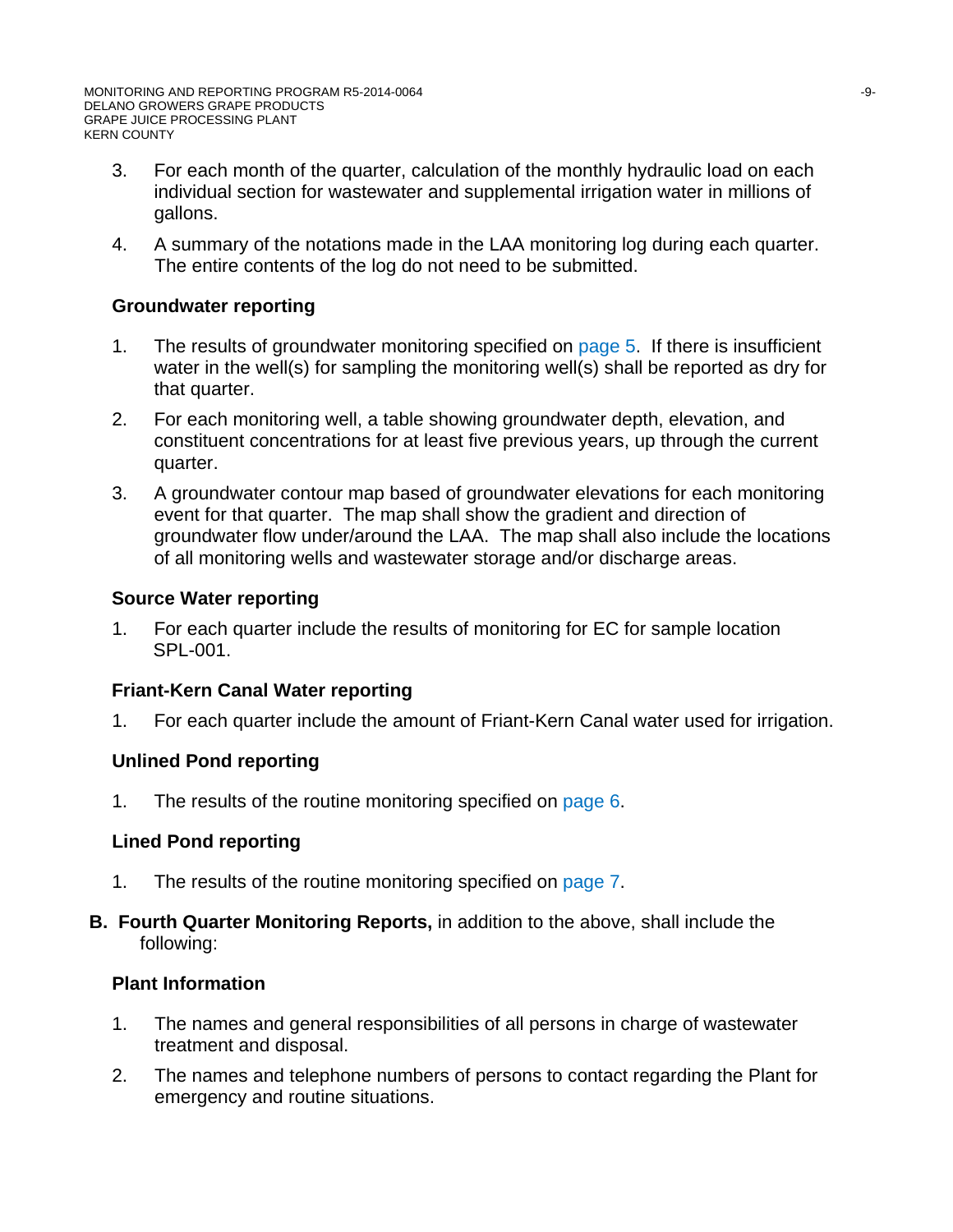- 3. A statement certifying when the flow meter and other monitoring instruments and devices were last calibrated, including identification of who performed the calibrations (Standard Provision C.4).
- 4. A summary of any changes in processing that might affect waste characterization and/or discharge flow rates.

# **Land Application Area reporting**

- 1. The type of crop(s) grown, planting and harvest dates, and the quantified nitrogen and fixed dissolved solids uptakes (as estimated by technical references or, preferably, determined by representative plant tissue analysis). Include any soil and/or tissue sampling results.
- 2. The monthly and annual discharge volumes during the reporting year expressed as million gallons and inches for EFF-001, EFF-002, and EFF-003.
- 3. A monthly balance for the reporting year that includes:
	- a. Monthly crop uptake
		- i. Crop water utilization rates are available from a variety of publications available from the local University of California Davis extension office.
		- ii. Irrigation efficiency Frequently, engineers include a factor from irrigation efficiency such that the application rate is slightly greater than the crop utilization rate. A conservative design does not include this value.
	- b. Monthly average precipitation this data is available at http://www.cimis.water.ca.gov/ or at http://www.ncdc.noaa.gov/oa/climate/online/ccd/nrmlprcp.html.
	- c. Monthly average and annual average discharge flow rates for EFF-001, EFF-002, and EFF-003.
	- d. Monthly estimates of the amount of wastewater percolating below the root zone (i.e., amount of wastewater applied in excess of crop requirements)
- 4. A summary of average and cycle BOD loading rates.
- 5. The total pounds of nitrogen applied to the LAA, as calculated from the sum of the monthly loadings, and the total annual nitrogen loading to the LAA in lbs/acre-year.
- 6. The total pounds of fixed dissolved solids (FDS) that have been applied to the LAA, as calculated from the sum of the monthly loadings, and the total annual FDS loading to the LAA in lbs/acre-year.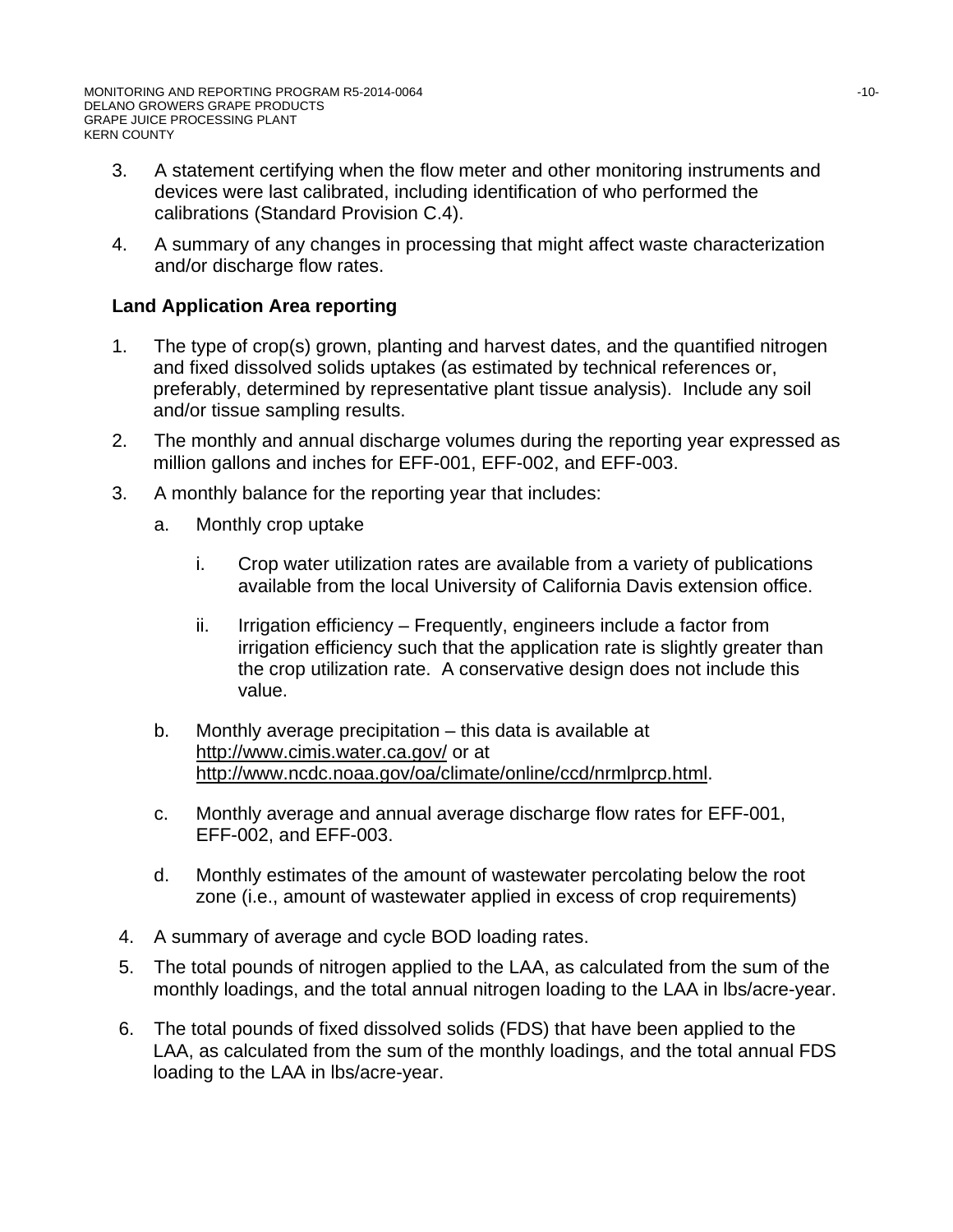# **Soil Reporting**

1. The results of soil monitoring specified on pages 4 and 5.

#### **Source Water reporting**

1. Include the results of monitoring for total dissolved solids, nitrate as N, and General Minerals specified on Page 6.

#### **Friant-Kern Canal Water reporting**

1. Include the results of monitoring for electrical conductivity specified on Page 6.

# **Lined Pond reporting**

1. Include the results of leak detection monitoring (if applicable to the reporting year).

The Discharger shall implement the above monitoring program on the first day of the month following adoption of this Order.

*Original signed by:*

PAMELA C. CREEDON, Executive Officer

6 June 2014

\_\_\_\_\_\_\_\_\_\_\_\_\_\_\_\_\_\_\_\_\_\_\_\_\_\_\_\_\_\_\_\_\_\_\_\_ (Date)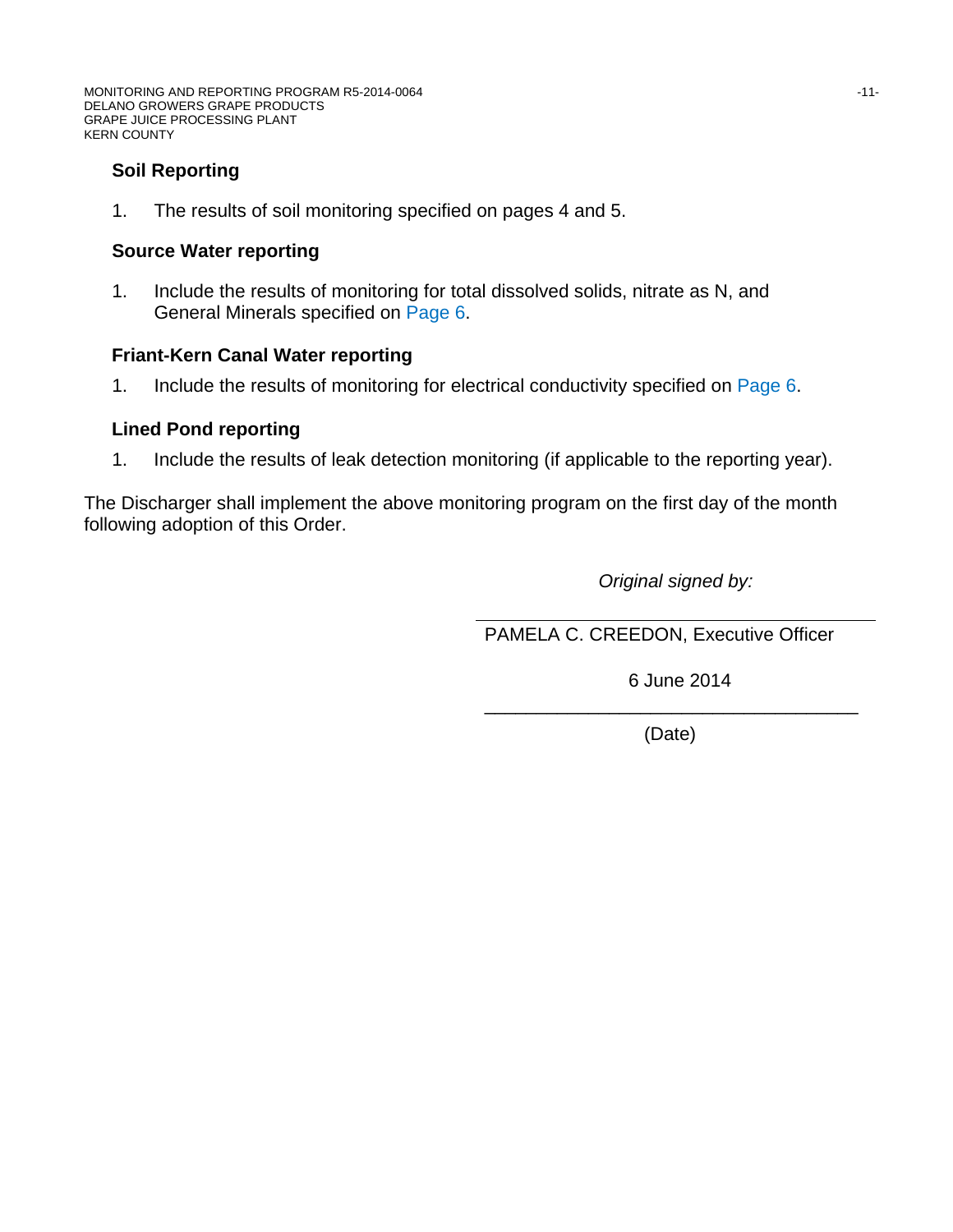# **GLOSSARY**

| BOD <sub>5</sub>     | Five-day biochemical oxygen demand                                                                                                                                                   |
|----------------------|--------------------------------------------------------------------------------------------------------------------------------------------------------------------------------------|
| <b>CBOD</b>          | Carbonaceous BOD                                                                                                                                                                     |
| <b>DO</b>            | Dissolved oxygen                                                                                                                                                                     |
| EC                   | Electrical conductivity at 25° C                                                                                                                                                     |
| <b>FDS</b>           | <b>Fixed dissolved solids</b>                                                                                                                                                        |
| <b>NTU</b>           | Nephelometric turbidity unit                                                                                                                                                         |
| <b>TKN</b>           | Total Kjeldahl nitrogen                                                                                                                                                              |
| <b>TDS</b>           | <b>Total dissolved solids</b>                                                                                                                                                        |
| <b>TSS</b>           | <b>Total suspended solids</b>                                                                                                                                                        |
| Continuous           | The specified parameter shall be measured by a meter continuously.                                                                                                                   |
| 24-hr Composite      | Samples shall be a flow-proportioned composite consisting of at least eight<br>aliquots.                                                                                             |
| Daily                | Samples shall be collected every day except weekends or holidays.                                                                                                                    |
| <b>Twice Weekly</b>  | Samples shall be collected at least twice per week on non-consecutive days.                                                                                                          |
| Weekly               | Samples shall be collected at least once per week.                                                                                                                                   |
| <b>Twice Monthly</b> | Samples shall be collected at least twice per month during non-consecutive<br>weeks.                                                                                                 |
| Monthly              | Samples shall be collected at least once per month.                                                                                                                                  |
| Bimonthly            | Samples shall be collected at least once every two months (i.e., six times per<br>year) during non-consecutive months.                                                               |
| Quarterly            | Samples shall be collected at least once per calendar quarter. Unless<br>otherwise specified or approved, samples shall be collected in March, June,<br>September, and December.     |
| Semiannually         | Samples shall be collected at least once every six months (i.e., two times per<br>year). Unless otherwise specified or approved, samples shall be collected in<br>June and December. |
| Annually             | Samples shall be collected at least once per year. Unless otherwise<br>specified or approved, samples shall be collected in June.                                                    |
| Mg/L                 | Milligrams per liter                                                                                                                                                                 |
| mL/L                 | Milliliters [of solids] per liter                                                                                                                                                    |
| ug/L                 | Micrograms per liter                                                                                                                                                                 |
| umhos/cm             | Micromhos per centimeter                                                                                                                                                             |
| mgd                  | Million gallons per day                                                                                                                                                              |
| MPN/100 mL           | Most probable number [of organisms] per 100 milliliters                                                                                                                              |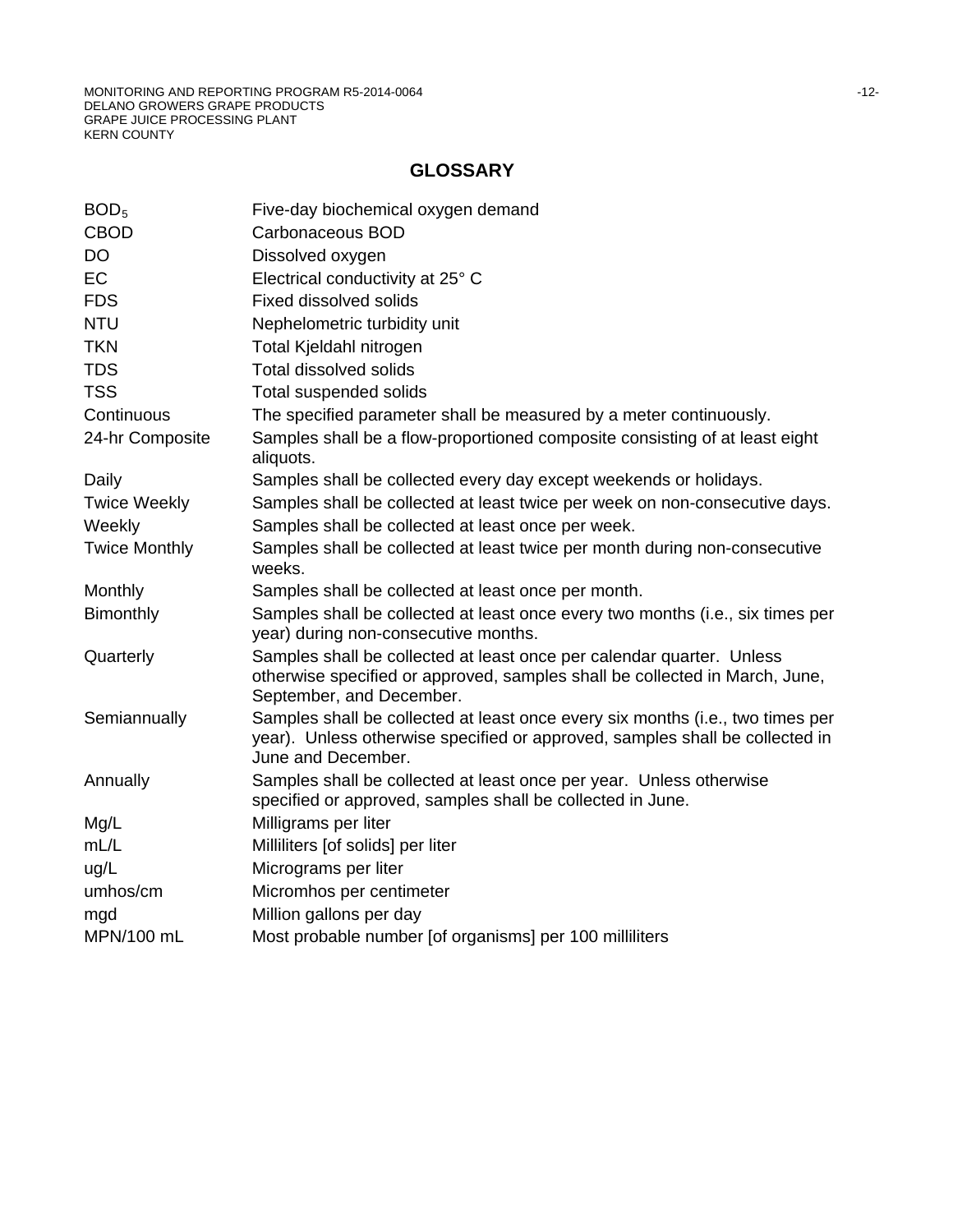# INFORMATION SHEET

ORDER R5-2014-0064 DELANO GROWERS GRAPE PRODUCTS GRAPE JUICE PROCESSING PLANT KERN COUNTY

#### **BACKGROUND**

The Delano Growers Grape Products (DGGP), Grape Juice Processing Plant (the Plant) is at 32351 Basset Avenue in Delano (Section 5, T25S, R26E, MDB&M; Assessor's Parcel Numbers (APN) 049-040-02). The Plant has been in operation since at least the late 1950's and has operated under two sets of Waste Discharge Requirements (Order Nos. 59-160 and 86-068). The Plant produces grape juice concentrate from whole grapes and for a period of time operated a still to produce ethyl alcohol. Historically, wastewater was discharged to several fallow checks of land west of the Plant.

On 15 May 2012, DGGP submitted a Report of Waste Discharge (RWD) that describes modifications implemented at the Plant. Additional information to complete the RWD was submitted on 12 September 2013.

#### **Wastewater**

Wastewater at the Plant consists of two waste streams, identified as Waste Stream 01 and Waste Stream 02. Waste Stream 01 consists of the condensed water separated from the rough grape juice concentrate and retentate from a reverse osmosis unit that treats the Plant's source water to provide mineral free water to the boiler and is discharged into the two unlined, aerated storage ponds (Pond 1 and Pond 2). Only one sample from November 1995 has been submitted to characterize this waste stream and is included in the table below.

| <b>Traste Stream UT (NOVERIBEL 1999)</b> |       |                |        |
|------------------------------------------|-------|----------------|--------|
|                                          |       | Number of      |        |
| Parameter                                | Units | <b>Samples</b> | Result |
| Alkalinity as $CaCO3$                    | mg/L  |                | $<$ 2  |
| Hydroxide as $CaCO3$                     | mg/L  |                | $<$ 2  |
| Carbonate as $CaCO3$                     | mg/L  |                | $<$ 2  |
| Bicarbonate as $CaCO3$                   | mg/L  |                | $<$ 2  |
| Phosphate                                | mg/L  |                | 0.53   |
| Chloride                                 | mg/L  |                | $<$ 2  |
| Nitrate as Nitrogen                      | mg/L  |                | < 0.1  |
| Sulfate                                  | mg/L  |                | $<$ 2  |
| <b>Boron</b>                             | mg/L  |                | 0.06   |
| Calcium                                  | mg/L  |                | 0.57   |
| Iron                                     | mg/L  |                | $50$   |
| Potassium                                | mg/L  |                | 8.8    |
| Magnesium                                | mg/L  |                | 0.38   |

# **Waste Stream 01 (November 1995)**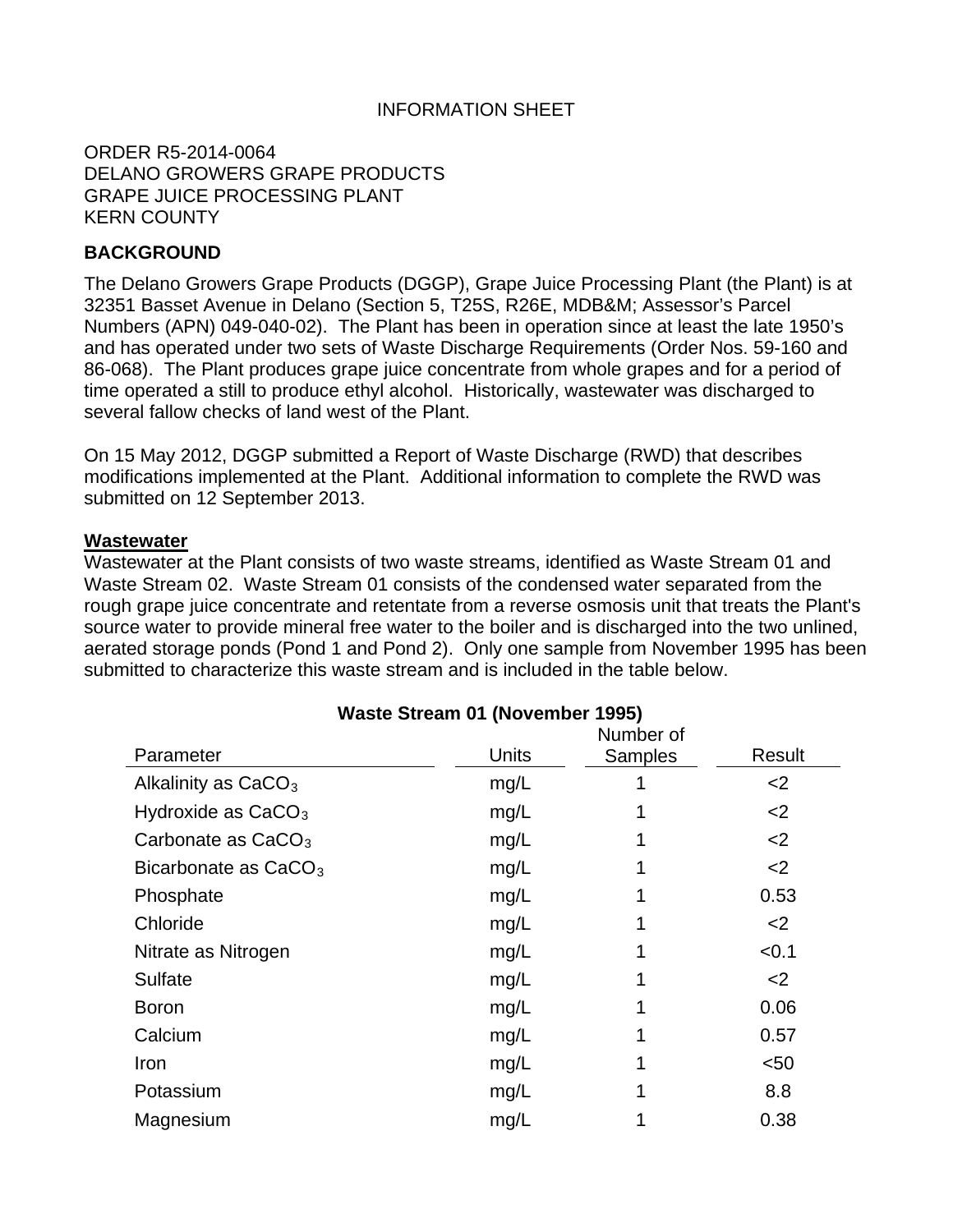|                                  |             | Number of      |        |
|----------------------------------|-------------|----------------|--------|
| Parameter                        | Units       | <b>Samples</b> | Result |
| <b>Silica</b>                    | mg/L        |                | $<$ 1  |
| Sodium                           | mg/L        |                | $<$ 1  |
| pH                               | pH units    |                | 3.7    |
| Temperature                      | $^{\circ}C$ |                | 15.9   |
| <b>Total Dissolved Solids</b>    | mg/L        |                | 390    |
| <b>Electrical Conductivity</b>   | umhos/cm    |                | 120    |
| Ammonia                          | mg/L        |                | 1.4    |
| <b>Biochemical Oxygen Demand</b> | mg/L        |                | 1,200  |

Waste Stream 02 consists of all other wastewaters from the processes associated with processing rough grape juice into the final product and includes: ultrafiltration retentate, boiler blowdown, cooling tower blowdown, process equipment cleaning water, regenerate from electro-dialysis and ion exchange units, and vacuum pump seal water. Waste Stream 02 is treated by an on-site wastewater treatment plant (WWTP) that consists of screening, coagulation, pH adjustment, dissolved air flotation (DAF), anaerobic and aerobic digestion, and clarification prior to being discharged into the new high density polyethylene (HDPE) lined, aerated storage pond (Pond 3).

Data were included in the 2012 RWD to illustrate the effectiveness of the WWTP. The average concentrations of BOD, total suspended solids (TSS), total Kjeldahl nitrogen (TKN), and pH of the Plant discharge prior to the construction of the WWTP (January 2006 through April 2009) were approximately 4,300 mg/L, 2,400 mg/L, 600 mg/L, and 3.7 pH units, respectively. Following construction of the WWTP (May 2009 through August 2011), the concentrations were 175 mg/L, 165 mg/L, 35 mg/L, and 7.4 pH units, respectively.

Effluent samples of combined Waste Streams 01 and 02 collected prior to mixing with Friant-Kern Canal water are required by Monitoring and Reporting Program Number 86-068. The effluent wastewater analytical results (comingled Waste Streams 01 and 02) from January 2012 through December 2013 are summarized below.

| <b>Combined Waste Streams 01 and 02</b><br><b>Effluent Analytical Data</b><br>2012 - 2013 |          |                |                    |
|-------------------------------------------------------------------------------------------|----------|----------------|--------------------|
|                                                                                           |          | Number of      |                    |
| Parameter                                                                                 | Units    | <b>Samples</b> | <b>Mean Result</b> |
| <b>Total dissolved solids</b>                                                             | mg/L     | 6              | 1,787              |
| Fixed dissolved solids                                                                    | mg/L     | 6              | 1,247              |
| <b>Electrical conductivity</b>                                                            | umhos/cm | 24             | 2,437              |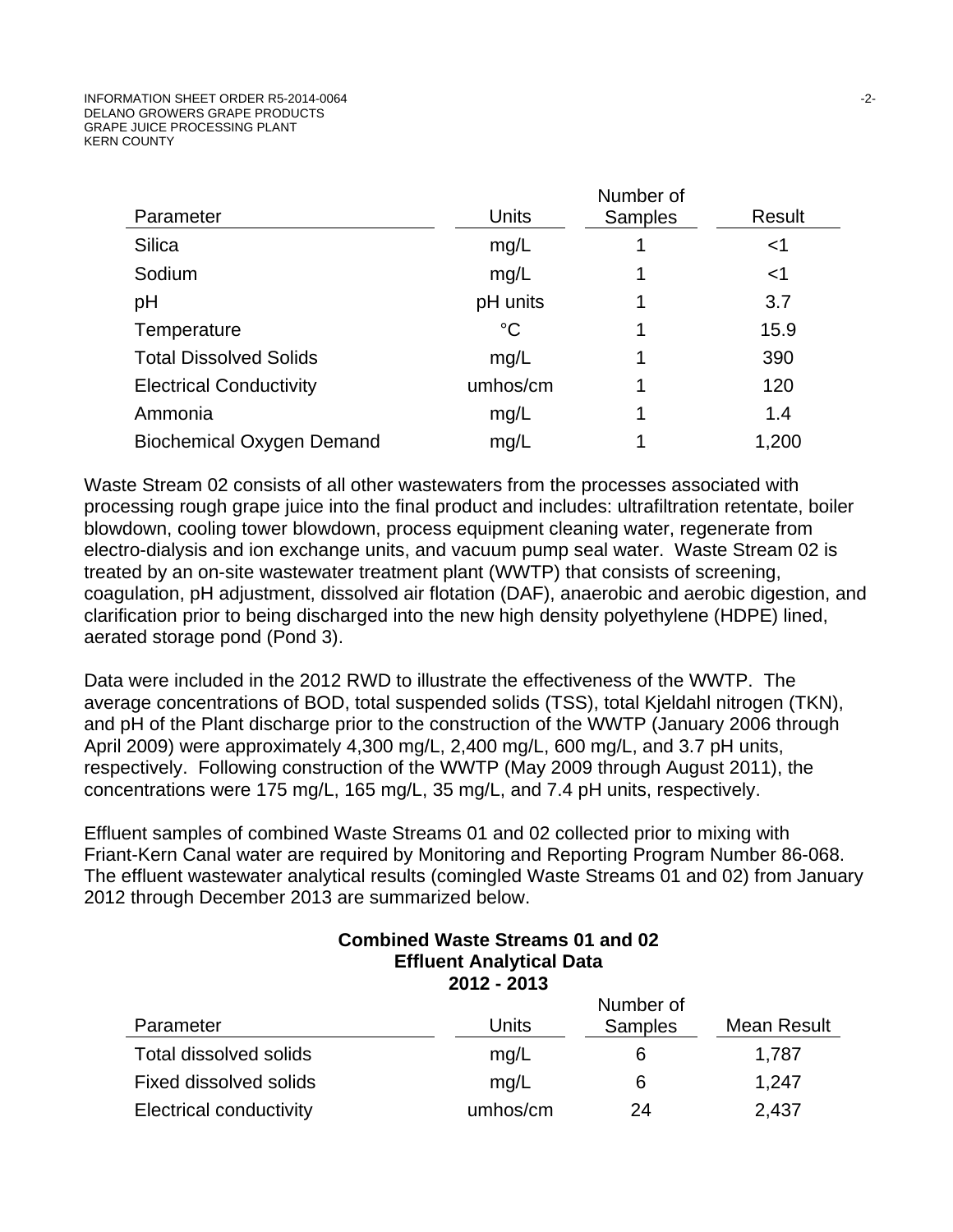|                           |          | Number of |             |
|---------------------------|----------|-----------|-------------|
| Parameter                 | Units    | Samples   | Mean Result |
| <b>Bicarbonate</b>        | mg/L     | 6         | 1,417       |
| Carbonate                 | mg/L     | 6         | 24          |
| Nitrate as nitrogen       | mg/L     | 23        | < 0.5       |
| Total nitrogen            | mg/L     | 23        | 56          |
| Calcium                   | mg/L     | 6         | 29          |
| Magnesium                 | mg/L     | 6         | 10          |
| Sodium                    | mg/L     | 6         | 487         |
| Potassium                 | mg/L     | 6         | 157         |
| <b>Sulfate</b>            | mg/L     | 6         | 91          |
| Chloride                  | mg/L     | 6         | 150         |
| Sulfate                   | mg/L     | 6         | 91          |
| Biochemical oxygen demand | mg/L     | 23        | 348         |
| <b>Boron</b>              | mg/L     | 6         | 0.35        |
| Iron                      | mg/L     | 6         | 0.06        |
| Manganese                 | mg/L     | 6         | 0.04        |
| Sodium Adsorption Ration  | --       | 6         | 20          |
| рH                        | pH units | 24        | 7.9         |
|                           |          |           |             |

The chemicals used at the Plant are summarized in the table below.

| <b>Annual Chemical Usage</b>                         |                  |                              |  |  |  |
|------------------------------------------------------|------------------|------------------------------|--|--|--|
| Chemical                                             | Amount           | Use                          |  |  |  |
| Sodium Hydroxide/Potassium<br><b>Hydroxide Blend</b> | 44,000 gallons   | <b>Cleaning Agent</b>        |  |  |  |
| Sodium Hypochlorite                                  | 8,000 gallons    | <b>Cleaning Agent</b>        |  |  |  |
| <b>Hydrochloric Acid</b>                             | 15,000 gallons   | pH Adjustment/Cleaning Agent |  |  |  |
| Calcium Hydroxide                                    | 97,800 gallons   | pH Adjustment                |  |  |  |
| <b>Ferric Chloride</b>                               | $10,000$ gallons | <b>Clarifying Agent</b>      |  |  |  |
| Klaraid (coagulant)                                  | 242,600 pounds   | <b>Clarifying Agent</b>      |  |  |  |
| Polyfloc (polymer)                                   | 41,400 pounds    | <b>Clarifying Agent</b>      |  |  |  |

# **Source Water**

Source water supply for the Plant comes from an on-site water supply well identified as DW-1. The average electrical conductivity of five samples collected from DW-1 in 2012 and 2013 was 454 umhos/cm.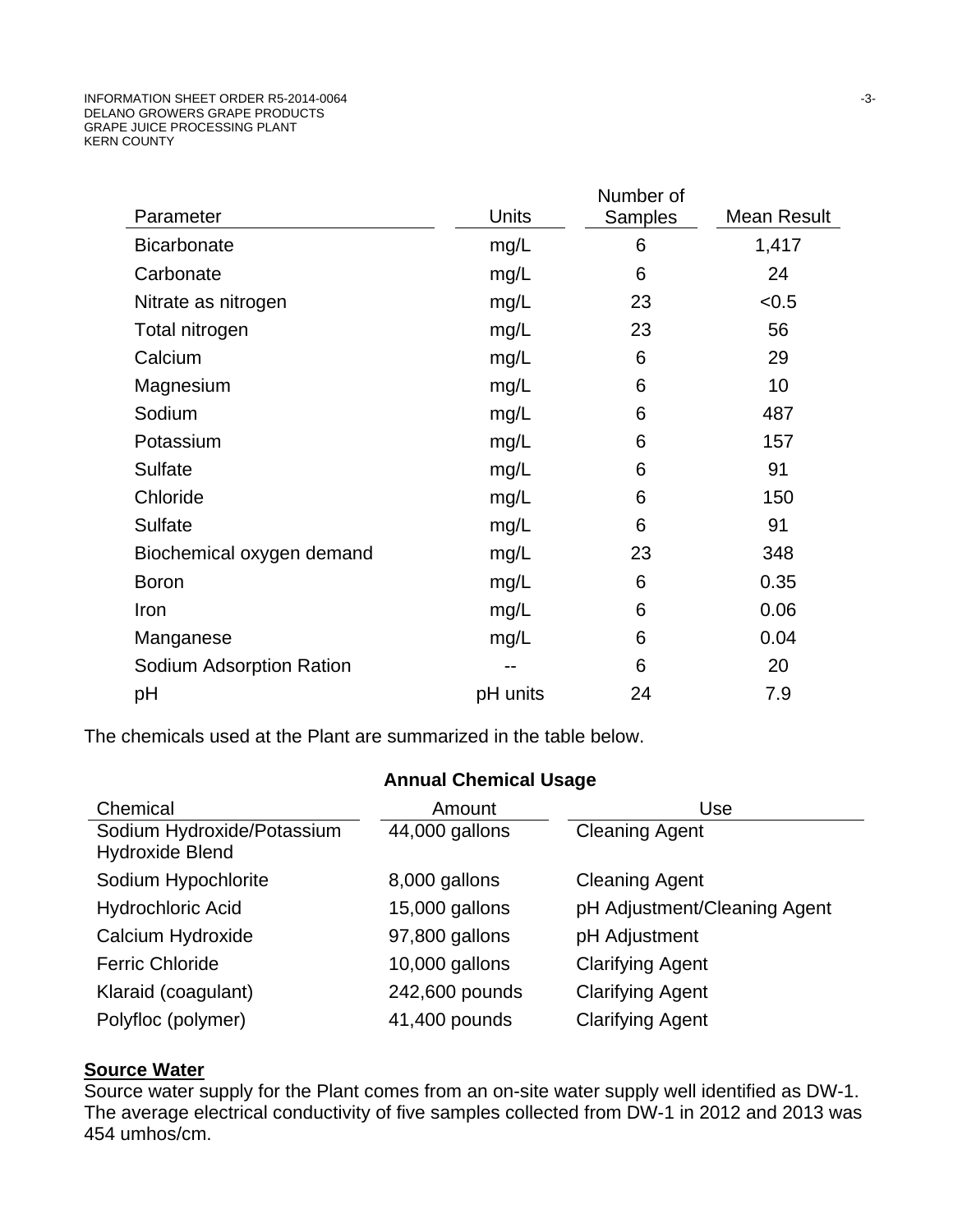# **DISPOSAL METHODS**

#### **Solids**

Solids, consisting primarily of grape pomace, is shipped off-site as cattle feed or compost material.

#### **Wastewater**

Waste Streams 01 and 02 are comingled in Ponds 3 and then discharged to 176 acres of double-cropped wheat and sudan grass (also referred to as the Land Application Area or LAA). The Discharger owns the LAA, but contracts with a local farmer to manage the crops. Wastewater is mixed with canal water from the nearby Friant-Kern Canal and applied to the LAA via flood irrigation. Soil data collected annually from the LAA since the WWTP began operation in 2009 are summarized in the table below.

|                            | Avviugu | $NO3 - N$                                   | $0.0010$ (2000<br><b>TKN</b> | $\sim$ $\sim$ $\prime$<br><b>Total N</b> | pH              | EC             |
|----------------------------|---------|---------------------------------------------|------------------------------|------------------------------------------|-----------------|----------------|
| Location                   | Depth   | $(mg/kg)^1$                                 | $(mg/kg)^1$                  | $(mg/kg)^1$                              | (pH units)      | (umhos/cm)     |
| Northwest                  | 2 feet  | 3                                           | 206                          | 205                                      | 7.4             | 295            |
|                            | 4 feet  | 4                                           | 155                          | 159                                      | 7.4             | 221            |
|                            | 6 feet  | 8                                           | 99                           | 105                                      | 7.3             | 217            |
| Southwest                  | 2 feet  | 5                                           | 209                          | 213                                      | 7.3             | 360            |
|                            | 4 feet  | 4                                           | 187                          | 191                                      | 7.6             | 283            |
|                            | 6 feet  | $\overline{2}$                              | 100                          | 101                                      | 7.3             | 430            |
| Northeast (new) $2$        | 2 feet  | 180                                         | 1,100                        | 1,300                                    | 6.3             | 2,050          |
|                            | 4 feet  | 67                                          | 440                          | 510                                      | 5.2             | 1,170          |
|                            | 6 feet  | 12                                          | 330                          | 340                                      | 4.6             | 3,640          |
| Northeast $\text{(old)}^3$ | 2 feet  | 45                                          | 1,250                        | 1,273                                    | 5.1             | 1,633          |
|                            | 4 feet  | 51                                          | 1,015                        | 1,057                                    | 4.5             | 1,463          |
|                            | 6 feet  | 11                                          | 913                          | 923                                      | 5.8             | 1,897          |
| Southeast                  | 2 feet  | 39                                          | 381                          | 415                                      | 6.5             | 563            |
|                            | 4 feet  | 21                                          | 198                          | 218                                      | 7.3             | 342            |
|                            | 6 feet  | 25                                          | 101                          | 123                                      | 7.3             | 446            |
| Background                 | 2 feet  | 10                                          | 375                          | 388                                      | 5.2             | 1,294          |
|                            | 4 feet  | 6                                           | 208                          | 213                                      | 7.9             | 823            |
|                            | 6 feet  | 3                                           | 160                          | 164                                      | 8.0             | 705            |
| Suitable Range             |         | < 10 <sup>4</sup><br>$10 - 25^5$<br>$>25^6$ |                              |                                          | $5.5 - 7.0^{7}$ | $<$ 2,500 $^8$ |

**Average Soil Concentrations (2009 - 2013)**

1. mg/kg = milligrams per kilogram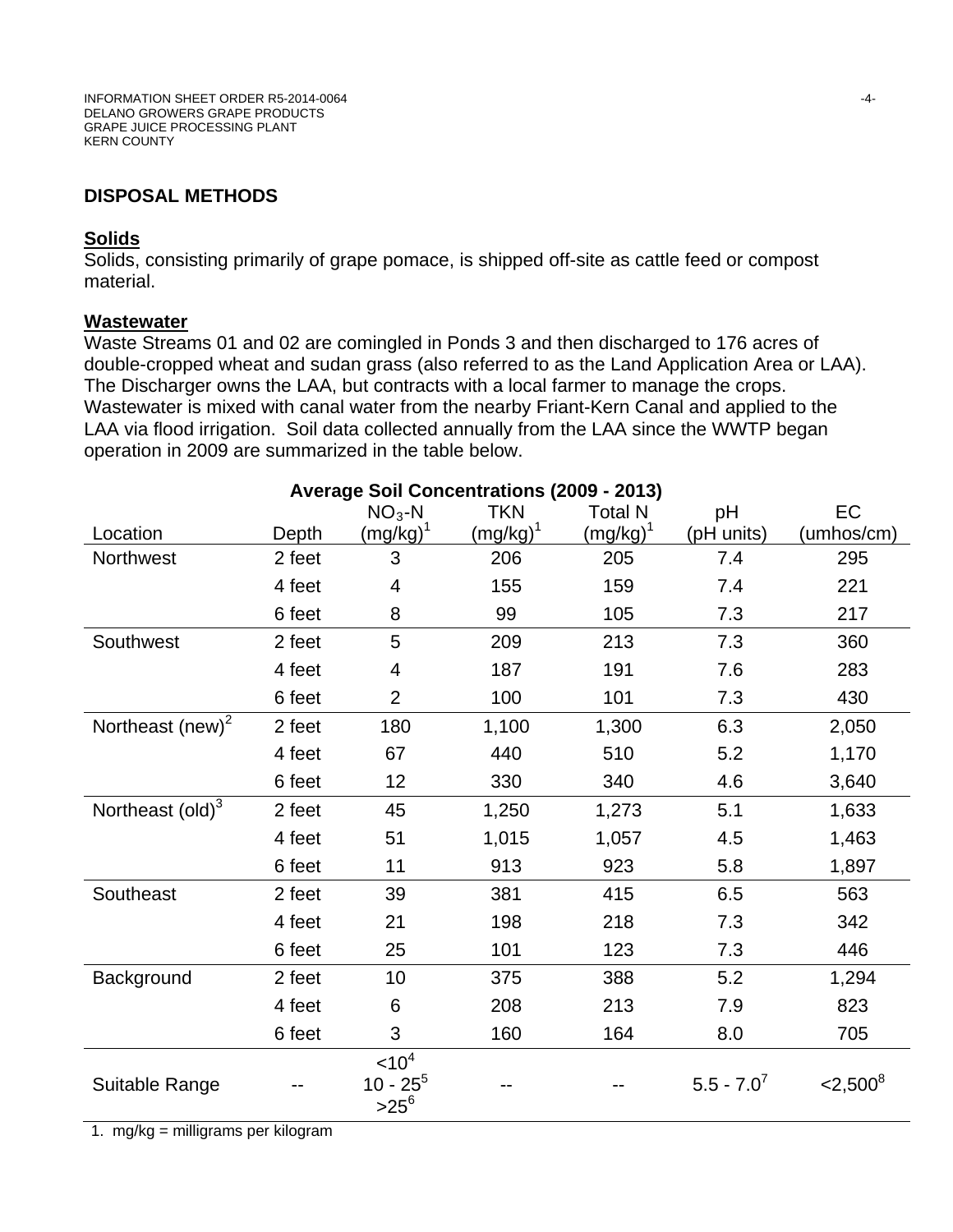INFORMATION SHEET ORDER R5-2014-0064 -5- DELANO GROWERS GRAPE PRODUCTS GRAPE JUICE PROCESSING PLANT KERN COUNTY

- 2. One sample from 2013 available in the "new" Northeast sample location.
- 3. Average concentrations from samples collected from 2009 through 2011.
- 4. Soil NO3-N concentrations less than 10 mg/kg may be inadequate (Table 9-1, *Western Fertilizer Handbook, Ninth Edition*).
- 5. Soil NO3-N concentrations within this range may provide a safe growing environment (Table 9-1, *Western Fertilizer Handbook, Ninth Edition*).
- 6. Soil NO<sub>3</sub>-N concentrations greater than 25 mg/kg may be necessary for some high-yielding plants (Table 9-1, *Western Fertilizer Handbook, Ninth Edition*).
- 7. Suitable soil pH ranges for wheat and sudan grass from Table 7, *United Stated Department of Agriculture, Soil Quality Test Kit, July 2001*
- 8. Salt tolerance of wheat and sudan grass from Table 6, *United Stated Department of Agriculture, Soil Quality Test Kit, July 2001*.

The data indicate the soil in the LAA is suitable for crop production of the wheat and sudan grass grown in the LAA. The Northwest and Southwest samples are in areas that have historically been fallow and have not received wastewater. Shortly after the WWTP was constructed in 2009, crops were planted and wastewater discharge was initiated to this area. The "new" Northeast sample is in an area that received wastewater as part of the expansion of the LAA from the original 20-acres to 88-acres in the early 2000's. Only one sample from the "new" Northeast location has been collected and it was in 2013. The "old" Northeast sample is in an area that has historically been used for emergency discharge and did not have crops. In the fall of 2013, excavated soil from the construction of Pond 3 was placed in this area. The excavated soil was leveled and crops were planted and the area now receives wastewater. The Southeast sample is in an area that also received wastewater as part of the expansion of the LAA from the original 20-acres to 88-acres in the early 2000's; however, not as frequently as the area monitored by the "new" Northeast sample.

# **GROUNDWATER CONDITIONS**

Three groundwater monitoring wells were installed in April 2004 (MW-1 through MW-3). According to the monitoring well installation report, soils encountered in the boreholes for the monitoring wells consist of unconsolidated, moderate to highly permeable fine to coarse-grained sand to a depth of 81 feet below ground surface (bgs) with gravel and cobbles observed between 56 and 81 feet bgs. Underlying this is a zone of consolidated, low-permeable, clayey sand to a depth of 100 feet bgs followed by interbedded sand, gravel, and silty sand that extends to the bottom of the boreholes at 135 feet bgs. The monitoring wells are screened between 85 and 135 feet bgs. Since the end of 2007, groundwater elevation has dropped below the bottom of the wells.

The Discharger has performed quarterly groundwater monitoring in accordance with Monitoring and Reporting Program Number 86-068 from 2004 through 2007. Groundwater analytical data are summarized below.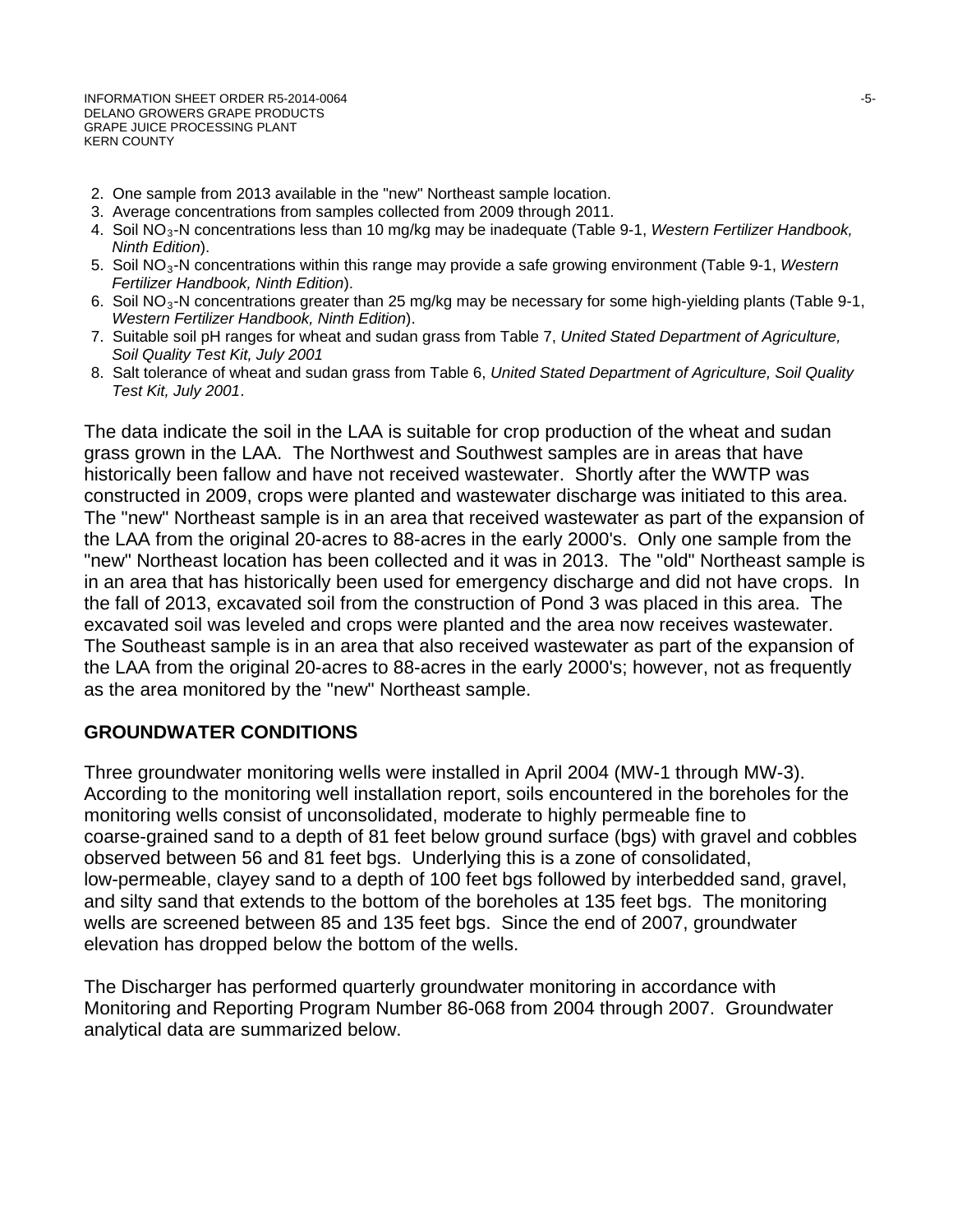|                                |              | <b>Mean Analytical Results</b><br>$(2004 - 2007)$ |        |        |        |
|--------------------------------|--------------|---------------------------------------------------|--------|--------|--------|
| Parameter                      | Units        | $DW-1^1$                                          | $MW-1$ | $MW-2$ | $MW-3$ |
| Screen Interval                | ft. bgs. $2$ |                                                   | 85-135 | 85-135 | 85-135 |
| <b>Electrical Conductivity</b> | umhos/cm     | 492                                               | 1,065  | 2,467  | 2,822  |
| <b>Total Dissolved Solids</b>  | mg/L         | 334                                               | 712    | 1,760  | 2,313  |
| <b>Fixed Dissolved Solids</b>  | mg/L         | 298                                               | 588    | 1,375  | 1,895  |
| Alkalinity                     | mg/L         | 153                                               | 419    | 1,057  | 909    |
| Nitrate as Nitrogen            | mg/L         | 6                                                 | 9      | 0.3    | 5      |
| Chloride                       | mg/L         | 25                                                | 47     | 58     | 73     |
| <b>Boron</b>                   | mg/L         | 0.08                                              | 0.12   | 0.15   | 0.18   |
| Calcium                        | mg/L         | 28                                                | 99     | 329    | 387    |
| Potassium                      | mg/L         | $\overline{4}$                                    | 12     | 16     | 18     |
| Sodium                         | mg/L         | 72                                                | 108    | 150    | 215    |
| Iron                           | mg/L         | 0.08                                              | 0.11   | 0.17   | 0.13   |
| Manganese                      | mg/L         | 0.01                                              | 0.19   | 0.67   | 0.17   |
| Magnesium                      | mg/L         | 5                                                 | 29     | 110    | 116    |
| Sulfate                        | mg/L         | 47                                                | 98     | 355    | 738    |
| <b>Total Organic Carbon</b>    | mg/L         | 2.0                                               | 2.0    | 3.4    | 3.4    |

#### **Groundwater Monitoring Results Monitoring Wells MW-1, MW-2, and MW-3**

1. DW-1 is the on-site water supply well

2. ft. bgs. = feet below ground surface

In September 2013, the Discharger installed three deeper groundwater monitoring wells with screen intervals from 150 to 190 feet bgs. Groundwater was encountered at approximately 140 to 150 feet bgs during well installation activities. Based on depth to groundwater data measured in the monitoring wells, the direction of groundwater flow in October 2013 was to the north-northwest. This groundwater direction is contrary to the data obtained from the shallower groundwater monitoring wells between 2004 and 2007 when the direction of groundwater flow was to the east or southeast.

Laboratory analytical data from samples collected from the new wells in October 2013 are summarized in the table below: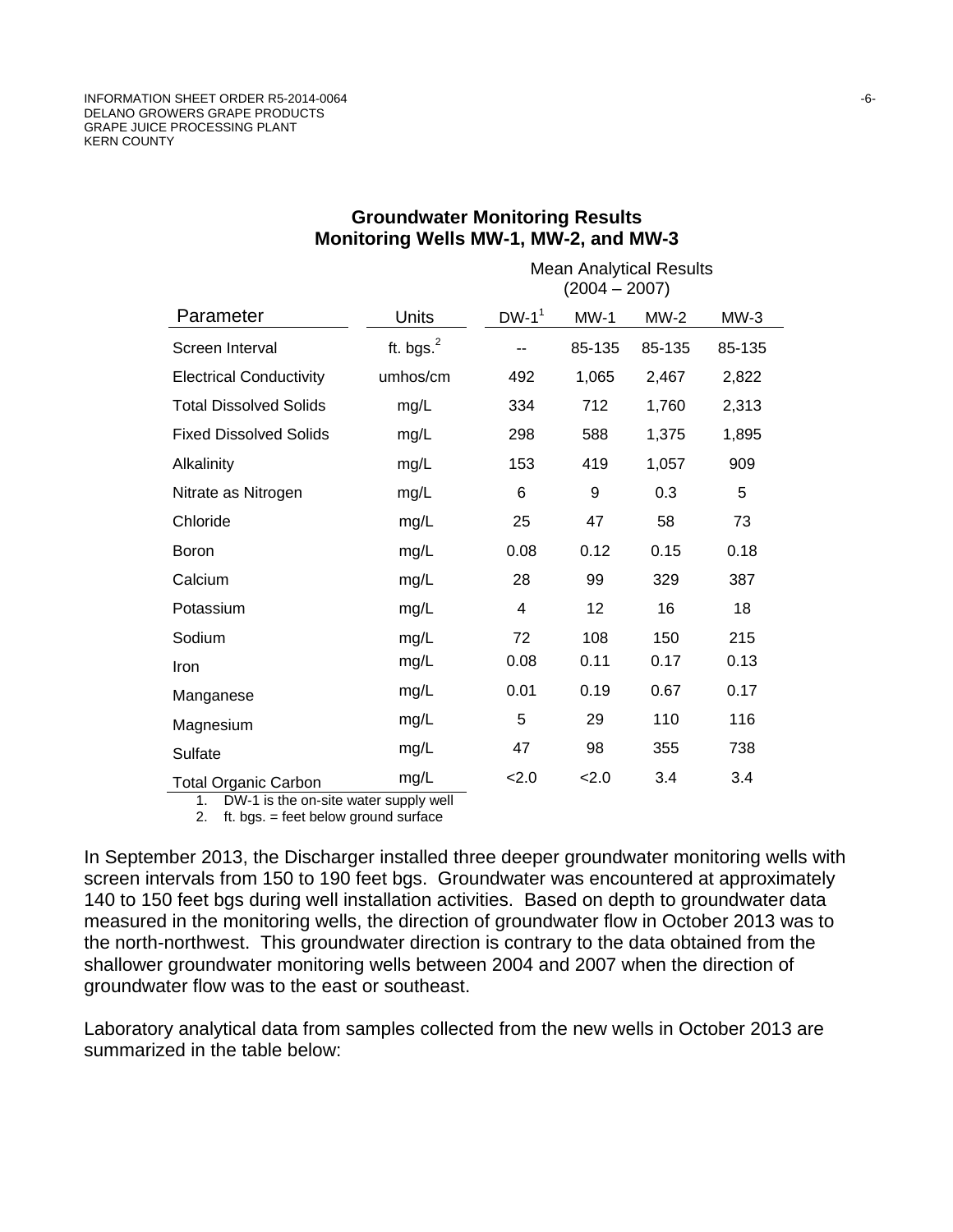|                                |              | <b>Analytical Results</b><br>(October 2013) |                      |                            |
|--------------------------------|--------------|---------------------------------------------|----------------------|----------------------------|
| Parameter                      | Units        | MW-1A                                       | MW-2A                | MW-3A                      |
| Screen Interval                | ft. bgs. $1$ | 150-190                                     | 150-190              | 150-190                    |
| <b>Electrical Conductivity</b> | umhos/cm     | 2,720                                       | 1,330                | 2,140                      |
| <b>Total Dissolved Solids</b>  | mg/L         | 2,570 <sup>2</sup> /2,030 <sup>3</sup>      | 1,180 $^{2}/870^{3}$ | 2,050 $^{2}/1$ ,440 $^{3}$ |
| Alkalinity                     | mg/L         | 960                                         | 510                  | 1,000                      |
| Bicarbonate                    | mg/L         | 1,170                                       | 620                  | 1,220                      |
| Nitrate as Nitrogen            | mg/L         | 1.1                                         | 14.6                 | 3.6                        |
| Chloride                       | mg/L         | 67                                          | 34                   | 55                         |
| <b>Boron</b>                   | mg/L         | 0.1                                         | < 0.1                | 0.1                        |
| Calcium                        | mg/L         | 368                                         | 147                  | 263                        |
| Potassium                      | mg/L         | 16                                          | 8                    | 13                         |
| Sodium                         | mg/L         | 243                                         | 124                  | 211                        |
| Iron                           | mg/L         | < 0.05                                      | < 0.05               | < 0.05                     |
| Manganese                      | mg/L         | 0.12                                        | < 0.01               | 0.03                       |
| Magnesium                      | mg/L         | 99                                          | 40                   | 71                         |
| Sulfate                        | mg/L         | 600                                         | 138                  | 199                        |
| <b>Total Organic Carbon</b>    | mg/L         | 1.5                                         | 0.7                  | 1.4                        |

#### **Groundwater Monitoring Results Monitoring Wells MW-1A, MW-2A, and MW-3A**

1.  $ft. bgs. = feet below ground surface  
2. Total dissolved solids determined by$ 2. Total dissolved solids determined by summation of analytes detected by EPA Method 200.7.<br>3. Total dissolved solids determined by Standard Methods 2540CF

3. Total dissolved solids determined by Standard Methods 2540CE

# **REGULATORY CONSIDERATIONS**

#### **Basin Plan**

The *Water Quality Control Plan for the Tulare Lake Basin,* Second Edition (hereafter Basin Plan) designates beneficial uses, establishes water quality objectives, contains implementation plans and policies for protecting waters of the basin, and incorporates by reference plans and policies adopted by the State Water Board. Pursuant to Water Code section 13263(a), waste discharge requirements must implement the Basin Plan. The Plant is in Detailed Analysis Unit 256 within the Kern County Basin hydrologic unit. The Basin Plan designates the beneficial uses of underlying groundwater as municipal and domestic supply; agricultural supply; and industrial service and process supply.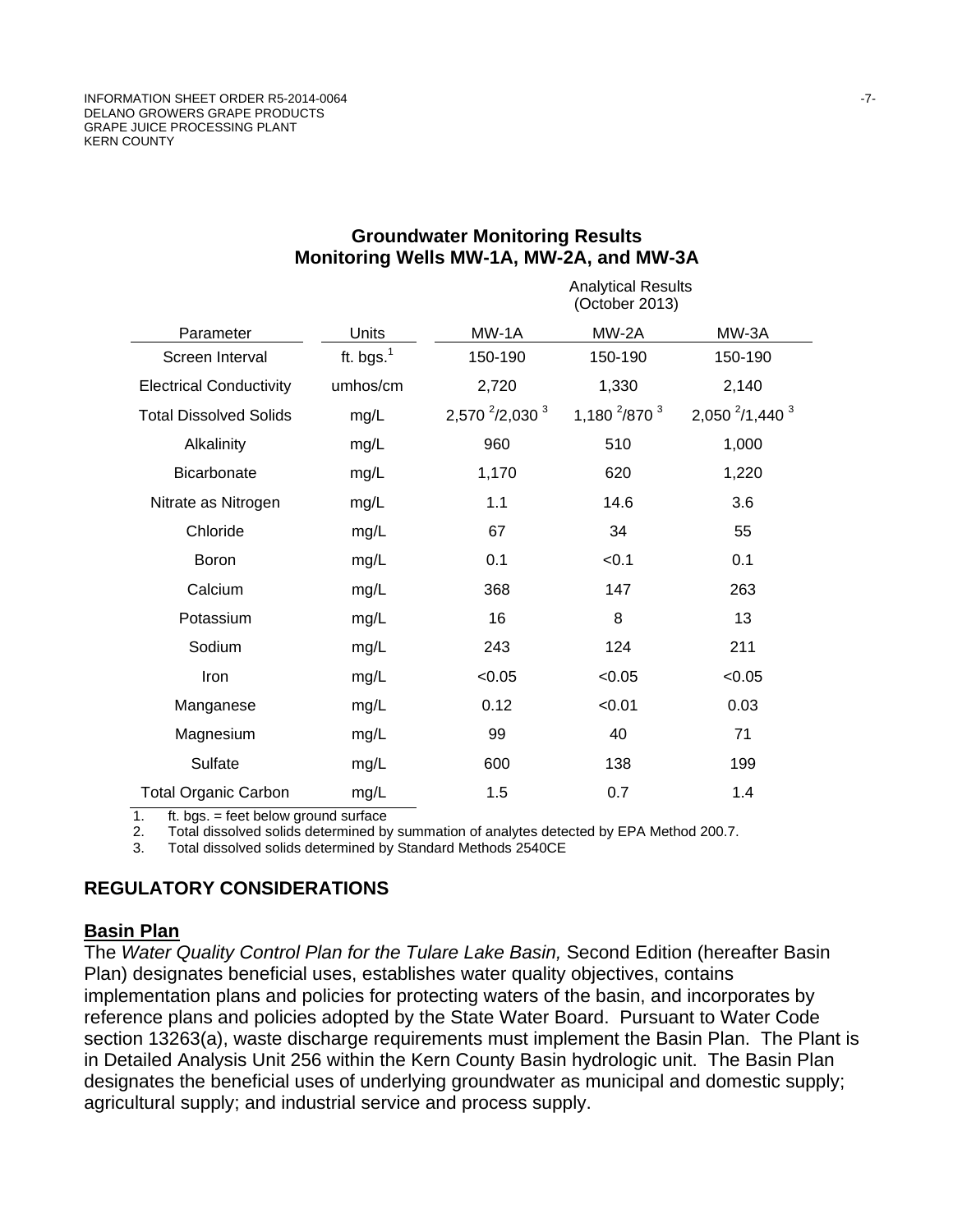# **Treatment and Control Practices**

The Discharger provides treatment and control of the discharge that incorporates:

- a. Removal of solids from the waste stream,
- b. Hauling of solids offsite for use as cattle feed or compost material,
- c. Using calcium hydroxide for pH adjustment instead of sodium hydroxide,
- d. Anaerobic and aerobic digestion of wastewater to reduce effluent BOD and total nitrogen concentrations,
- e. Storage of high salinity wastewater in a pond lined with HPDE,
- f. Organic loading rates consistent with EPA recommendations and unlikely to cause unacceptable groundwater degradation,
- g. Application of nitrogen at agronomic rates,
- h. Hydraulic loading at rates to preclude standing water on the LAA; and
- i. Groundwater monitoring to monitor the impact of the discharge on groundwater.

In combination with the requirements of this Order, these treatment and control measures represent best practicable treatment and control (BPTC).

#### **Antidegradation**

The antidegradation directives of State Water Board Resolution No. 68-16, "*Statement of Policy With Respect to Maintaining High Quality Waters in California*," or "Antidegradation Policy" require that waters of the State that are better in quality than established water quality objectives be maintained "consistent with the maximum benefit to the people of the State." Policy and procedures for complying with this directive are set forth in the Basin Plan.

The discharge and the potential for groundwater degradation allowed in this Order is consistent with the Antidegradation Policy since: (a) the limited degradation allowed by this Order will not result in water quality less than water quality objectives, or unreasonably affect present and anticipated beneficial uses of groundwater, (b) the Discharger has implemented BPTC to minimize degradation, and (c) the limited degradation is of maximum benefit to people of the State.

# **Title 27**

Unless exempt, the release of designated waste is subject to full containment pursuant to Title 27 requirements. Here, the discharge is exempt from the requirements of Title 27 pursuant to the wastewater exemption found at Title 27, section 20090(b).

#### **California Environmental Quality Act**

The Plant has been in existence since at least 1959, as documented by the Central Valley Water Board's adoption of Resolution No. 59-160 for the discharge of wastewater from the Plant to land. Expansion of the Plant since then includes: increase in wastewater discharge flow, discontinued stillage operations, increased LAA from 20 fallow acres to 176 double-cropped acres, construction of an on-site WWTP, and installation of a lined wastewater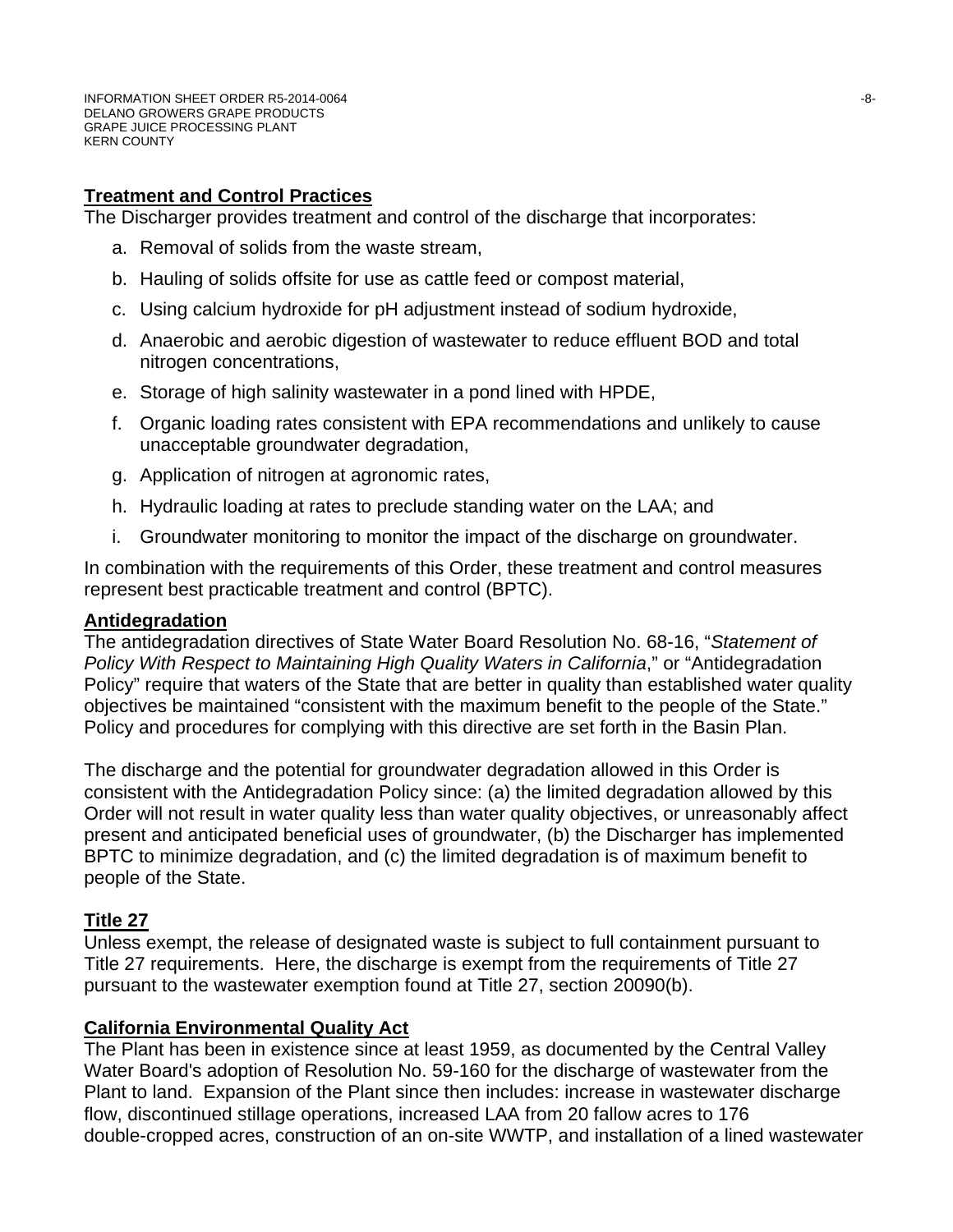storage pond. No permits or discretionary actions on the part of Kern County were required for the Plant's expansion, as these expansions needed only ministerial approvals (at most) under the County's General Plan. Furthermore, the Central Valley Water Board only began its environmental review of the Plant and its potential to cause significant effects on the environment following the Discharger's 15 May 2012 RWD submittal. These WDRs ensure that the operation of the Plant will not have any significant effects on the environment, authorize no additional expansion, and is in compliance with Resolution 68-16. As such, the adoption of this Order for an existing facility is exempt from the requirements of California Environmental Quality Act in accordance with California Code of Regulations, title 14, section 15301.

# **PROPOSED ORDER TERMS AND CONDITIONS**

# **Discharge Prohibitions, Effluent Limitations, Discharge Specifications, and Provisions**

The proposed Order prohibits discharge to surface waters and drainage courses.

The proposed Order sets the maximum total annual discharge at 174 million gallons.

Effluent discharged from to the LAA shall not exceed the following limits:

| Constituent                    | Units    | Monthly<br>Average | Daily<br>Max |
|--------------------------------|----------|--------------------|--------------|
| <b>Electrical Conductivity</b> | umhos/cm | 1,100              | $- -$        |
| Chloride                       | mq/L     | $- -$              | 175          |
| <b>Boron</b>                   | mg/L     | $- -$              | 1. $\Omega$  |

The effluent limitation for electrical conductivity is based on the mean background or upgradient groundwater electrical conductivity measured in monitoring well MW-1 between 2004 and 2007.

Application of waste constituents to the LAA shall be at reasonable agronomic rates to preclude creation of a nuisance or unreasonable degradation of groundwater, considering the crop, soil, climate, and irrigation management system. The annual nutritive loading of the wastewater application area, including the nutritive value of organic and chemical fertilizers, manure from non-commercial livestock, and of the wastewater, shall not exceed the annual crop demand.

This Order requires the Discharger to submit a Nutrient and Wastewater Management Plan that identifies the management practices to be implemented that will allow agronomic application of wastewater, irrigation water, and commercial fertilizers at agronomic rates and allow viable crop production in the LAA.

This Order requires the Discharger to submit a Solids Management Plan. The Plan shall describe how the Discharger will manage and dispose of all solids generated at the Plant to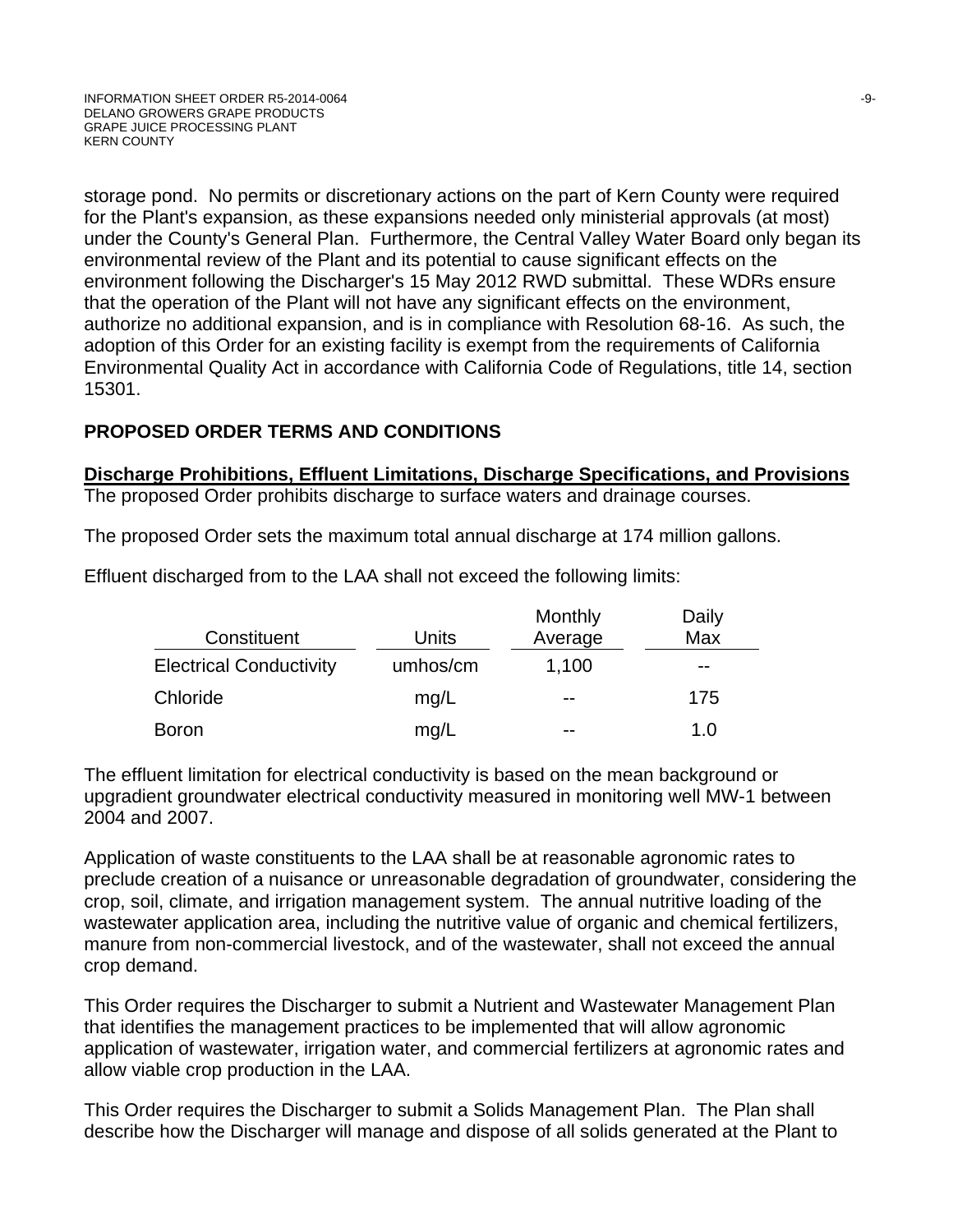comply with Discharge Specification B.2 and to preclude nuisance and odor conditions and damage to the liner in Pond 3.

The Discharger will not be able to immediately comply with the proposed effluent EC limitation or groundwater limitations for EC, TDS, nitrate as nitrogen, and sulfate. Therefore, Time Schedule Order No. R5-2014-0065 was adopted by the Central Valley Water Board on 6 June 2014 for the discharge.

#### **Monitoring Requirements**

Water Code section 13267 authorizes the Central Valley Water Board to require monitoring and technical reports as necessary to investigate the impact of a waste discharge on waters of the State. Water Code section 13268 authorizes the assessment of administrative civil liability for failure to submit required monitoring and technical reports.

The proposed Order includes monitoring requirements for Waste Streams 01 and 02, the LAA, the unlined and lined wastewater ponds, soil, and groundwater wells. In addition, the proposed Order requires monitoring of the wastewater loading calculations for organics, nutrients, and salts to the LAA and record the amount of Friant-Kern Canal water used during irrigation. This monitoring is necessary to characterize the discharge, and evaluate compliance with effluent limitations and discharge specifications prescribed in the Order.

Pond 3 was completed in August 2013 and was constructed with a single-layer of 40-mil high density polyethylene liner. The Discharger began filling the pond with process wastewater from the Plant prior to conducting a leak detection test as proposed in the Discharger's design report for the pond. It is anticipated that Pond 3 will be empty in August or September of 2014. Therefore, this Order requires the first leak detection monitoring required by Monitoring and Reporting Program R5-2014-0064 to be completed in 2014.

# **Reopener**

The conditions of discharge in the proposed Order were developed based on currently available technical information and applicable water quality laws, regulations, policies, and plans, and are intended to assure conformance with them. It may be appropriate to reopen the Order if new technical information is provided or if applicable laws and regulations change.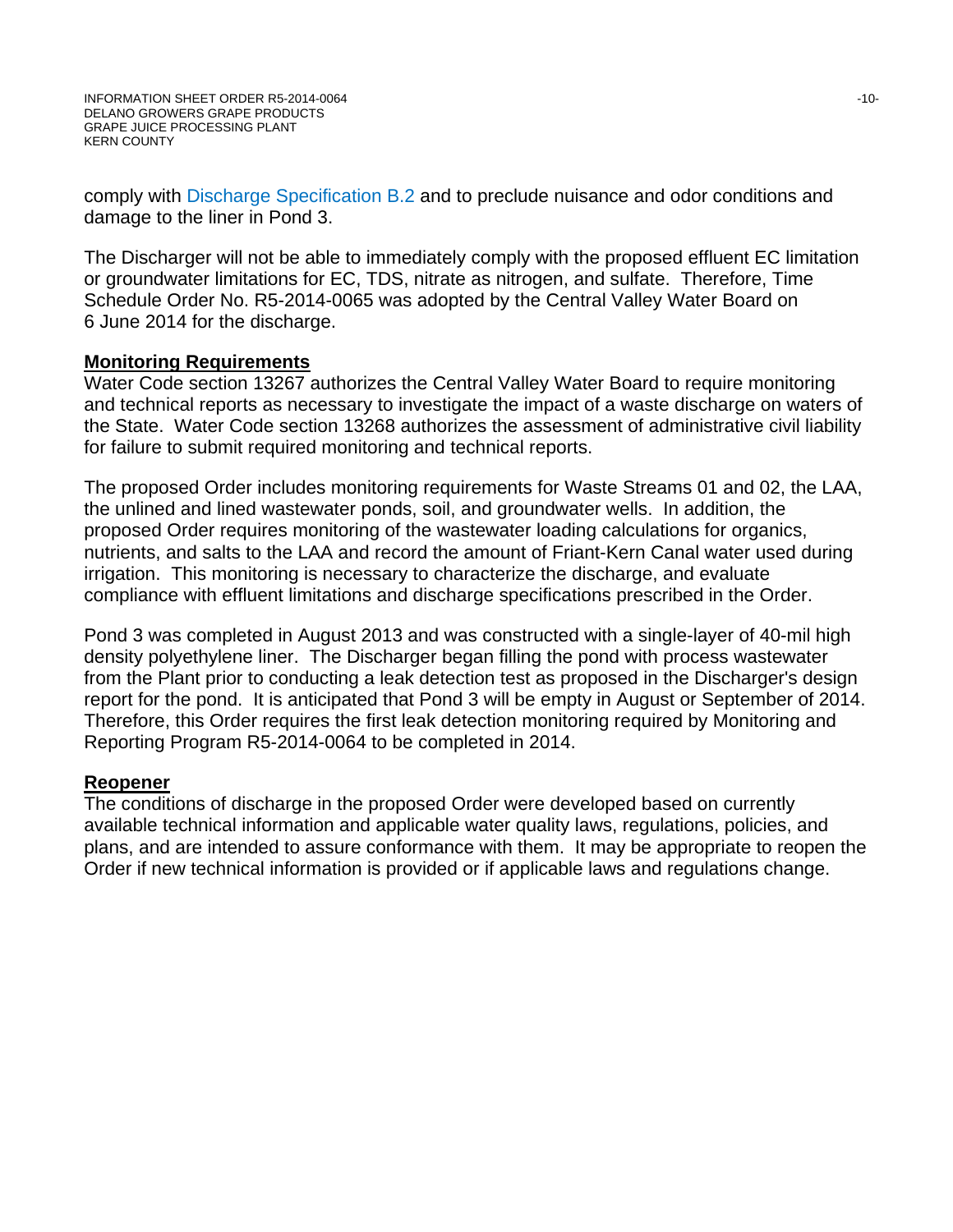